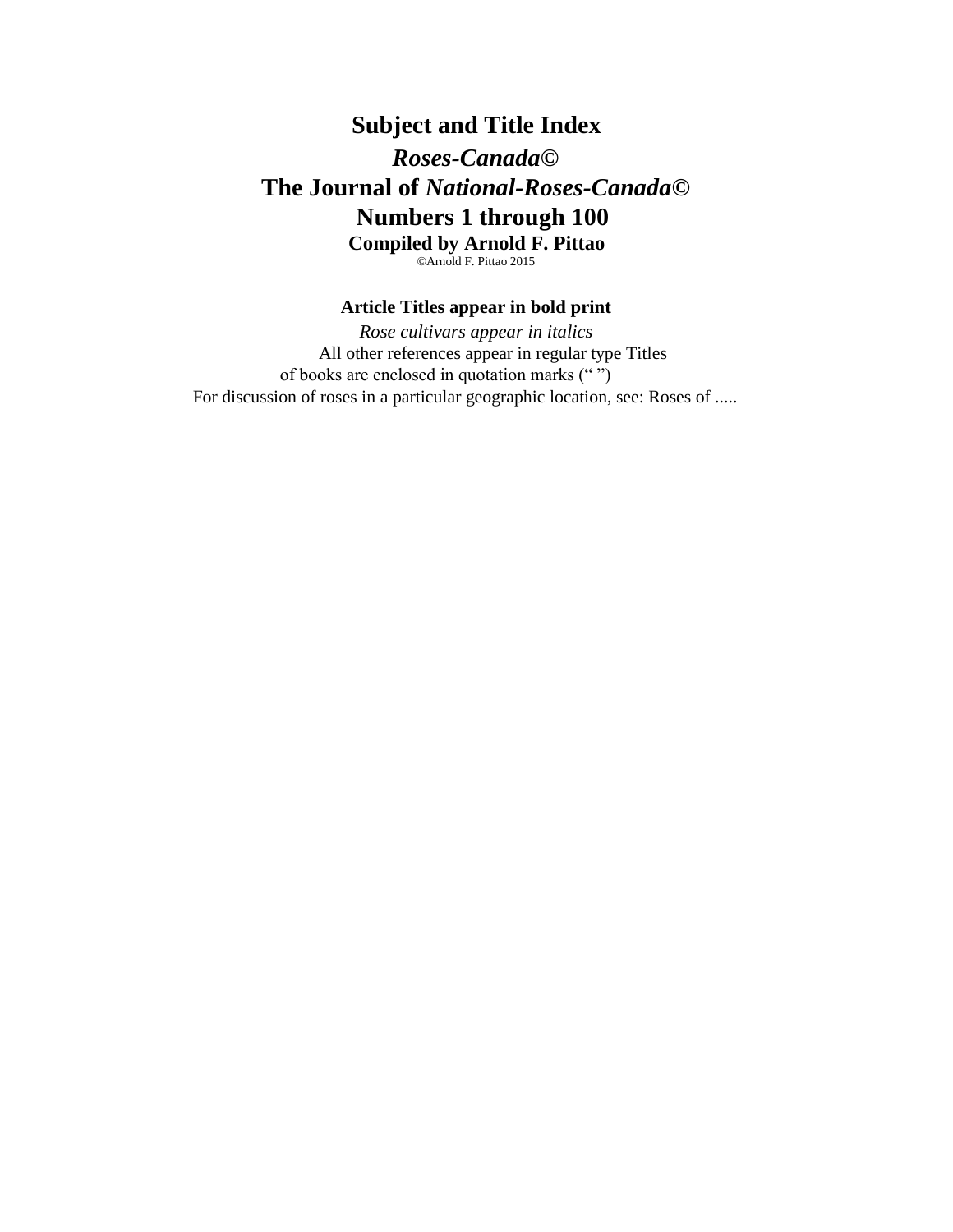**10 th International Heritage Rose Conf.** 22:11 **35th Annual Lambeth Hort Society Rose & Flower Show** 50:10 **4 th Annual Rose Expo** 66:7 **400 Ans de Roses** 35:4 **400 Rose Years** 36:3 **1812 Rose, The** 58:6 *1812* 58:6, 15 **2004 - A Better Year?** 10:1 **2005 - Happy Centennial AB & SK** 16:2 **2006 And Moving Ahead** 22:2 **2007 - The Challenge Continues** 28:2 **2008 - Feel Good and Anxiety** 34:2 **2008 Prairie Garden** 37:8 **2014 John Cabot Rose Society Show** 75:6

## **A**

**A Real Rough Patch** 84:2 *Aachener Dom* 56:2, 5**;** 58:**7**, 16; 65:12, 15 **1. D. R. Roses 2006** 66:9 **1. D. R Roses 2007** 67:8 **1. M. (Mac) Cuddy** 27:3 *A Shropshire Lad* 66:*7* AARS 18:15; 19:4 *About Face* 13:6; 55:9 *Abraham Darby* 1:11; 41:10; 56:6; 62:16; 64:16; 66:6, 7; 67:7, 14; 69:12; 90:1 *Abraham Martin* 27:8; 35:2; 40:5; 41:7; ; 42:8, 10 **Abraham Martin Fog Clears** 41:7 **Abraham Martin Story, The** 40:3 *Acapella* 65:12 **Accentuate The positive** 85:2 **Actions Speak Louder Than Words** 11:3 **Additions to the Palatine Fruit & Roses Catalogue** 63:6 **Additions To the Pickering Nurseries Ltd. Catalogue** 62:8 *Adelaide Hoodless* 3:6; 7:1; 50:5, 15; 51:7; 60:13; 74:3 **Adieu 2011, Welcome 2012** 58:2 *Admiral Rodney* 51:13 ADR (Anerkannte Deutsche Rose) 33:3; 69:5 **Advantages of Companion Plants in a Rose Garden** 100:4 **Ag Canada Agrees to Objective** 18:8 **Ag Canada Ends Rose Breeding** 38:2 *Agatha Incarnata* 663: *Agnes* 6:9; 8:8; 12:6; 14:12; 20:1; 21:7, 8; 22:8; 23:8; 26:12; 28:15; 31:11, 15; 32:2; 33:12; 43:15; 46:6; 48:16; 57:8; 61:4, 14; 63:5, 16; 67:11; 70:4; 71:7; 75:3; 76:3; 79:3; 80:1; 84:4; 89:1,2,10 **'Agnes' Rose in Australia, The** 63:5 *Agnes Winchel* 9:3 **Agriculture in the Crosshairs 87:8,9**

*Ainsley Dickson* 5:12; 15:10; 56:5 *Alabaster* 68:15 *Alaine Blanchard* 69:9, 10 *Alberta* 12:3; 20:12; 24:8; 25:16; 28:16; 61:4; 74:3 **Alberta Bound** 3:7 *Alberta Bouquet* see: RR1 *Albertan* 49:4, 9 *Albertine* 63:6 *Alea* 66:10 *Alec's Red* 8:1 *Alexander Harkness* 65:12 *Alexander Mackenzie* 3:6; 5:12; 28:5; 29:5; 33:6; 54:10; 56:6; 57:8, 9; 60:13; 62:16 *Alexandra - Princesse de Luxembourg* 45:3 *Alexandra Leek* 12:3 *Alexandra Rose* 93:1 *Algonquin* 60:12 *Alice* 76:2 *Alika* 17:7; 26:12; 70:4 *Alison* 44:2 **All-American Rose Selections** 52:10; 63:12; 65:10 **All-American Rose Selections Terminates** 63:12 **All Canadian** 37:2 All Canadian Rose Show 36:7; 37:2, 16; 42:7 *All the Rage* 48:11 *All That Jazz* 10:14; 37:7 Allen, Christine 9:16 *Aloha* 67:7, 14 *Alpenfee* 56:10; 64:4; 65:7 *Altissimo* 51:12; 52:15 *Amelia Fleming* 12:3; 47:1, 2; 61:15; 73:1; 74:9 **Amelia Fleming Rose** 47:2 *Alpine Sunset* 8:8 *Amalia Jung* 23:8 **Ambiversal Roses** 29:11 **American & Canadian Hardiness Zones** 21:3 *American Delight* 55:12 *American Dream* 9:3 American Garden Selections 65:10 *American Heritage* 56:5 *American Pillar* 55:11; 68:8; 69:12 American Rose Society 4:8; 6:12; 7:9; 13:6; 18:10, 11; 20:13; 33:14; 41:3; 44:5; 65:4 **American Rose Trials for Sustainability** 90:2,3 *Ames Climber* 69:11 *Amy* 28:11; 69:11 *Amy Robsart* 28:16; 43:15; 61:4 **And the Winners Are...** 13:6 *Angel Face* 55:9; 60:7, 15; 63:13 *Angel Veranda* 62:8 *Angelina* 69:13 *Ann* 23:2 *Ann Henderson* 39:16 *Anna Livia* 15:10 *Anna Pavlova* 43:4 *Anna Scharsach* 56:10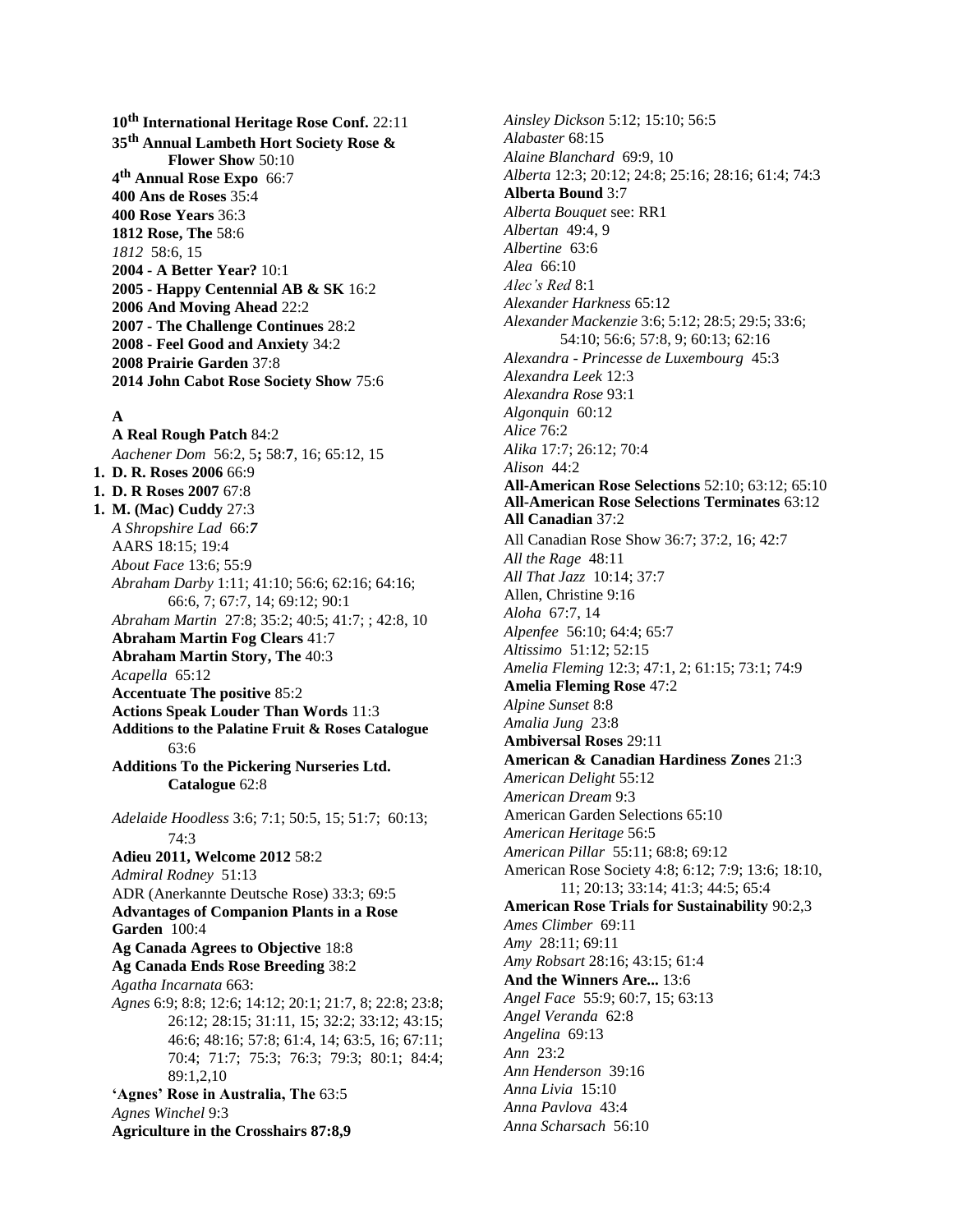*Anne Birnhak* 62:8 *Anne Bugnet* 57:6; 59:8; 76:2; 78:4 *Anne Graber* 62:8 *Annie Davidson* 51:9; 63:6; 80:8 Anoplophora chinensis 70:11, 15 **Another Big Owe** 47:15 **Another Important Rose Nursery Changes Ownership** 55:7 **Another Rosebank Garden** 19:15 **Another View of Osaka Convention** 26:2 **Anthony James** 11:8 *Antique Caramel* 58:6 **Antique Rose Page, The** 21:11; 24:6 *Antoine Ducher* ; 61:14 *Antonia d'Ormois* 63:7 *Aperitif* 65:12 Aphids 17:3; 32:3, 4; 41:6 *Apothecary's Rose* 5:5; 21:11; 26:13; 28:1, 8, 9; 40:16 *Applause* 60:6, 7, 15 *Applejack* 73:4 *Apple Blossom* 37:7 *Apple Blossom Flower Carpet* 26:15 *Apricot Nectar* 56:5; 63:13 *Apricot Queen* 51:16; 56:6 *Aquarius* 63:13 *Archbishop Desmond Tutu* 51:9; 62:9 *Ardelia* 7:12; 4; 63:5 *Ardelle* 4:10; 8:10 *Ardoisee de Lyon* 68:8 *Arizona* 23:5 Arnold, Catherine 30:6; 35:2 Arnold, Neville 30:6; 35:2; 75:3 *Arosia* 65:12 *Arthur Bell* 32:3; 52:5 Artist Series of Roses *See:* Canadian Artist Rose Series 'Ask Ross Traverse' 34:14 **Asking For Roses** (poem) 47:3 *Assiniboine* 15:3; 28:16; 30:9; 51:7; 57:8, 9; 61:4; 62:13; 69:9; 78:6 *Astrid Grafin von Haedenberg* 51:13 *Asuka-Otome* 9:3 **At Last!** 100:8 **At the Show** 50:11 *Athabasca* 69:11 *Atlantic Star* 63:7 *Atlas* 91:1 *Atmosphere* 65:12 *Auckland Metro* 63:7 **Audio & Video Files Featuring Georges Bugnet** 58:9 *Audrey Hepburn* 37:7 **Audrey Meiklejohn** 14:13 *Augusta* 5:5 *Aurora* 69:11

Austin Roses 56:4 **Australian Annual** 18:10 *Austrian Briar* 34:12 *Austrian Copper* 13:8; 34:12; 73:6 *Autumn Damask* 11:13 *Autumn Delight* 55:16 *Aurora* 6:3; 28:16; 46:6; 66:8 Austin, David 5:7; 19:6; 23:2; 32:15; 64:11; 66:6; 67:6; 89:5; 100:9 **Austin Revises Its Marketing** 43:5 Austin Roses 9:14; 15:7; 23:2; 33:10; 35:9; 39:14; 40:6; 41:9; 43:5; 44:12; 45:13, 16; 46:4; 50:10; 56:4; 64:11, 12; 66:6; 67:6 *Austrian Rose* 70:2 *Awakening* 15:12 Award of Garden Excellence 13:12 **Awards For 2009** 41:11 *Aylsham* 25:11; 35:3, 7; 44:6; 49:5, 9; 70:4, 15; 71:7 *Azure Sea* 60:7, 16; 78:6

## **B**

*Baby Fourax* 51:13 *Baby Love* 9:3 **Back to the Future: The English Rose** 64:11 Baden Rose Garden, Austria 40:6; 58:4, 15 Bailey Nurseries 48:11 Baillie, Mary 40:14 Bakker Nurseries 19:14 Balfour, Della 15:13; 26:2 *Ballerina* 28:16; 35:15; 41:10; 64: 16 *Baltimore Belle* 68:9 *Banshee* 1:10; 21:10; 22:9; 41:14; 42:10; 44:9; 45:9, 10; 46:11; 47:5 *Barbara Austin* 23:2 *Barbara Streisand* 8:8; 60:7, 16 *Barcarole* 65:12, 15 *Baron de Bonstetten* 68:9 *Baron Prince* 56:5; 59:14 *Baronne Prevost* 68:9 *Baronne Princess* 56:5; 59:14; 62:9 *Baroness Rothschild* 50:7, 15 **Battle For Relevance, The** Battleford, SK 7:14 Beales, Amanda 43:4 Beales, Peter 19:14; 20:6; 23:9; 43:4; 64:6, 15 **Beautiful Blue** 5:8 *Beautiful Sunrise* 9:3 *Beauty of Dropmore* 20:7 *Beauty of Leafland* 6:3; 20:7; 50:3; 69:11 *Beauty's Blush* 76:2 **Beaver Explores Roses, The** 25:10 Bedard, Christian 38:6; 52:5 Beedle, John 64:4 *Belle Amour* 68:9 *Belle de Crecy* 20:7 *Belle de Gadagne* 81:4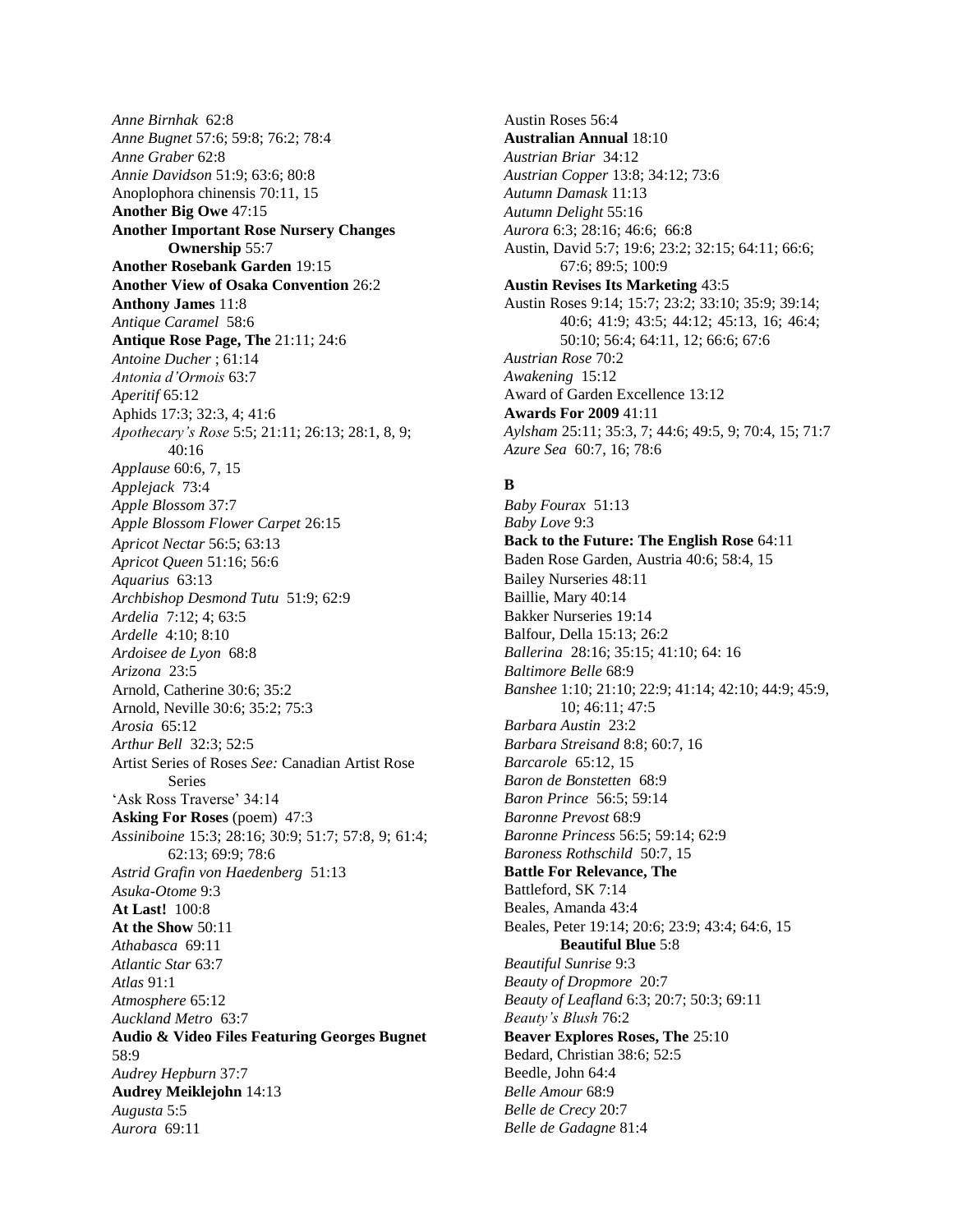*Belle Epoque 1994* 75:1 *Belle Isis* 5:7; 23:2; 67:6, 14 *Belle Poitevine* 17:8; 24:2 *Belle Story* 67:7, 14 Bellows, Shirley 54:13 *Benjamin Britten* 66:*7;* 69:12 Bentall. John & family 35:15 *Bergund 81* 39:2 *Berolina* 65:12, 15 Bertram, Henry 76:3; 79:8 Bertram, John 76:3; 79:8 *Bertha* 69:11 *Beryl Bach* 69:12, 16 *Bett's White Delight* 9:3 *Betty Bland* 19:8; 23:5; 23:5; 28:16; 35:6; 36:6; 37:3; 39:10; 49:5, 9; 57:8, 9; 59:9; 61:4; 69:11; 76:2, 5; 78:6 *Betty Boop* 13:2; 55:9 *Betty Bugnet* 49:1, 5; 57:6; 59:8, 10; 76:2, 78:3, 4; 80:1 *Betty Prior* 24:13; 12, 15 **'Betty Prior' Rose, The** 53:**13** *Betty Will* 78:6 Beutig Rose Test Garden 69:4 *Beverly* 62:9 *Bewitched* 63:13 *Bibbernell* 52:9 *Bianca* 63:7 *Bibi Mazoon* 23:2 **Biferi Rosariis Paestii, De** 40:10 **Big Fat Book of Canadian Roses, The** 31:13 **Bill McManus Becomes Treasurer** 12:12 *Bill Reid* 58:10; 59:1, 3; 72:4; 75:3 *Bing Crosby* 55:9 **Bio Stimulant** 19:12; 20:8 Bio Stimulant 19:12; 20:8; 21:12 Bird, Ann 10:3 *Birdie Blye* 39:16 *Black Forest* 56:10 *Black Jade* 68:16; 69:13; 72:10 *Blackberry Nip* 9:3 Blackspot 2:7; 6:8; 9:14; 15:10; 29:2; 31:3, 7; 32:4; 33:3, 6; 34:7; 36:13; 41:6; 46:4; 54:9 **Blaine Marchand Writes** 23:14 Blakeney, Fred 52:3 *Blanc Double de Coubert* 6:2; 8:8; 26:14; 55:14; 56:6; 57:14; 61:4 Blatt, Timothy 36:14 *Blaze* 56:6 *Blaze Superior* 69:12 *Blenheim* 32:15 *Blue For You* 60:1, 8, 15 *Blue Girl* 60:8 *Blue Moon* 5:9; 15:16; 39:10; 60:8; 68:4 *Blueblood* 48:4 *Bluhwunder* 66:10

*Blush Veranda* 62:9 *Blushing Knockout* 54:10 Blyth, George 14:14 *Bobby James* 37:15; 73:9 *Bobolink* 30:9 Bohm, Jan 40:9 Bohm-Krutzinna, Anita 83:3; 86:3 *Bonavista* 27:5; 76:2 Bond, Elisabeth 83:3 Bondar, Roberta 50:16 *Bonica* 8:1; 17:14; 63:13 Bonne Maison, La 33:4 Bonner, George 2:10 **Book Report on Nfld Author** 34:14 **Book Report: Unter Den Rosen** 78:7 **Book Reviews: Growing Roses in Cold Climates (2013)** 67:4 **Book Review: Mycorrhizas** 17:12 **Book Review: Reliable Roses** 18:14 **Book Review: The Rosemakers** 93:9 **Border City Rose Garden** 9:13 *Botzaris* 68:9 **Bouquet of Lost Cdn Roses, A** 4:8 *Bourdon* 21:10 Boyd, Peter v4 Bradford, Douglas 1:5, 10; 6:7; 9:12; 13:15; 80:4 *Brandy* 63:13 *Brass Band* 17:6, 7 *Brave Heart* 9:5 *Break O'Day* 56:5 **Breaking News - Claire Laberge** 75:10 Breeder's rights 7:5; 11:4; 18:8; 19:5; 22:10; 29:3; 31:7; 33:6,8; 34:3, 6-8; 35:9 Breeding of roses 7:5; 9:3; 10:5; 11:9; 12:6, 7, 8; 14:7; 17:3; 18:3; 19:6; 20:7; 26:9; 27:3; 28:11, 14; 29:2, 3; 32:2; 35:2, 9; 39:2; 54:3; 73:4; 77:2 Brewster, Norman 84:7 Brichet, Helga 43:4 *Bride's Dream* 8:11 *Bright Smile* 15:10 *Brilliant Corsair* 56:10 *Brilliant Veranda* 62:9 *Brinessa* 51:9 Brisbane, Audrey 2:11; 3:9; 25:10; 31:8 *Brite [Bright?] Eyes* 54:10, 16 British Association of Rose Breeders 4:9; 6:13; 7:10 *Broceliande* 51:9 **Brooks Correspondence** 6:5 Brooks Crop Diversification Centre / Brooks Rose Garden 3:8; 6:5; 7:12; 13:12; 14:5, 6; 15:8; 41:7; 73:9; 74:6, 10; 78:6; 85:7 **Brooks Restoration** 13:12; 74:6 *Brooks rugosa* 69:11 *Bromley Rose* 13:9 *Brother Sun* 12:3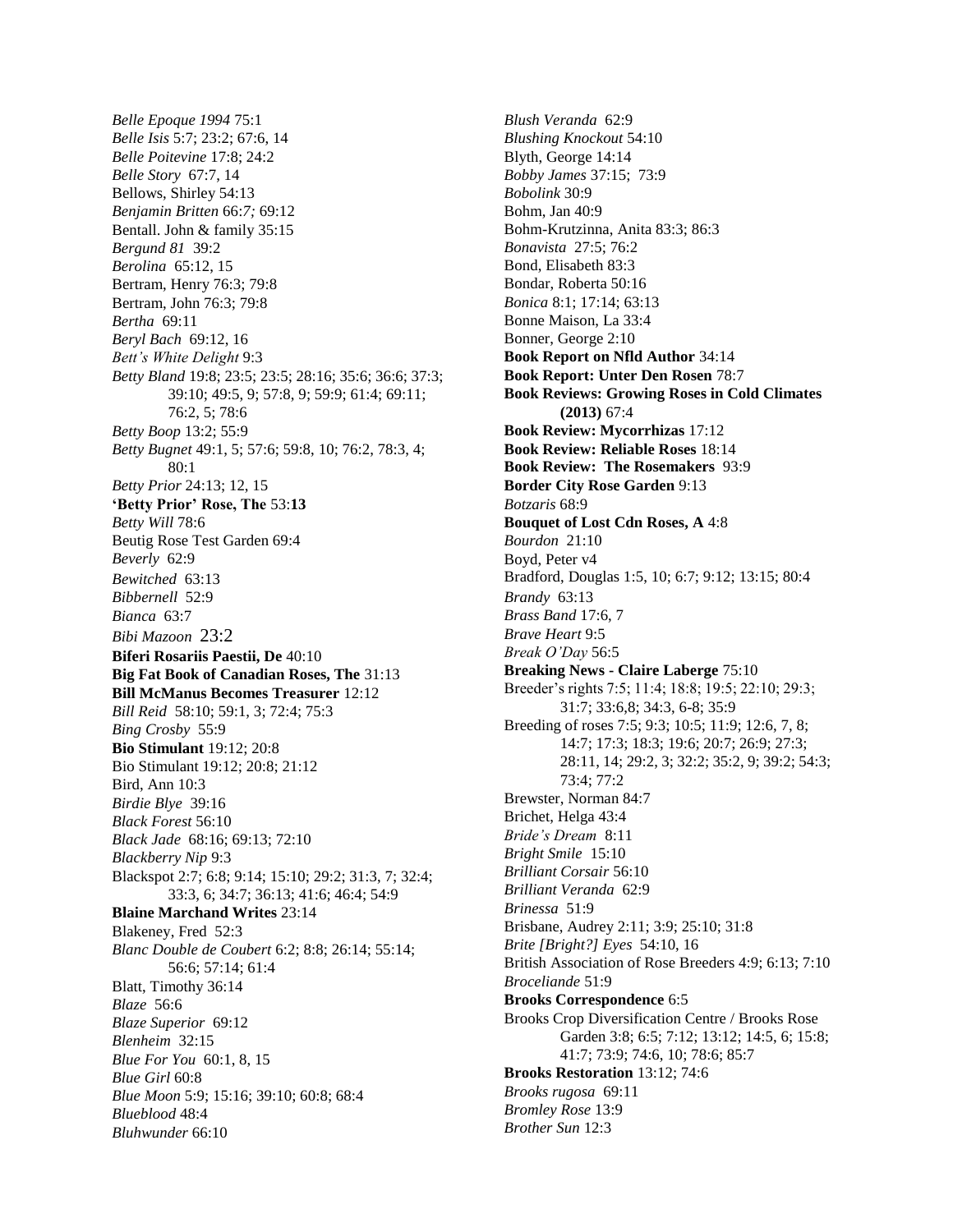#### **Bruce Rennie Returns** 6:9 Bruneau, Anne 18:4 Buchmann, Andrea 84:7 Buck, Griffith 5:9; 19:6; 23:5 Buck Roses 5:10; 14:11; 17:7 *Buccaneer* 23:5 Buchmann, Andrea 84:9 Budding roses 42:2; 77:2 *Buff Beauty* 19:6 **'Buffy' Reclassified** 11:14 *Buffy Sainte-Marie* 11:14 **Bugs in the Rose Room Winter 2017/2018** 95:7 Bugnet, Georges 28:7, 15; 55:3; 57:5; 58:9, 11; 59:7; 60:4, 13; 62:12; 71:7; 75:6; 78:3; 79:7; 82:2,3 ; 85:8 Bugnet, Georges & Julia (bio) 79:7 Bugnet, Martha 78:3, 5 Bullough, Ralph 19:14; 24:13; 29:8; 35:2 *Bullata* 68:9 *Bull's Eye* 66:13 *Burgundy Rose* 13:8 *Burnaby* 8:10;23:8; 57:8 *Burnet Rose* 52:9 Burni, Beatrice 43:4 *Butterball* 20:7; 52:10; 69:11

## **C**

Cabbage Roses 13:8 Cabot, Francis 2:10 *Cadillac DeVille* 38:5; 39:7 Cairns, Thomas 9:2; 43:5 **Calgary Rose Enthusiasts in Beijing** 11:14 Calgary Rose Society 9:11; 16:8; 29:11; 38:10; 43:11; 52:6 **Calgary Winterizing Experiment, The** 24:14 *Calypso Dancer* 14:7 *Camelot* 55:9 **Campbell Davidson Speaks** 3:5 *Campfire* 65:8; 72:4; 74:3; 75:3, 10 **Campfire Rose, The** 65:8 Canada Blooms Rose (CA28) 75:4 **Canada Has Nothing** 67:11 **Canada Post Chooses Roses** 72:2 **Canada's 150th Anniversary** 89:2,3 **Canadian Artist Rose Consortium** 47:14; 48:12; 54:4 Canadian Artist Rose Series 12:2; 19:3;20:11; 22:7; 31:8; 32:2; 35:2, 3; 38:2; 46:4, 9, 16; 47:14, 16; 48:16; 50:2; 54:4; 58:10; 65:8; 68:5; 75:3 **Canadian Artist Series Test Roses** 46:4; 47:13 *Canadian Centennial* 38:5; 39:7; 52:3, 4; 53:3, 7, 15 "Canadian Explorer Roses" 37:11; 38:10; 39:9, 15; 44:7; 48:2 **Canadian Explorer Roses** 24:2; 25:5; 26:3; 27:3; 28:3; 29:4; 30:3; 31:3; 32:3; 33:5

Canadian Heritage Garden 33:2 Canadian Nursery Landscape Association (CNLA) 50:3, 4; 51:3; 54:3; 74:4; 75:3 Canadian Ornamental Plant Foundation 33:7; 34:4 Canadian Peony Society 1:6; 36:12; 37:9 Canadian Rose Society 2:12; 3:5; 4:7; 7:13; 8:5; 10:14; 12:16; 14:2; 15:6, 14; 16:2; 19:5, 12, 13; 20:2, 6; 21:14; 22:7, 15; 23:4; 24:8, 13; 28:6, 12; 29:9; 31:8, 10; 38:14; 39:12; 41:4; 42:14; 43:11; 44:8; 47:12; 48:14; 49:15; 52:14; 54:6, 8; 58:3; 65:4; 67:12; 76:7 **Canadian Rose Stamp First** 6:9 **Canadian Roses at Sangerhausen** 57:8 **Canadian Roses in Austria** 51:6 **Canadian Roses in Kahabarovsk Territory** 60:12 *Canadian Shield* 87:10; 89:3 *Canadian White Star* 6:10; 14:5, 7 **Canadians Visit Sangerhausen** 9:1 *Canary Bird* 24:9; 28:16; 34:12; 43:15; 46:5; 48:16; 57:13; 61:4; 66:8 *Candelabra* 8:8 Canker on rose 56:9, 15 *Cap Diamant* 38:6; 39:7; 52:5, 15; 74:3 *Cape Diamond* 38:6; 39:7; 52:5, 15 *Caprice de Meilland* 65:12, 15 **Capital Celebration, A** 19:2 *Captain Harry Stebbings* 9:3 *Captain Samuel Holland* 3:6; 19:3; 28:5; 30:4; 57:8, 9; 60:13*Caramella* 8:8 *Cardinal de Richelieu* 61:4; 69:12; 87:1 *Carefree Beauty* 17:7; 26:6, 14; 74:3 *Carefree Delight* 9:14; 74:3 *Carefree Sunshine* 53:4 *Carefree Wonder* 26:14; 63:13 *Carlea* 76:2 *Carlos Dawn* 50:3 *Carlos Double Red* 69:11; 78:6 *Carlos Perpetual* 6:3; 9:7 Carlson-Nilsson, Ulrika 6:8 *Carmenetta* 7:11; 8:14; 12:7, 9; 22:8; 23:8; 35:14; 46:10; 58:3; 60:12, 14; 61:4; 62:3; 63:5, 11; 67:11; 70:4; 71:7; 72:6 Carnation Rose see: *Rosa incarnata Carousel* 23:5; 24:13 *Caroyal* 69:11; 78:6 *Carris* 62:9 Cartwright, Richard 21:4; 23:7; 24:6; 38:5; 45:2, 4, 16; 46:2, 16; 80:3 **Cascading Copper Rose, The** 70:2 **Case of the Libau Rose, The** 37:13 Cattell, Peter & Bonita 49:14 Cavriglia, Italy 4:10 *Cecile Bruner* 15:16 **Celebrate Simonet** 64:14 *Celebrity* 8:11 *Celine Dion* 34:4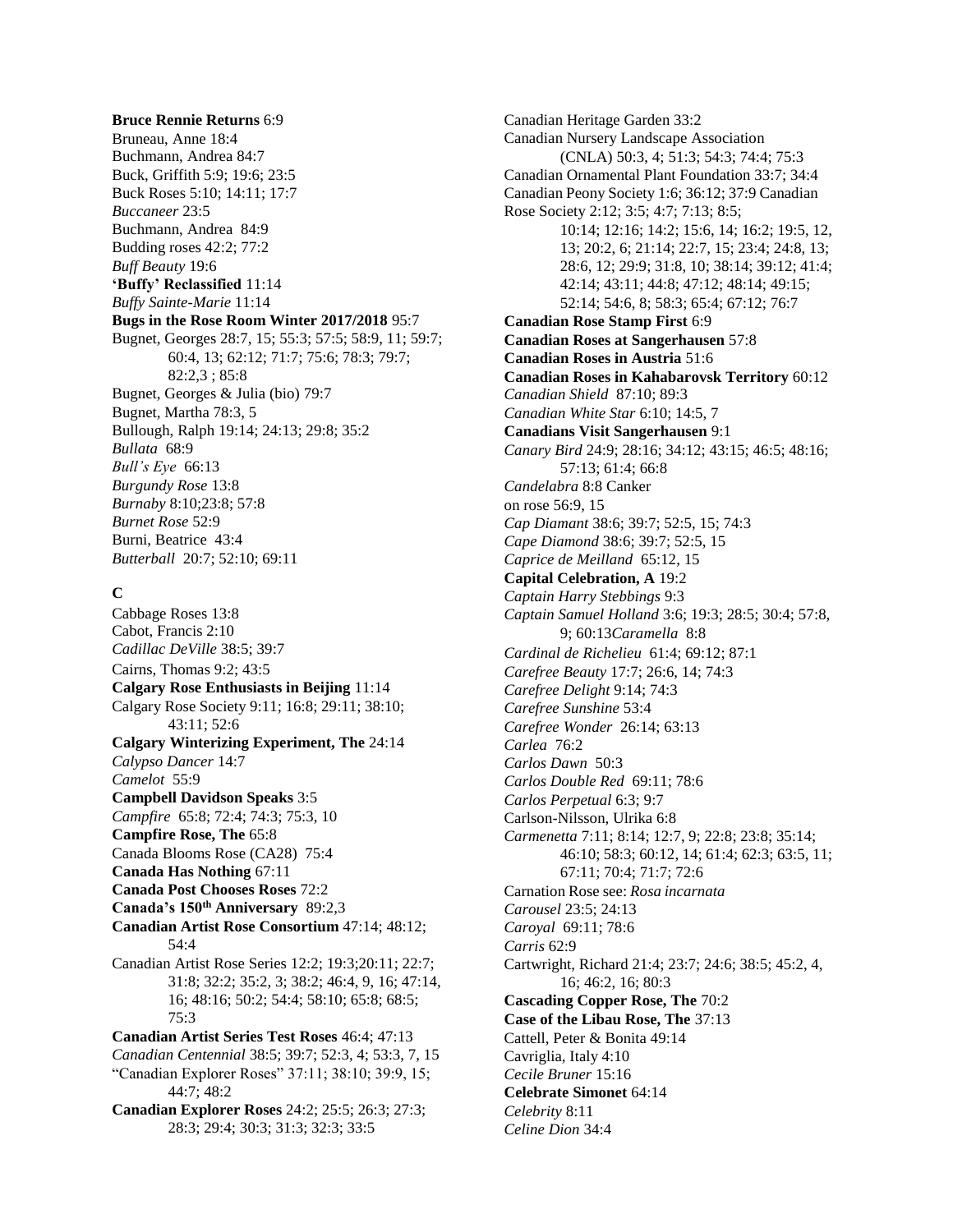#### *Celsiana* 9:14

**Centennial of 1918 Armistice 99:3 Centennial Rose Garden**, Coquitlam 80:5 **Central Experimental Farm** (Station) 7:11; 8:3, 7;13:5; 19:2; 25:5; 28:15; 35:14; 38:2; 39:14; 43:6; 44:13; 61:8; 62:14; 70:3; 71:7; 72:3; 75:3 *Cerise Veranda* 62:9 Chambers, Rae 11:16 *Champagne* 9:3 *Champagne Cocktail* 20:11 *Champlain* 3:6; 6:9; 16:7; 26:14; 28:5; 29:4, 7; 33:6; 35:11, 12; 44:12; 45:10; 46:8; 49:6; 50:5; 57:8, 9; 60:13; 74:3 **Change on N-R-C Board** 77:8 **Charitable Status** 17:2 **Charitable With a Twist** 18:8 *Charles Albanel* 25:7; 26:13; 57:8, 9; 60:13; 61:4; 83:6 *Charles Austin* 23:2; 67:7, 14 *Charles Darwin* 43:6; **7**; 69:12, 16 *Charles de Gaulle* 51:9 *Charles de Mills* 61:4; 69:12 *Charles Norcutt* 53:5 *Charlotte* 43:6; 66:7 *Charlotte Armstrong* 63:13 *Charlotte Marie* 12:3 **Charlottetown Show** 20:4 *Charming Vienna* 53:9 **Chasing the Rose** 77:7 *Chateau de Clos Vougeot* 67:7, 14 *Chaucer* 67:7, 14 **Chauvinisme Rose?** 38:5 *Ch-Ching* 62:9 Chell, Ruth 16:8 *Cherry Freelander* 51:10 *Cherry Girl* 67:8, 15 *Cherry Meillandecor* 9:14 Chestnut Rose - *see Rosa roxburghii Cheyanne* 63:7 *Chianti* 5:7; 61:4; 67:6, 14 *Chica Veranda* 51:10 *Chicago Peace* 13:2; 75:5 *China Doll* 56:6 China roses 13:9 **Chinese Ancient Roses** 70:8 Chipman, George 45:8 **Choosing the Right Rose** 59:12 *Christopher Columbus* 65:12, 15; 66:8 **Christopher Columbus Rose, The** 66:8 **Christmas Roses** 58:14 *Chrysler Imperial* 13:2; 17:15; 63:13 Cicero and roses 42:11 *Cinco de Mayo* 55:9 *Cinderella* 45:1; 58:6 *Circus* 61:4; 63:13 Cisar, Donna 93:3; 99:2,3

**Claire Laberge Et La Roseraie JBM** 9:8 *Clair Matin* 64:16 *Clair Renaissance* 41:10 *Claire Laberge* 12:4; 20:12; 24:15 *Claret* 62:10 *Clarion Call* 12:4; 53:3 **Classification Des Roses Cultivees** 23:9 *Claudia Cardinale* 51:13 **Climate** 33:15 Climate 33:15; 34:6; 43:9,13 **Climate Fraud** 89:6,7 *Climbing Moonlight* 64:10, 16 "Climbing Roses of the World" 9:13 *Clorinda* 9:5 **Closer Look at the Iseli Nursery & Weeks Wholesale Bankruptcies, A** 55:8 Clunie, Canon David, Reverend 84:9 Cocker, Alex 8:1; 9:4 Cocker's Roses 8:1; 9:4 Coffin, Nelda 54:14 **Coincidence!** 79:6 **Col. Talbot's Roses** 5:5 **Cold Records Broken** 35:16 **Collecting, Growing and Hybridization of Roses A Saskatchewan Viewpoint** 81:2 Collicutt, Lynn 16:14; 34:15; 50:3; 75:3 Colour Classification 20:13 **Colour Me Blue.. In Search of a Blue Rose** 60:5 *Colour Purple, The* 80:1 **"Combined Rose List, The"** 46:13 *Commanche* 55:9 **Comments On All Rose Schedules** 17:11 **Comments On the Survivor Rose** 45:12 *Como Park* 48:11 **Companions, Weeds, and Gates** 26:15 *Complicata* 50:10 *Compassion* 8:8 *Comte de Chambord* 67:7, 14 *Comtesse du Cayla* 70:9 *Comtesse Vandal* 23:8 Conçue Pour L'Horticulture? 10:10 Conçue Pour L'Horticulture? Fin 12:3 Conçue Pour L'Horticulture? Suite 11:9 *Conestoga* 7:12; 35:14; 58:3; 60:12; 63:5; 69:11; 74:6 Conev, Rumen 51:3; 54:4, 15; 74:4, 5; 77:8; 80:9 *Confederation* 4:11 **Considerations re Rose Replant Disease** 100:4 Coffin, Nelda 56:5 **Conflict** 38:15; 39:13 **Connell, James Peter** 63:2 *Conquest* 15:10 *Conrad Ferdinand Meyer* 17:8; 67:7, 14 Conrad-Pyle Company 49:7, 8, 11; 63:12; 77:4 **Conrad-Pyle Downsizes, Focuses on Genetics** 49:11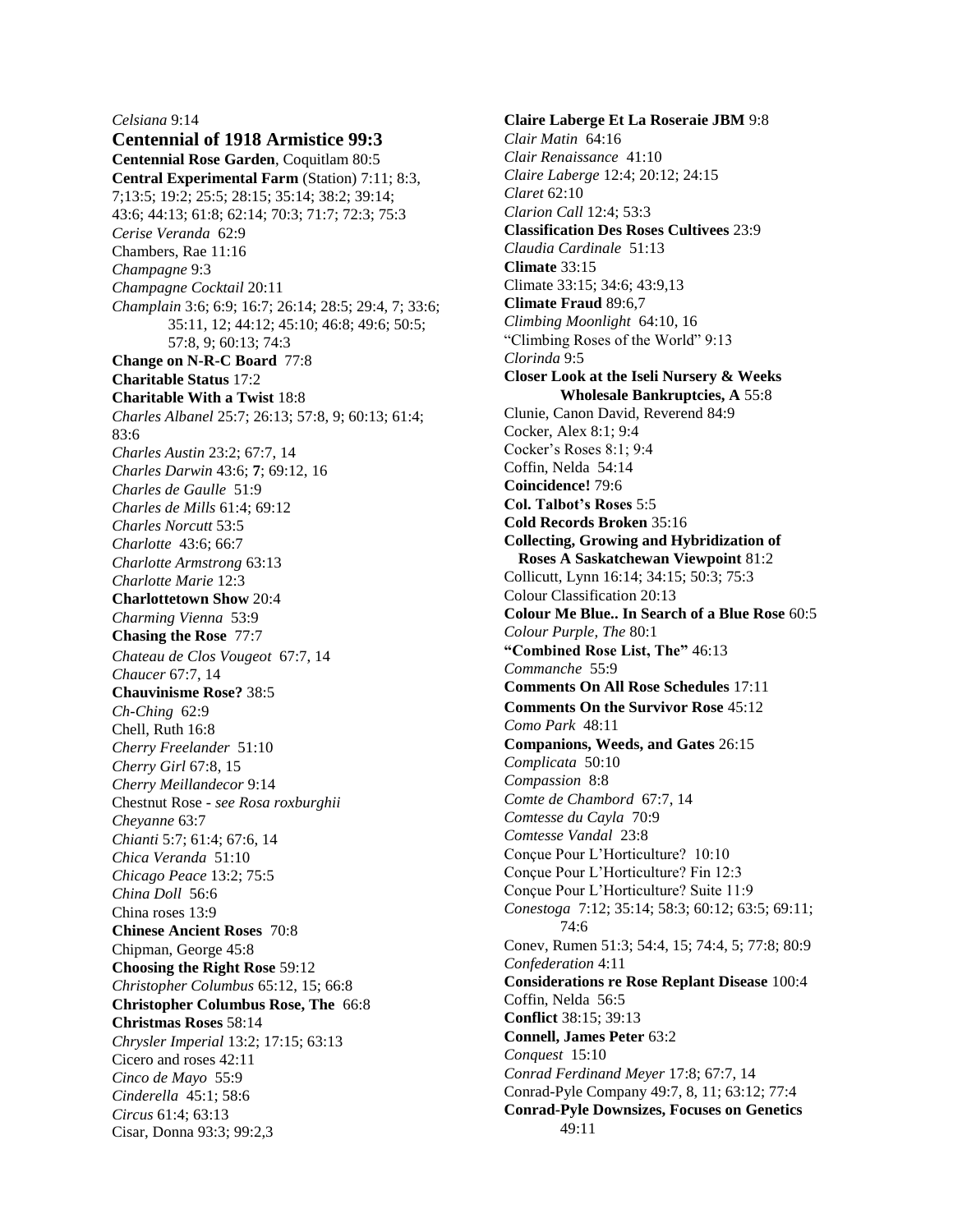**Conrad-Pyle Makes Changes to Adjust to Current Times** 49:7 *Conservency Rose* 58:7 *Constance Spry* 5:7; 7:10; 23:2; 55:13; 66:6; 67:6, 7, 14 Constitutions, Rose Society 38:15; 39:13 Container Gardening 2:6; 6:11 *Copacabana* 51:10 *Copper Queen* 62:10; 65:12 *Coquitlam* 85:6 Coquitlam BC Centennial Rose Garden 74:8 *Coral Park* 48:11 *Coriandre* 27:9, 10 Corn Hill Nurseries 53:4 **Correspondence With Hon. Lawrence Macaulay**  88:3 **Corrigenda - Seager Wheeler** 8:6 **Corrigendum** 80:1 *Corylus* 17:7, 8; 26:12; 52:8 *Cottage Rose* 62:10; 66:7 Coulter, Phyllis 81:10 *Countess Sonja* 58:6 *Country Dancer* 9:14; 74:3 Country Guide Magazine 45:8 **Couple Produces Cdn Rose Inventory** 24:6 Coutts, Art 81:2 Coutts, Jim 21:6; 79:9; 80:8, 10; 81:2, 5; 94:7 Cover, The 71:2 Craig, Roland 39:8, 16; 83:2 91:8; 94:5 *Cranford* 62:10 *Cree* 52:10 **Creeping Costs** 17:15 *Crimson Cascade* 14:7 *Crimson Dwarf* 13:8 *Crimson Glory* 16:4; 45:2 *Criollo* 66:10 *Crocus Rose* 41:*10* Crop Diversification Centre South - *see* Brooks Crop Diversification Centre *Crown Princess Margareta* 41:10; 66:7 **CRS Approaches N-R-C** 7:13 Cuddy, A. M. (Mac) 27:3; 33:15 Cummings, Shirley 51:15; 52:13, 15; 58:2, 5, 15; 59:3 *Cuisse de Nymphe* see: *Maiden's Blush Cuthbert Grant* 3:6; 50:5; 57:8, 9; 60:13; 74:3 **Cutting and Conditioning Roses** 61:5 *Cymbeline* 67:7, 14

#### **D**

*D'Aguesseau* 68:10 Dallas, Mark 84:9 *Dainty Bess* 8:8; 15:16; 17:15; 26:10; 39:8; 40:15 *Dainty Maid* 5:7; 23:2; 67:6, 14 *Dainty Ruffles* 56:5; 62:10 *Daniel Philip* 12:4

*Darcey Bussel* 56:4 *Dark Desire* 69:13 *Dark Lady* 44:12; 72:10; 73:7 *Dart's Dash* 17:8; 74:3 **David Austin Roses For 2013** 64:12 David, Jonathan 89:8 *David Leek* 12:4 *David Thompson* 14:9; 25:7; 57:8, 9; 60:13 Davidson, Annie and Peter 80:5 Davidson, Campbell 3:5; 12:2; 29:2; 32:2; 34:15; 35:2; 38:2; 39:8; 47:14; 49:7; 50:3; 54:3; 69:11 *Daybreak* 49:5, 9 *Daydream* 13:6; 18:15 **De 1818 a 2018** 94:3 **De Beaux Fruits Dodus** 74:6 Deadheading 40:14 **December Cover** 39:15 **Declaration of Independence** 42:14 DeGroot's Nursery 82:10 *Delany Sisters Rose* 58:7, 16 Delbard, Henri 10:4 *Delicate Beauty* 2:7 **Della Balfour** 15:13 Dening, Betsy & Robin 36:13 **Des Jubilaires en 2015** 76:2 **Des Roses et Des Chiffres 93:8** *Desiree Parmentier* 68:10 **Deux Rosiers de L'Hay** 72:2 **Development of Colour In David Austin Roses** 67:6 **Devonian Botanic Garden Planting** 81:4, 5; 85:7 Devonian Botanic Gardens 26:5; 59:2, 4; 62:14; 67:3; 79:4; 82:10 *De Montarville* 7:1; 14:12; 28:5; 30:4; 33:6; 60:13; 74:3 *Diadem* 51:10 *Diamond Jubilee* 56:5; 63:13 *Dickie* 5:12 Dickson, Colin 10:5 **Different Strokes on East Coast** 24:14 **Digging Fest, A** 30:15 Dimson, Gail 91:10 **Discoveries from the Notes of Georges Bugnet** 59:7; 60:4 Diseases of roses 2:7; 3:7, 10; 8:13; 9:14; 15:10; 17:3; 31:3, 6; 32:3; 33:3, 14; 34:6, 7; 36:13; 41:5; 46:4; 56:8 Disero, Mark 28:7; 29:8; 31:16; 36:7; 37:2 Dobson, Beverly 46:13 *Domina* 51:5, 10, 15; 81:10 **'Domina' Rose, The** 51:5 **Donald H. Heimbecker** 15:2 *Donald Prior* 69:9 *Doorenbos selection* 38:1, 15; 39:8; 46:6; 66:13; 79:3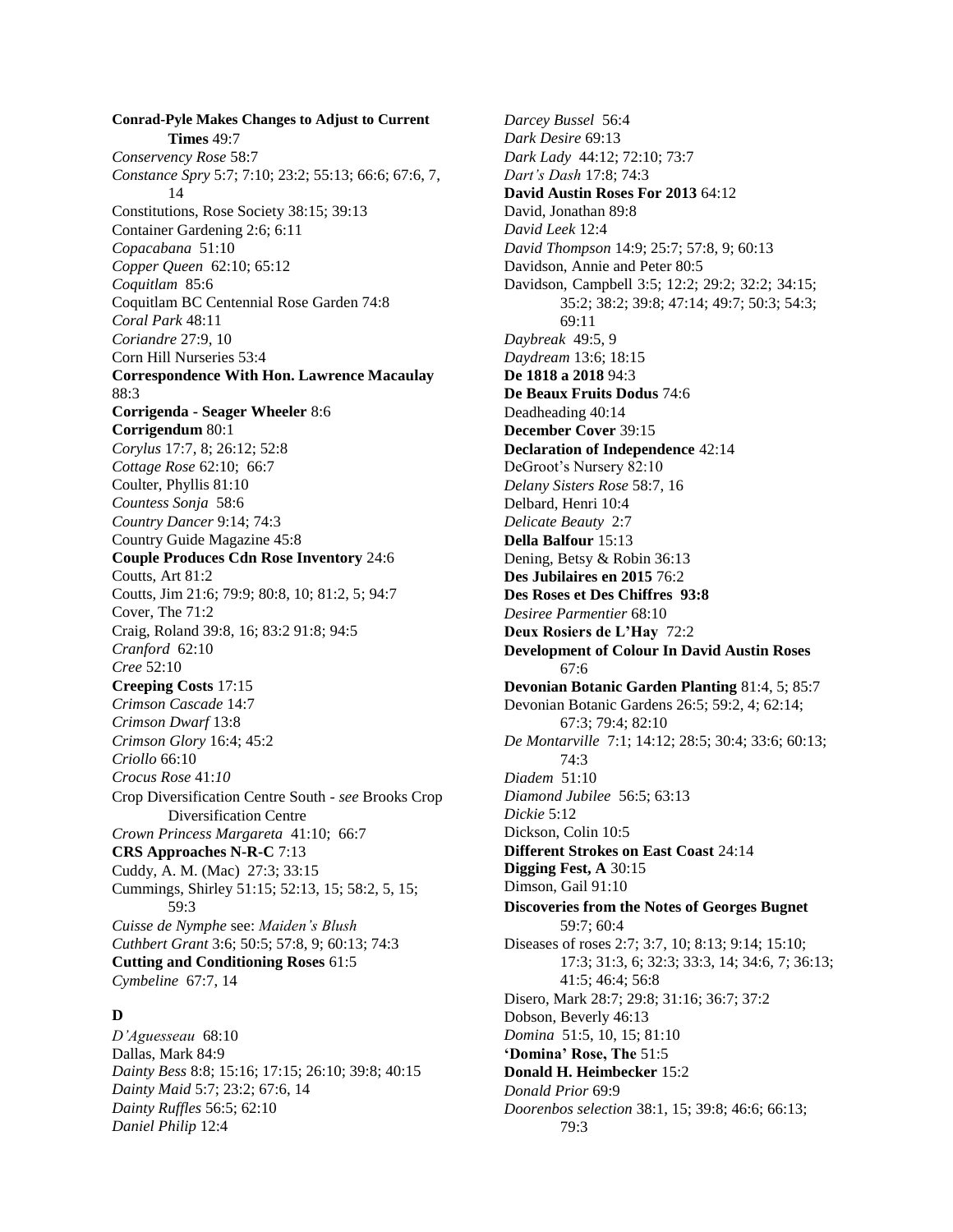**Dora MacKay** 21:4 *Dornroschen* 29:5; 35:7 *Doris Tystermann* 65:12 *Dorothy Evans* 76:2 *Dorothy Perkins* 22:5; 48:6 *Dortmund* 15:12 Dot, Pedro 5:9 *Double Altai* 69:11 *Double Carlos Red* 69:9, 10, 11; 78:6 *Double Cinnamon Rose* 48:1,8-10 *Double Delight* 14:5; 17:15; 50:11; 63:13; 68:16 *Double Velvet* 13:8 *Double White* 5:5; 13:9 Dougal, Christopher 27:15 *Dr. Brownell* 56:6 *Dr. Eckner* 68:10 *Dr. F L Skinner* 23:8; 31:11; 43:15; 56:5; 64:2, 7; 69:11; 80:1 *Dr Harry Upshall* 10:12; 11:10; 12:4; 20:7, 12; 74:3 **Dr. Henry Marshall** 51:2 Dr Huey rootstock 11:4, 13, 15; 26:10; 59:12; 77:4 *Dr Merkeley* 22:9; 57:8, 9; 70:4, 15; 71:7; 74:3 *Dr Michael Noble* 27:8, 10; 29:1, 10; 34:14; 80:1 **Dr. Robert Romke** 47:3 **Dr. Svejda Visits Austria** 58:4 Draper, Gerald 7:7 Draper, Ruth 15:13 *Dream Come True* 55:9 *Dream Rose Orange* 37:7 *Dream Rose Red* 37:7 Drebnisky, Lori 69:11 'Drift' series of roses 77:4 *Dropmore Yellow* 52:10 Drying Roses 75:9 *Dublin Bay* 58:8, 16 *Duchesse de Berry* 70:9 *Duchess de Brabant* 54:10 *Duchess de Montabello* 67:7, 14 *Duchess du Sutherland* 5:6 *Duchess of Montrose* 5:5 *Duchess of Portland* 61:4*Duftzauber '84* 65:12 *Duke of Edinburgh* 68:10 *Dunen Rose* 52:*9* Dundas, ON and Roses 76:3 Dunlop, Edgar see: 'Goulding, Edgar' Dunlop, John H. 22:9; 23:8; 28:14; 29:12; 36:16; 45:14; 67:11 Durand, Rick 51:3 *Dusky Maiden* 5:7; 67:6, 14 Dyck, Larry 32:2; 44:4; 50:3; 54:15; 75:3

## **E**

*E05* 69:11 'Early Canadian Gardening' 13:7 Earth Kind Roses 31:6; 53:4; 54:9 **Earth Shakes, The** 49:14

Easton, Maggie 59:5 *Easy Does It* 62:10 **Easy Elegance Roses** 48:11 Easy Elegance Roses 35:3; 48:11; 49:12 *Easy Going* 5:12 *Ebb Tide* 60:9, 16 **Eclectic Jungle, The** 1:11 **Ecstasy** 46:15 Eddie, Henry 8:9; 13:5; 18:9; 22:8, 9; 28:15; 71:7 Eddie Legacy, The 4:10 *Eddie's Advent* 8:10 *Eddie's Cream* 8:10 *Eddie's Crimson* 4:10; 8:10; 23:8; 34:7; 56:5; 57:8 *Eddie's Jewel* 4:10; 8:11; 21:8; 23:8; 28:16; 46:6; 57:8; 61:4' 70:4 Eddie's 'White Wonder' Dogwood 8:11 *Eden Climber* 63:*7 Eglantine* 66:7; 69:12; 82:8 *Eglantyne* 32:15; 81:1 *Eileen Merkeley* 76:2 **Eileen Orchard Ouelette** 23:15 *El Catala* 5:10 *Elbflorenz* 67:8, 15 *Electron* 63:13 **Elegy For Bobby** 73:9 **Elf Rose, The** 67:4 *Elegant Beauty* 2:7 *Elfe* 67:1, 4; 68:4 *Elfie von Dassanowsky* 71:1, 2 *Elina Dickson* 65:12 Eliseeva, Elena 84:5 *Eliza* 84:10 *Eliza Freelander* 51:10 *Elizabeth Heimbecker* 26:8; 29:10 **Elizabeth Klose Honoured** 29:13 *Elizabeth of Glamis* 10:5 Elkerton, Stephen 31:7; 40:13; 51:13 *Elle* 13:6 Elliott, David & Crenagh 23:7; 24:6; 25:12; 29:10, 11; 30:13; 31:13; 32:13; 65:3; 67:12, 13 *Elmira* 27:5 *Eloise* 12:4; 20:12; 38:6; 39:7 **Elrose's Roses** 16:9 *Elysium* 67:8 Embryo/ Embryo Rescue 77:4, 5 **Embryo Extraction** 77:5 *Emily Carr* 19:3; 20:11; 31:8; 32:2; 34:8; 35:2, 3; 38:2; 48:13; 50:5, 9, 16; 69:12, 16; 72:4; 74:3; 75:3 **Emily Carr Roses in Prince Goerge, BC** 50:9 Empress Josephine 41:2 *Empress Josephine* 56:10 *Ena Harkness* 9:3; 53:11 *Enchanted Evening* 60:9; 60:16 *Encore* 37:7 **Encore Des Artistes** 20:11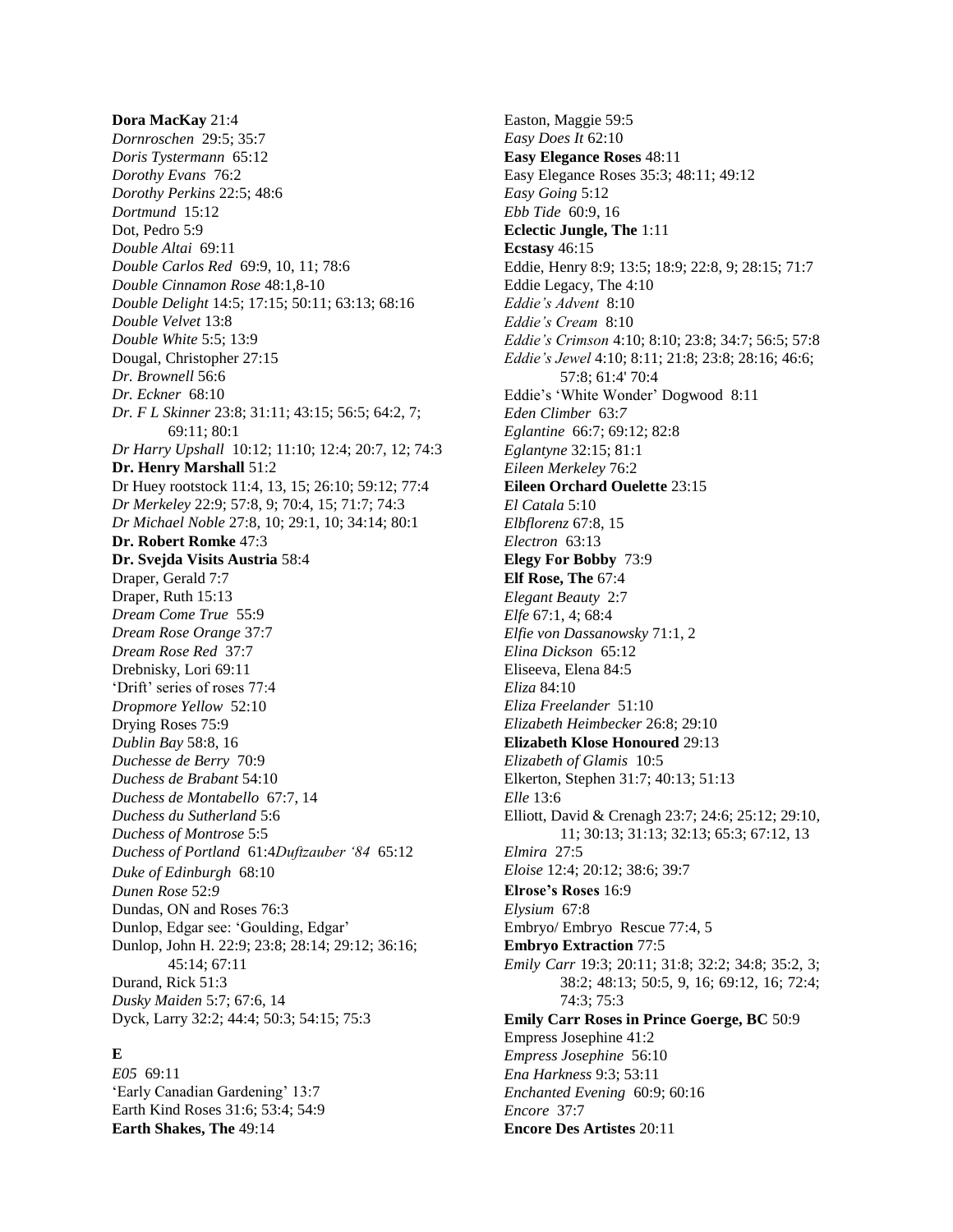"Encyclopedia of Roses: The Definitive A-Z Guide"  $14.12$ **End of N-R-Cs Fiscal Year** 62:2 *England's Rose* 64:12 *English Garden* 67:7, 14 English Roses 44:12; 64:11; 66:6; 67:6 **English Subscriber Wins Award** 27:14 **Entretien a la Roseraie de Temiscouata, La** 14:9; 15:10 *Eos* 27:6 **Eric L. Trimper** 32:14 *Erie* 76:2 *Erin Fleming* 12:5 *Erotica* 63:8 *Erinnerung an Brod* 64:*5*; 65:7, 16 Erskine, Robert 2:9; 6:3; 7:9; 9:7; 11:7; 22:9; 26:7; 28:15; 46:6; 49:5; 71:7; 81:4 *Escapade* 9:14; 15:16; 32:15 *Escara Vash* 44:2 *Escimo* 66:10 Esipko, Oleg 83:3; 84:3-5: 88:10 *Esme Euvard* 68:16 *Eskimo* 33:3 *Espoir* 57:8, 9 **Et Cetera** 51:4 *Etoile de Hollande* 21:6; 23:8 **Eulogy For A Rose Designer** 84:8,9 **Europa-Rosarium** 64:2; 66:5 Europa-Rosarium (see also "Sangerhausen") 55:6; 64:2; 66:14, 15; 67:12; 69:5, 6; 70:8 *Europaena* 5:11 7:12; 46:10; 56:6 *Euphrates* 9:3; 66:13 *Eureka* 76:2 *Eutin* 46:10 **Ève, André** 81:3, 5 Ève, André 6:15, 16 *Evelyn* 34:1; 35:8, 9; 43:10; 44:12; 56:6; 66:7; 69:12; 75:5; 100:10 *Evelyn Redfern* 12:5; 38:6; 39:7 *Everlasting Love* 9:3 Evers, Hans-Jurgen 68:3 **Evolution of Conrad-Pyle Company, The** 49:8 *Excelsa* 7:12; 51:14; 86:10 **(An) Exclusive Announcement** 73:4 **Exceptional Becoming Ordinary, The** 57:4 Exhibiting Roses 3:10; 31:2; 36:9; 43:10, 13; 57:4 73:8 **Expansion of Devonian** 87:8 Explorer Series of roses 3:6; 4:5; 8:8; 14:11; 15:12; 17:7; 19:2; 22:7; 24:2; 25:5, 10; 28:3; 29:4; 30:3; 31:3; 35:3; 46:8, 10; 62:13; 63:3; 72:4; 75:3,10 **Explorers No More, But Artists Yes** 19:3 **Expositions, Leur Fonction et Let But** 22:13 *Eye Paint* 56:5 *Eyes For You* 66:13

*Eyes On Me* 66:13

## **F**

*F12* 27:8; 40:5; 41:8; 42:8, 10 *Fair Bianca* 56:6; 66:7; 69:12 *Fairhope* 51:10; 68:16 *Fairy Queen* 65:12 **Fairy Tale, A** 35:15 Fairytale rose series 50:9 *Falkland* 68:10 **Fall Call** 99:4 *Falstaff* 44:12 *Fanny Heath* 44:2; 69:11 Fanshawe College 33:15 *Fantasia Mondiale* 58:6 *Fantin Latour* 61:4 **Farewell Commposter** 38:14 *Fashion* 63:13 *Father Hugo* 19:3, 9; 28:16; 34:12; 36:15; 46:5; 66:8; 72:1 Faxon 7:15 **Federation AGM** 55:3 **Federation At Work, The** 21:2; 22:13 **Federation's Western Members, The** 80:7 **Felicitas Svejda: Scientifique et Rosieriste** 75:**10 Felicitas Svejda Visits The Europa-Rosarium in Sangerhausen** 55:6 *Félicité et Perpétue* 8:8; 56:10 *Felicite Parmentier* 40:11; 68:10; 69:12 *Felix Leclerc* 19:3; 20:11; 22:7; 24:4, 9; 27:1, 8; 28:5; 30:3; 31:8; 32:2; 34:8; 35:2, 3; 38:2; 46:8; 48:13; 53:5; 72:4; 74:3; 75:3 *Fellowship* 14:7 **Fernature de la Roserie du Temiscouata** 32:14 Fertilizing roses 2:7; 14:10; 18:7; 19:12; 21:12; 26:11; 33:10; 34:6; 40:14 *Festival Fanfare* 51:12 *Festival Jubilee* 51:12; 52:16 **Festival of Roses...Art in Bloom** 57:2 *Fiesta* 6:3 *Fighting Temeraire* **12** *Figurine* 63:8 Fillmore, Roscoe 17:10; 63:5 *Fimbriata* 17:8 **Finalement!** 100:7 **Final Season Roses** 56:2; 57:13 **Fine Example, A** 16:14 Fireblight in Roses 35:11 **First All Canadian Rose Show, The** 36:7 *First Crush* 69:13 **First Freedom Rose Show, The** 36:9 *First Gold Freelander* 51:10 *First Prize* 63:13 **First Rose of Spring, The (poem) 35:4 Fiscal Year Ends** 73:2; 90:9 *Fisherman's Friend* 44:12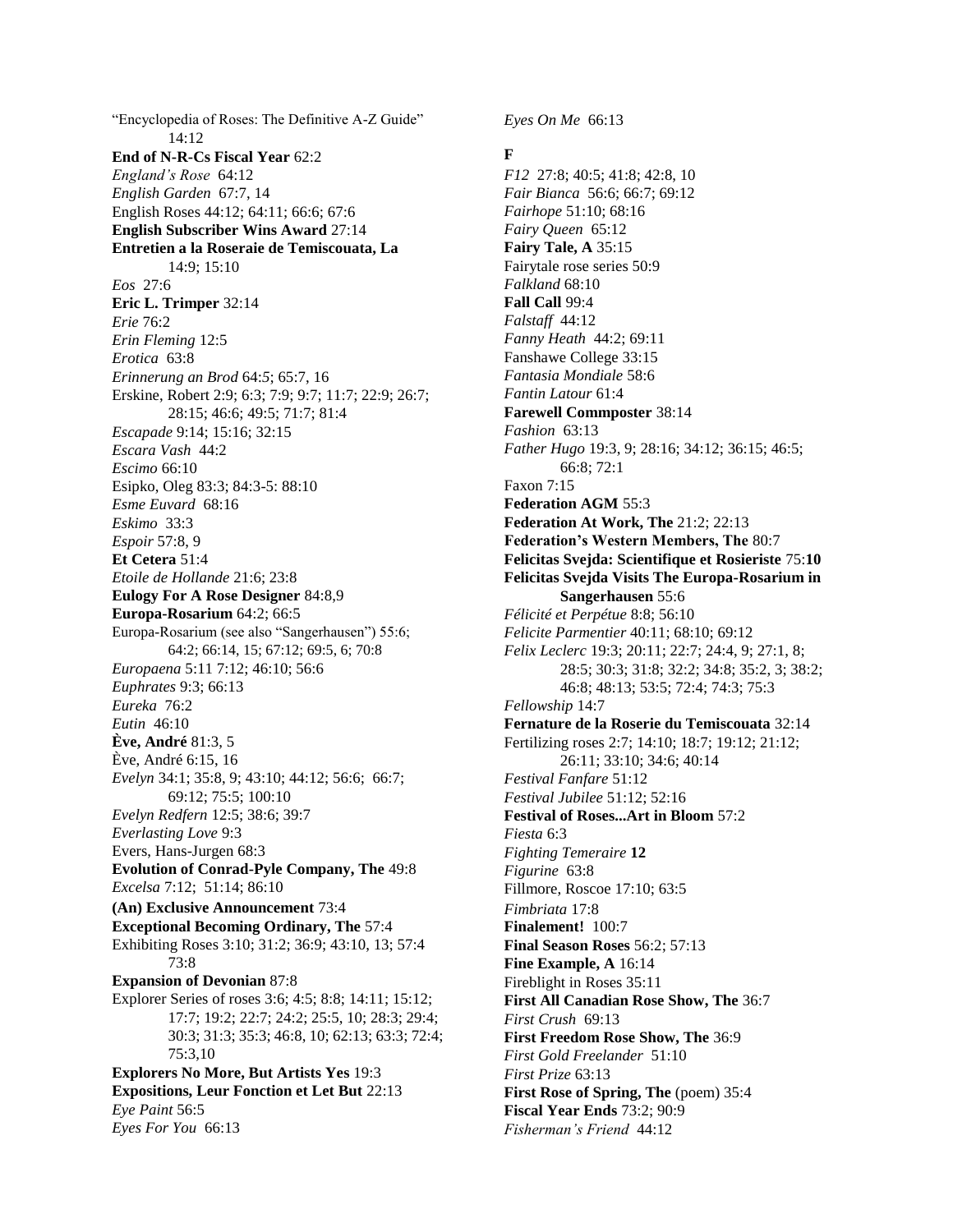*F. J. Grootendorst* 61:4; 69:12 *Flammentaz* 12:9; 15:12 *Flaming Sunset* 4:10; 57:8, 9 *Flashlight* 66:10 Fleming, Joyce 9:4; 10:10; 11:9; 12:3; 13:5, 6; 19:6, 13; 20:7,12; 22:4; 23:13; 24:7, 8; 26:6; 28:8; 29:3; 30:11; 31:16; 33:8; 35:9; 38:6, 16; 39:8; 41:12, 16; 42:8; 44:16; 45:14; 47:2; 50:4, 5, 16; 51:7, 15; 53:1, 2, 3; 68:4, 5; 69:8, 9; 71:10; 74:3, 5; 78:9 Fleming, Robert A. 17:13; 23:14 Flensberg, Alison 44:3 **Friendly Cow, The** 91:8,9 *Floradora* 63:13 Floral Art 10:9; 19:7 *Flower Power* 74:3 **Fly In the Ointment** 23:8 *Folklore* 17:15 **Fonds Georges Bugnet Une Recherche Fructueuse** 57:5 **Footloose in Alberta** 16:8 *For You* 9:3 Forestry Farm Park Rose Garden, Saskatoon 44:3 *Fortitude* 41:1, 12 **'Fortitude' & Family Favour** 41:12 *Forty-Niner* 63:13 Foster, Maurice 10:4 **Founding Member Resumes Place** 53:3 *Fourth of July* 55:9; 63:13; 69:12 *Fragezeichen* 40:16 *Fragrance Noise* 65:12 Fragrance of roses 2:8; 10:4; 23:13 *Fragrant Cloud* 2:13; 13:2; 17:15; 63:4; 68:16 *Francine Austin* 23:2 *Francois Juranville* 69:12 **'Francis Meilland' Rose, The** 63:11, 16 **Frank Skinner Commemoration** 20:3 *Frank W. Dunlop* 23:8; 29:12 *Frankfort Rose* 13:9 **Fraser Pacific Plans** 89:4 Fraser Pacific Rose Society 49:15; 53:3; 54:7; 58:2; 60:3; 61:3, 12; 62:3, 14; 64:9; 66:3, 9; 67:3, 13; 68:4; 71:8; 72:9; 73:2; 74: 7, 9, 10; 75:7; 78:7; 79:4; 80:7; 81:10; 82:7; 85:6; 87:6; 88:5; 91:6; 93:222 *Fr(a)u Dagmar Hastrup* 17:8; 24:2; 25:7; 61:4; 67:6;  $73.4$ *Fred Loads* 26:10; 51:12 *Freedom* 15:10 **Freelander Roses, The** 58:6 Freeman, Ethel 19:12; 48:14; 65:4 *Frensham* 9:3 Friends of the Central Experimental Farm 83:5 *Friendship* 9:3 *Friesia* 61:16; 69:12 Frith, Janet 78:6, 10; 80:9; 82:2; 83:2; 84:2; 91:8;

93:3,5 Frith, Larry 84:2 Froc, Gene and Myra 92:9 **From Hybrid Perpetual to Hybrid Tea** 70:8 **From Out of the Past** 36:14 **Front Page** 48:2; 50:2; 51:2; 52:2; 53:2; 54:2; 55:2; 56:2; 57:2; 58:2; 59:3; 60:2; 61:2; 62:2; 63:2; 64:2; 65:2; 66:2; 67:2; 68:2; 69:2;  $70:2$ *Frontenac* 16:11; 27:7; 28:5; 30:3; 33:6; 43:15; 44:14, 15; 50:5; 54:10; 57:8, 9; 60:13; 61:4; 70:14; 74:3; 76:10; 84:7 *Fruhlings...*series 52:10 **Fruit of the Rose** 23:6 Fryer Roses 56:4 Fungi 18:9 **Future of Canadian Rose Development** 35:3 **Future of Rose Breeding in Canada** 51:3

## **G**

G50 *see* 'Ottawa' Gallica roses 21:11 **Gardenmaking and Credits** 70:7 *Garden Party* 15:16; 63:13 **Gardens Alive Purchases Weeks Roses in Bankruptcy Auction** 55:8 *Garten Delight* 51:10; 62:10 *Gateway* 66:10 *Gay Centennial* 69:11; 73:4 Genealogie Des Roses De L'est de l'Amerique du Nord 41:4 Genetically Modified Organisms 4:12; 5:7 *Gentle Hermione* 66:7 **Geo Pagowski Retires** 12:16 **George Blyth** 14:14 *George Burns* 50:6, 15; 69:12 **George Shewchuk** 28:6 **George Smith of Brooks** 73:9 *George the Fourth* 5:5 *George Vancouver* 28:5, 8; 29:9; 30:4; 33:6; 46:8; 50:5; 54:10; 57:8, 9; 60:13; 74:3 **George Vorauer** 37:9 *George Will* 23:5; 44:6; 69:11 *George's Pride* 30:10; 31:1 **Gerald Draper** 7:7 *Geranium* 43:15; 61:4 *Gerda Hnatyshyn* 5:12; 22:4; 33:11 *Gertrude Jekyll* 43:9; 56:6; 66:6, 7; 67:8, 14; 69:12; 100:10 Geschwind, Rudolf 40:6, 8; 64:4; 65: 7; 77:2; 79:7; *Geschwind's Alpenfee* 65: 7 *Geschwind's Leopold Ritter* 65: 7 *Geschwind's Nordlandrosel* 64:5; 65:7, 8 *Geschwind's Orden* 64:5, 15; 65: 1, 7, 8, 16 *Geschwind's Prinz Hirzprinzchen* 65: 7 *Geschwind's Schonste* 64:4; 65:7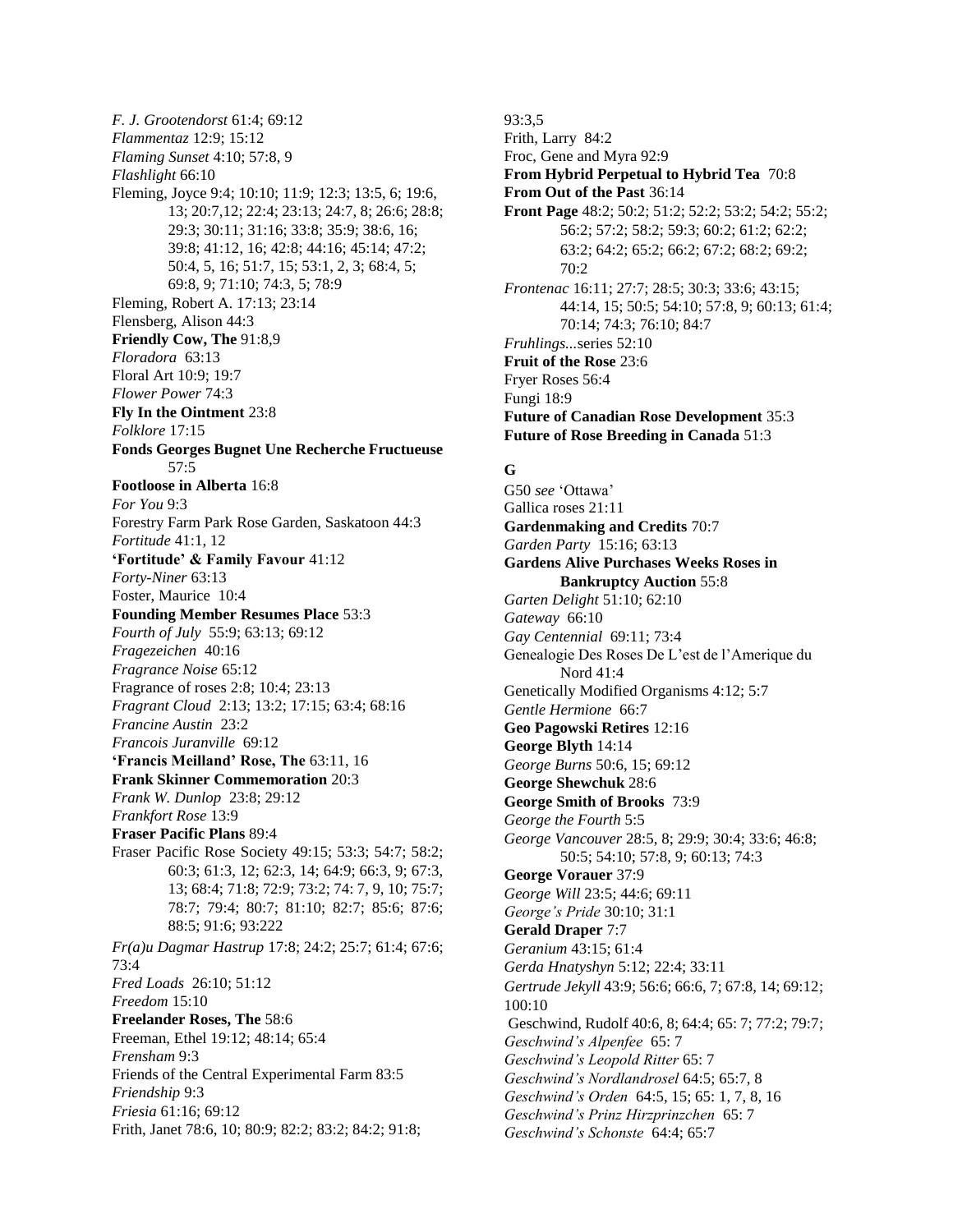**Getting Around** 14:11 **Getting To the Root of the Matter** 11:15 *Ghislaine de Féligonde* 8:8 Gillis, Peggy 21:8; 26:7; 27:7 *Gipsy Boy* 64:5; 65:7; 76:7, 10 **Gisela Schneider** 20:10 *Glamis Castle* 46:5 **Glacier Fairy Rose, The** 58:10 **Glance Back & A Look Ahead, A** 40:2 *Gleam* 69:11 Globe, Alec 43:3 *Gloire de Dijon* 50:6, 15; 76:3 *Gloire de Guilan* 68:11 *Glowing Amber* 8:2; 12:7; 14:7; 21:5; 79:2; 80:2, 9 **Go North Young Man** 55:13 Godfrey, William 11:4; 22:8; 28:15; 32:2; 38:2; 45:7; 72:8; 75:3 *Goethe* 55:15 *Golden Altai* 52:10 *Golden Amber* 79:1, 5 Golden Amber to Hall of Fame 79:2 *Golden Beryl* 5:12 *Golden Beauty* 62:10; 88:2 *Golden Border* 14:1, 16 *Golden Celebration* 43:10; 56:6; 69:12 *Golden Chersonese* 9:3; 37:6, 16 *Golden Fairy Tale* 26:1, 8 *Golden Future* 9:3 *Golden Gate* 66:10 *Golden Girls* 5:12 *Golden Salute* 53:11 *Golden Celebration* 66:7 *Golden Showers* 30:9; 51:16; 56:6; 63:13 *Golden Unicorn x Frontenac* 44:6 *Golden Wings* 8:8; 17:8, 15; 26:10, 14; 41:10; 52:10; 56:6; 58:8, 15; 69:12 Gombar, Ludmila 8:3, 7; 15:7; 36:12; 37:9; 39:15 Gonneranlage Rose Garden 69:5 Goodfellow, Ianthe 16:8, 10; 20:9; 21:8; 29:10; 30:2; 31:9; 32:5; 35:12; 36:3, 7; 38:15; 48:3; 59:12; 61:5; 63:4; 65:6; 67:3; 71:8; 74:2; 75:6, 9; 76:6; 78:9 *Gordon Eddie* 8:10 *Gordon's College* 15:10 Goulding, Edgar 3:5 *Gourmet Popcorn* 15:16 **Government in Rose Breeding** 28:14 **Government Rose Research** 29:2; 30:11 *Grace* 41:10; 52:9 *Graduation Day* 12:1; 14:7 Grafting Roses 77:2 **Graham Stuart Thomas** 6:10 *Graham Thomas* 6:10; 10:5; 23:3; 56:4, 6, 16; 66:6; 67:7, 14; 69:12 *Grand Award* 44:2; 45:13, 14 *Grand Mogul* 15:16

**Grande Bouffe, La** 21:9 *Grandma's Blessing* 48:11 *Granny Rose* 69:11; 74:1, 8; 75:3 **Granny Rose Story** 75:3 Grant, William 26:6; 32:13, 16 Gravereux, Jules 72:3 Gray, Gerta 10:6 **Great Countries** 83:2, 3, 4 **Great Hot Air Controversy** 29:14 Great Lakes Roses 5:9; 14:11; 33:12 **Great Lakes Roses For Sale** 33:12 *Great Mogul* 13:9 **Great Subscriber Challenge, The** 37:14 *Great Wall* 48:12 **Great Weigela Mystery, The** 34:15 "Greater Perfection, The" 2:10 Green Lacewings 45:6, 10 *Grimm Brothers Fairy Tale* 55:12 *Gros Choux de Hollande* 27:6; 61:4 *Grouse* 54:10, 11, 16 **Growing Austins On PEI** 41:9 **Growing Pains** 90:3,4 **Growing Roses in Calgary** 52:6 **Growing Roses in Cold Climates** 67:4 **Growing Roses in Containers** 2:6 **Growing Roses in Newfoundland** 33:10 "Growing Roses in Saskatchewan" 4:5; 59:5; 72:6 "Growing Roses Organically" 3:10 Growth habits of roses 21:13; 26:10 **Growth of a Rose Gardener and His Garden** 71:9; 72:9 **Growth Spurt In PEI** 3:9 *Gruss an Aachen* 64:12 *Gruss an Teplitz* 64:5; 65:7 *Guesoverlay* 27:14 Guest, Maurice 27:14; 28:8; 39:9; 40:12; 44:14; 51:4; 100:8 *Gundy* 4:11 *Guy de Maupassant* 8:8 *Guy's Gold* 62:11 *Gypsy* 55:9 *Gypsy Boy* 67:7, 14 Gzowski, Peter 7:1

### **H**

**H&B 50th Show** 32:12 **H&B at 50** 27:2 *Haidee* 57:8, 9; 69:9, 10 *Haj* 69:11 *Halle* 51:10 *Hamburger Deern* 65:12 *Hamburger Phoenix* 15:12 **Hamilton & Burlington Rose Society** 48:7; 50:11; 57:10 Hamilton & Burlington Rose Society 27:2; 28:7; 32:12; 42:9; 43:11; 48:7; 50:11; 60:3; 61: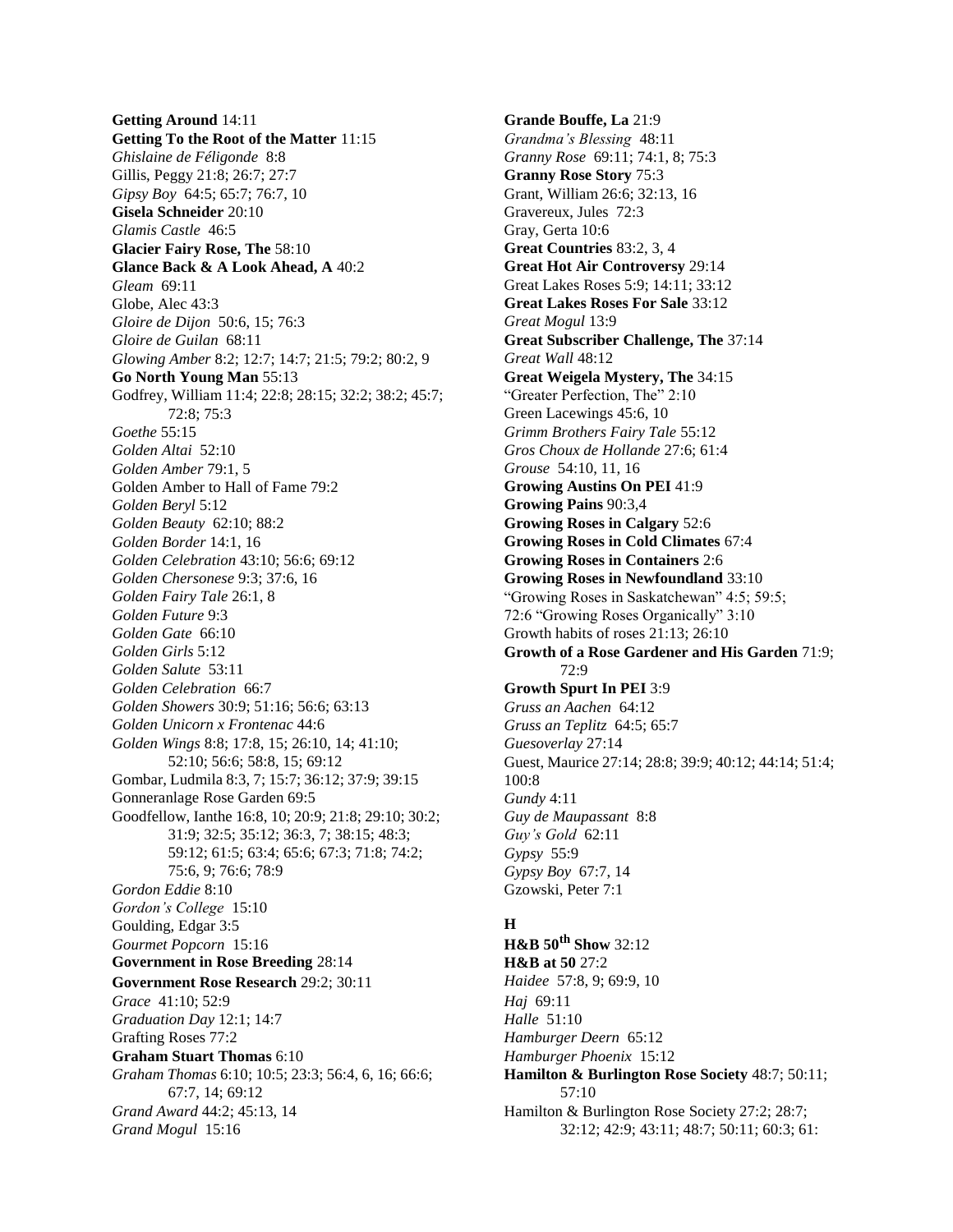11, 16; 66:4; 67:6 *Hannah Gordon* 58:8 *Hansa* 8:8; 9:13; 17:8; 24:2, 4; 26:12; 30:8; 35:11; 43:9; 55:4, 14; 56:6; 61:4 *Hansaland* 13:11; 53:5 Hansen, Niels 6:1 *Hap Renshaw* 6:9 **Hardy Roses for Tough Climates** 24:11 *Harison's Single* 76:2 *Harison's Yellow* 6:2; 9:7; 20:7; 30:30:7; 34:12; 43:4,15; 52:9; 56:6; 61:4 Harkness, Jack 32:15 Harkness, Peter 9:2, 7; 20:8 *Harmonie* 56:11 Harney, Patricia 23:4 Harp, H. F. (Bert) 22:8; 28:15; 62:13; 71:7; 72:8; 75:3 Harper, Maxine 8:16 *Harison's Hardy* 52:10 *Harison's Yellow* 69:11, 12; 73:4 Harris, Sheena 43:4 Harris, Peter 30:9; 32:12; 33:14; 39:8, 10; 44:2; 46:4; 49:7; 50:2, 15; 72:8; 90:7 *Harry Edland* 2:8 *Harry Wheatcroft* 5:13; 15:13 *Hawkeye Belle* 15:16; 28:16 Hawel, Thomas 99:6 Haworth, Lil 19:14 **Hawthorn Lace Bug, The** 45:6, 10 **Hazel Le Rougetel** 52:8 *Hazel Le Rougetel* see also *Corylus* 52:8 *Hazel McCallion* 34:13 *Hazeldean* 2:9; 12:9; 20:7; 25:11; 26:12; 30:8; 46:6; 50:3; 52:10; 61:4; 69:9, 10, 11 *Hazeldean* **- The Yellow Rose of Saskatchewan**  $30 - 7$ **Heads Up To Smell** 23:13 *Healing Hands* 9:3 *Heart of Gold* 9:5 **Heathrose, The** (poem) 46:15 *Heather Austin* 23:2 *Heavenly Rosalind* 26:10; 32:15; 51:12; 52:16; 86:5 *Hebe's Lip* 68:11 Heimbecker, Donald 15:2, 3; 16:8; 21:9; 26:8; 29:10; 52:6; 53:13; 62:13 **Heimbecker Mystery Rose, The** 26:8 *Heinreich Schultheis* 20:8 *Helen Bland* 28:16; 35:6; 36:6; 61:4; 69:11 *Helen Knight* 66:1 **Helen Knight Rose, The** 66:5 *Helen Naude* 81:10 **Helen Skinner** 46:8 *Helen Traubel* 63:13 "Help Me Find" Roses 32:12 **Help Queen Victoria** 5:13 Helsinki Rose Garden 79:6

Henderson, Alex 99:8 **Henry Bertram's Rose Care** 79:8 **Henry Hudson in a Tree Form** 71:4 *Henry Hudson* 15:12; 24:4; 25:7; 43:9; 50:5; 56:6; 57:8, 9; 60:13; 61:4; 71:4, 5; 72:8; 74:3; 83:6 *Henry Kelsey* 3:6; 15:12; 18:15; 28:5; 29:6; 35:11; 57:8, 9; 60:13 **Henry M. Eddie** 8:9 Henry Marshall 81:2 *Henry Marshall Peace Garden* 59:14 *Herbalist, The* 1:11 *Heritage* 6:5; 15:16; 67:7, 14 **Heritage In Pincher** 78:6 **Heritage Rose Foundation** 19:8 **Heritage Rose Committee Launch** 23:7 **Heritage Roses** 20:11; 23:7; 24:6; 88:9 Heritage Roses 20:11; 23:7; 24:6; 25:12; 69:14; 70:8 **Heritage Rose Garden [Saskatoon]** 79:9 *Hero x Frontenac* 44:6 Herschel, Caroline 81:6 Herschel, William 81:6 Hewitt, Paul 84:9 *High Voltage* 48:12; 53:5 *Himmelsauge* 64:5, 15; 65:7, 8 Hinchcliff, Richard 44:13; 83:3; 84:9 **Histoire Sous Verre, Le** 17:8 **Historic Georges Bugnet Plantation, The** 81:8, 9; 82:2,3 **Historic Roses in Finland** 70:9 **Historical Personalities Whose Names Were Used to Baptize Roses** 70:9 **Historical Roses in America** 70:9 History of Roses 10:6; 19:10; 35:4; 40:10; 41:2; 42:11; 43:4 Hnatyshyn, Gerda 51:4; 72:7 Hole, Lois 17:14 Hole, Samuel 41:3 Holidays, Vladimir Holt, Bruce (Sylvan Lake) 80:10 *Home and Family* 38:5; 39:7 *Home of Time* 9:5 *Home Run* 26:8; 54:10, 11, 15 *Hon Lady Lindsay* 6:3 *Honey Freelander* 51:10 *Honey Perfume* 69:12; 75:5 Honeywood Nurseries 44:2 *Honor* 2:7 *Honore de Balzac* 65:12 *Hope For Humanity* 3:6; 7:1; 49:6; 51:12; 52:16; ; 57: 8, 9; 60:13; 74:3 Hopkins, Raymond 1:12; 14:14; 31:16; 38:12; 51:4; 54:14; 55:3; 67:3; 86:3 Horner, Colin 9:3 **Hort Societies Visit** 14:15 Horticultural Research Institute of Ontario 19:7;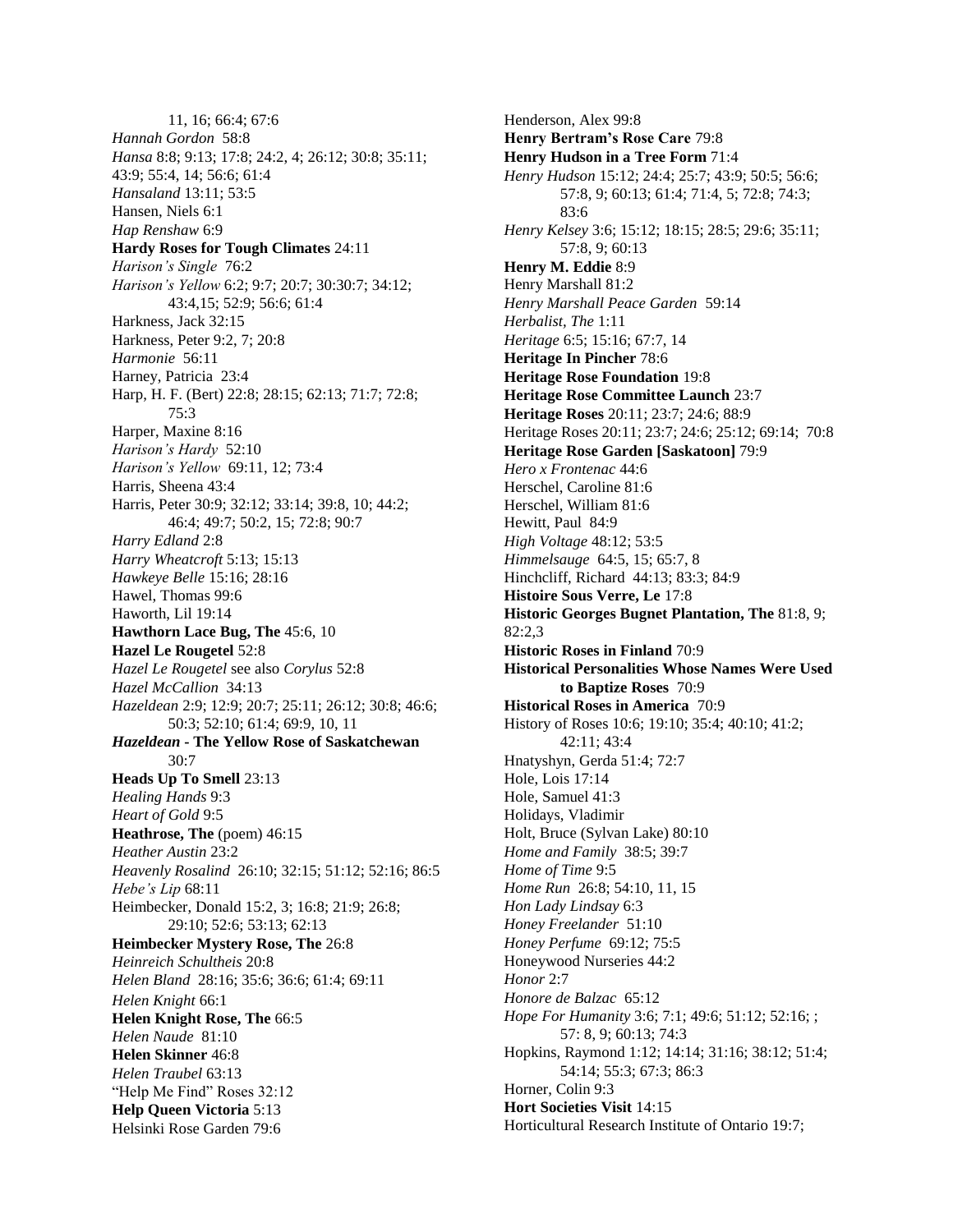23:13 Horvath, Michael 40:9 *Hot Chocolate* 9:3 *Hot Cocoa* 55:9 *Hot Tamale* 21:5; 68:16 Howard, Peter 86:4 **How A Calgarian Winters Roses** 21:10 **How Do I Join N-R-C?** 11:2 **How Do You Measure Success?** 21:14 **How The Bugnet Family Survived** 79:7 **How To Grow (Prize Winning) Roses** 26:10 **How To Write A Rose Name** 25:12 Howard, Peter 93:2 Howe, Gordon 61:9 *Hudson Bay Rose* 27:7 *Hugonis* 6:2 **Humiliation** 12:15 *Hundred Leaved Rose* 13:8 Hunter, George 80:5 *Hunter, The* 8:8; 50:5; 74:3 *Huron* 52:10 **Huronia Rose Society Millennium Memorial Garden** 49:6, 16 **Huronia Rose Society Rose Show** 50:8; 55:11, 16; 59:7; 60:3; 66:4; 67:6; 69:13, 15; 72:8 Husolo, Sue 84:9 Hussen, Keith 59:5 Hybrid Musks 70:9 Hybrid Perpetual Roses 70:8 Hybrid Tea Roses 16:4; 17:2; 18:10; 37:14; 70:8 **Hybrid Tea Roses in Quebec City** 16:4 **Hybridization À La Roseraie Du Témiscouata** 12:8 **Hybridizer's Page, The** 18:3; 19:6; 20:12; 21:5; 23:4; 24:2 Hybridizing *see*: Breeding **Hybridizing Roses on the Prairies** 17:3 Hynatyshyn, Gerda 22:4

## **I**

**I Didn't Spray Roses This Year** 9:14 *Ice Girl* 51:12; 58:6 *Iceberg* 10:5; 15:16; 33:11; 40:16; 45:2; 46:10; 56:6; 64:16; 67:7, 14 Identification of historic roses according to ancient rose descriptions 70:9 *Ilse Krohn Superior* 61:4 Imbeault, Andre 21:8; 22:6; 32:14; 35:10; 55:4; 57:2; 72:7; 73:4; 78:4; 80:3, 4, 9; 90:4 **Impending Disaster** 86:6,7,8 "In A Cold Land" 25:10 **In Praise of the Rambling Rose** 51:13 *Incense Rose* 34:12 *Independence* 5:6 **Index of Past Issues** 51:2 *Indian Head* 69:11

Indian Head Forestry Station 61:7 *Inga* 76:2 *Indigo* 27:6; 61:4 *Ingrid* 21:5; 22:1, 6; 23:11 Ings, Constance 11:11; 16:11; 20:4; 21:7; 26:8; 41:12, 16; 45:5 Insect Pests of Roses 15:11; 21:9; 32:3; 46:4; 56:8 **Insect Resistance** 2:5 **Insurance Shakedown** 78:2 **Internal Critique** 31:15 *International Herald Tribune* 60:9, 15 **International Notebook** 3:11 International Registration Authority for Roses (IRAR) 41:4 **Interview With Dr. Cam Davidson, A** 12:2 **Into Our Tenth** 54:6 **Introducing A New Rose** 84:4 **Introducing 'Ingrid'** 21:5; 22:6 Intven, William 2:12 Inuit Sculpture 10:13 *Iroquois* 52:10 Isabella Preston 35:13; 52:10; 60:12; 62:3, 5, 15; 67:3; 69:14 **Isabella Preston - Gender Pioneer** 35:13 **Isabella Preston's Georgetown** 62:5, 15 *Isabella Preston* 35:3 *Isabella Skinner* 23:8 **Isabella's Rose Garden** 60:11 Iseli Rose Nursery 55:8 *It's Magic* 62:*11* **It's Out** 37:11 Ittingen Abbey 69:3 *Ivory Fashion* 67:6, 7, 14

## **J**

*J5* 30:9 *Jack Frost* **6 Jackson and Perkins** 48:5 *Jacques Cartier* 68:11 Jalbert, Brad 3:12; 5:11; 11:2, 16; 13:4; 14:4, 7; 31:3; 32:14; 40:13; 41:12; 43:3; 44:16; 46:3; 59:13; 68:5; 71:2; 83:3; 84:1,10; 85:6 James, Anthony 11:8 *James Galway* 56:6; 57:10, 15; 58:11; 66:7; 69:12 *James Galway* **Rose, The** 57:10 *James Mason* 53:5 **James Cocker of Aberdeen** 9:4 Japanese Beetles 56:14; 57:13 Japanese Beetle 50:12, 13; 99 :2 Jardin Botanique du Montréal 8:7, 9; 9:8; 12:14; 37:11; 46:13; 50:4, 5 **Jardin de Lyon, Un** 33:4 *Jasmina* 67:8 *Jayne Austin* 1:11; 23:2 *Jean* 64:7; 76:2 *Jean Lajoie* 74:3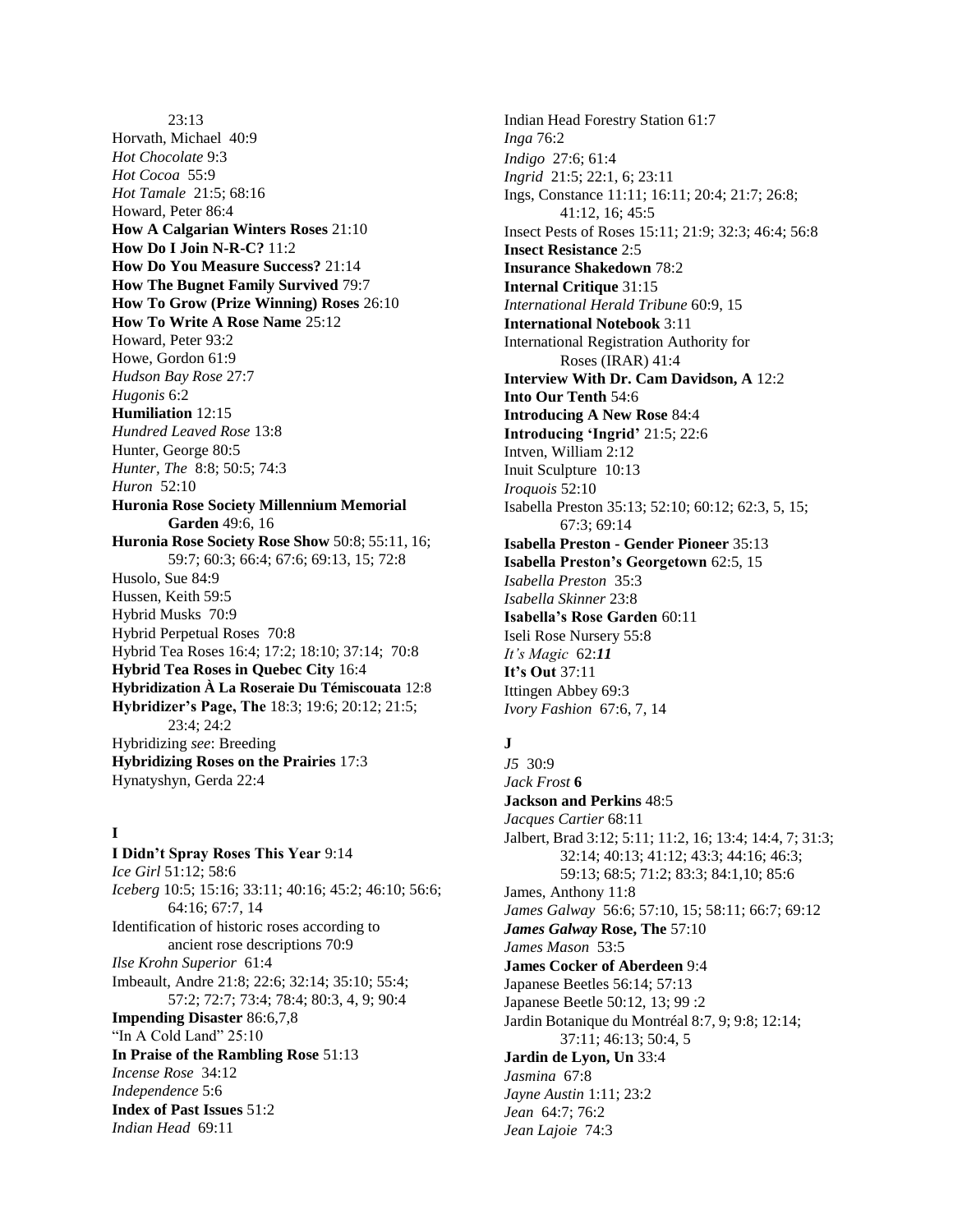**Jean Tyler Revisited** 73:6 *Jeanie* 23:8 *Jean-Paul II* 8:8 *Jeanne de Montfort Jeanie* 23:811 Jeffries Nurseries  $44.4$ *Jennie Butchart* 38:6; 39:7; 40:12 *Jens Munk* 7:1; 14:9; 15:12; 25:7; 26:13; 31:4; 49:6; 51:15; 56:6, 15; 57:8, 9; 60:13; 61:4; 74:3; 79:5; 83:6; 86:5 *Jeremiah* 17:1, 5; 19:14; 26:7; 61:4; 82:8 **Jeremiah Forster Twomey** 37:6 *Jetfire* 4:11 *Jim Lounsbery* 12:5; 20:12; 53:1, 2; 68:4, 14; 69:6, 9; 74:3 *Joanna Hill* 52:10 *John Cabot* 8:15; 13:2; 14:9; 15:12; 24:3; 25:10; 26:13; 28:4, 8; 29:4, 7; 35:11; 45:12; 49:6; 51:1; 53:2; 54:10; 56:6, 15; 57:8, 9; 61:4; 69:12; 70:14 **'John Cabot'** 24:3 **John Cabot R.S. 2015 Rose Show** 81:6 **John Cabot Rose Show** 45:6 **John Cabot Rose Society** 47:14; 48:5; 50:6, 8; 61:5; 62:4, 7; 69:11; 74:8 John Cabot Rose Society of Newfoundland 11:11; 24:4; 29:11; 31:9; 32:7; 33:13; 34:7; 36:3; 38:6; 42:7; 43:9,10,11; 44:15; 45:6, 16; 47:14; 48:2, 5; 50:6; 51:5, 12; 54:7; 55:3; 56:6; 60:13; 61:5; 62:3, 4, 7; 66:4; 67:3; 72:9; 73:2, 7; 75:6; 78:7, 9; 83:5 **'John Cabot' Wins Gold Medal** 13:2 *John Davis* 3:6; 7:1; 8:8; 15:12, 16; 19:4; 26:13; 28:5; 29:6; 33:1; 37:3; 39:3; 43:15; 46:8; 49:6; 50:16; 54:10; 57:8, 9; 58:15; 60:13; 63:4; 64:15; 74:3; 84:5 **John F. A. Smith** 12:13 *John Franklin* 28:5; 29:5; 33:6; 35:11; 56:5; 57:8, 9; 60:13; 74:3 *John Paul II* 52:3, 4, 15 *John Ruskin Jeanie* 23:811 *John S. Armstrong* 56:5; 63:13 *Jolly Mac* 76:2 Jones, David 10:9 **Joseph Schraven** 73:3 *Joseph's Coat* 6:15, 16 **Journal Feedback** 3:9; 4:5 **Journal Feedback and a Tribute** 2:11 **Joyce Fleming** 74:3 **Joyce McGee** 48:7 *J. P. Connell* 26:14; 29:5,7; 43:16; 50:5; 60:13; 63:3; 74:3 **J. P. Connell Rose, The** 63:3 *Juanaita* 33:3; 66:11 **Jubilaires En 2015** 76:2 **Judging A Rose** 43:13

Judging Roses 3:10; 11:3; 19:5, 10; 25:2; 29:11, 12; 30:13; 32:9; 37:12; 38:3; 39:13; 43:13; 47:11; 68:5 **Judging Roses in Scotland** 37:5 *Judy Fisher* 68:16 *Julia* 63:8 *Julia Bugnet* 55:4; 73:6; 78:4 *Julia Child* 55:9; 63:4 *June Laver* 21:5; 48:4, 16 *June Laver* **Rose** 48:4 *Juno* 27:6; 68:12 *Joyce Robinson* 76:2 **K** *Kaitlyn Ainsley* 69:9, 10; 72:3

*Kakuhoh* 9:3 *Kakwa* 23:7, 9; 24:7; 29:3; 35:15; 43:15; 46:6, 10; 50:3; 61:4; 70:4; 71:7; 73:5 *Kaleidoscope* 46:10; 56:6 *Karl Forster* 74:3 *Kashmir* 49:12; 53:6 *Kasu 97-6770* 69:11 *Kathleen Harrop* 27:6; 61:4 *Kathy Wade* 5:4; 56:5; 62:11 Kaur, Parminderjit 54:4, 15 *Keewatin* 21:6 **Keith Laver** 48:4 Kent Rose, the 61:15 *Kilwinning* 69:11; 73:10 *Kinistino* 69:11 *King J* 12:5; 69:9, 15; 74:3 *King of Rome* 13:9 *King's Ransom* 19:6; 53:11 *King William III* 52:9 Kirouac, Conrad 12:14 *Kiss Me* 49:12 **Kissan** 45:15 Klose, Elizabeth 1:12; 5:11; 19:13, 14; 26:7, 12; 29:13; 37:11; 38:11; 66:3 'Knock Out' series of roses 49:12; 77:4 *Knockout* 13:2, 6; 17:15; 18:2; 19:3; 26:15; 54:10, 11, 16 Kochansky, Tatiana 91:1 *Kölner Karneval* 8:8 *Konigen von Danemark* 9:14 *Konrad Henkel* 72:*2* Kordana Roses - see "Kordes Roses"Kordes' roses 11:13; 12:3, 7; 28:4; 31:6; 33:2; 43:4; 45:2; 46:4; 55:12; 56:4; 59:13 *Kordes Kerkules* 51:10 *Kordes' Perfecta* 46:5; 53:11; 56:5 **Kordes, Earth Kind and N-R-C** 31:6 Kordes Roses 68:3, 15 *Kosmos Fairy Tale* 67:9, 15 *Kreiselrose* 46: 11 **Kreiselrose Alias Banshee** 46:11 Kukielski, Peter 99:7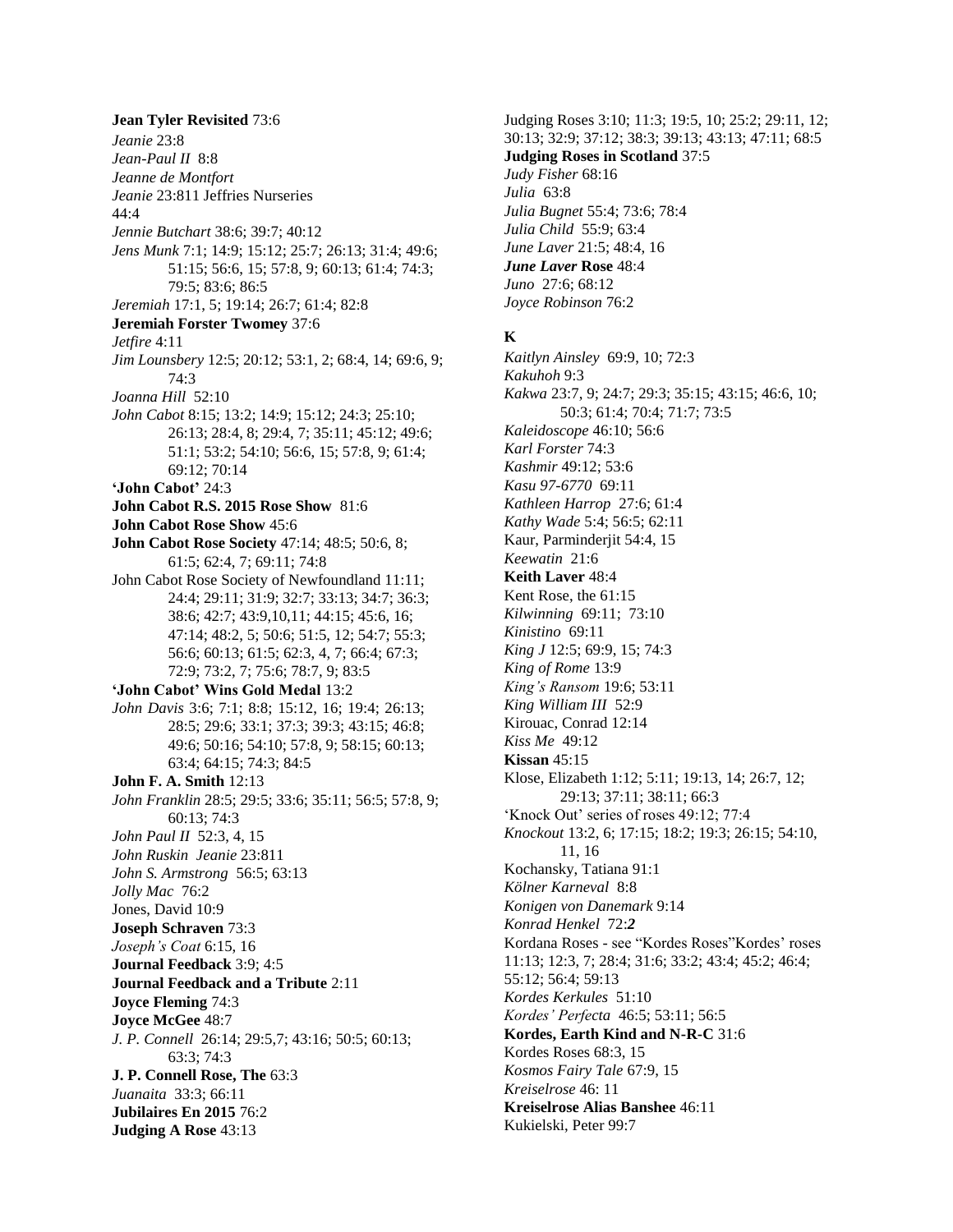#### **L**

*L15* 69:11 *L72* 69:11 *L83* 20:12; 28:5; 33:6; 52:5; 57:9 **L'Adieu** (poem) 34:9 *L. D. Braithwaite* 23:3; **7***;* 66:*7;* 69:13 *La France* 20:11; 56:5 *La Perla* 62:11 *La Rose de Molinard* 67:9, 15 *La Sevillana* 46:10 Laberge, Claire 7:3; 9:8; 13:12; 19:13; 31:8; 35:10; 37:12; 42:8; 43:4; 50:5; 52:13, 15; 60:12; 75:10; 84:9 *Lac La Nonne* 22:9; 50:3; 55:4; 69:11; 78:3 *Lac Majeau* 12:9; 57:7,8, 9; 59:9, 10; 60:13; 69:11; 78:3 *Lace* 62:11 *Lady Aberdeen* 17:15 *Lady X* 5:9; 15:16; 56:5; 60:15 *Lady Elsie May* 13:6 *Lady Emma Hamilton* 56:4; 64:12 *Lady Helen Magnola* 23:8 *Lady Salisbury* 64:13 Lady Waterlow 70:9 *Lady Waterlow* 70:9 *Ladylike* 65:12 Lagace, Michael 39:8; 78:8 *Laguna* 67:9, 15 *Lambert Closse* 28:5; 30:4; 33:6; 5; 51:16; 60:13; 62:1, 2; 69:12; 74:3; 80:1 **Lambert Closse Rose, The** 62:2 **Lambeth Horticultural Society Flower Show** 47:3; 48:14; 50:10, 16; 55:10, 16; 60:5; 61:12; 66:4; 68:7; 72:8; 91:10 Lampron, Diane 17:8 *Landora* 65:12 Landscape Alberta Nursery Trades Association 91:4 Landscape Design 1:12 *Laneii* 68:12 *Langford* 7:12; 22:9; 23:8; 35:14; 51:7; 57:8, 9; 63:5; 64:3; 76:2 **Langford Opens Gardens** 6:7 Langford rose gardens 5:10; 6:7; 12:6; 28:7 *Large Crimson* 13:8 *Large Provence* 13:8 *Larissa* 62:11 *Larry Burnett* 76:2 **Larry Dyck Honoured** 81:9, 10 **Last Hurrah, The** *Lasting Love* 56:11 **Late Breaking News – Pickering to Close** 84:10; 87:10 **Latest in Gov't Research, The** 35:2 Launch, A 1:5

*Lavaglut* 14:7 *Lavender Crystal* 14:7; 63:8 *Lavender Dream* 18:15 *Lavender Ice* 68:4, 16 *Lavender Meidiland* 66:11 Laver, Keith 23:4; 34:4; 48:4 **Law of Change, The** 11:11 *Laxa* (not *R. Laxa*) 51:7 **Layman's Method, A** 28:11 **Le 2 Juillet 2018** 95:4 Lea, R. Gordon 4:6; 41:11, 16 *Leafland* 69:11 *Leafland Glow* 69:11 *Leafland Perpetual* 69:11 *Leander* 56:6; 66:7; 67:7, 14; 69:12 **Lebel Mansion Rose Garden, The** 50:5, 16; 57:3; ; 63:4; 85:4 Lebel Rose Garden 50:5, 16; 57:3; ; 63:4; 65: 7; 74:2, 9; 80:8, 10 **Lectures in Glasgow (2003)** 10:3 *Leda* 69:16 **Legacy** 33:15 *Le Chainon* 38:5; 39:7 **Leo P. McIsaac** 10:15 *Léonardo de Vinci* 8:8; 63:8 *Leopold Ritters* 64:4; 65: 7 Leslie, W. R. 33:14; 45:8 *Leslie's Sister* 50:3 **Lessons For Canadians?** 18:11; 19:5 Lewis, Walter H. 18:5 **Letter From President** 81:7 **Letter From Russian Roses** 5:8 *Let's Celebrate* 63:9 *Libau 317* 37:10, 13; 38:12 *Lichtkonigen Lucia* 40:16 *Liebeszauber* 17:15 **Life Lived With Roses, A** 24:13 **Lights, Camera, Action** 38:13 Lilacs 2:8 *Lilli Marlene* 16:4 *Lillian Austin* 23:2; 56:6, 15; 61:4; 66:7; 67:7, 14; 69:12; 100:10 *Lillian Gibson* 6:3; 44:4; 45:10; 50:3 Lim, Ping 48:11; 53:6 *Linda Campbell* 53:6; 74:3 **Lindisfarne Connection, The** 16:15 Lindley, Nancy 14:11 Linnaeus 36:5 **Listing of Roses in the Lebel Rose Garden** 74:3 Little Budding Rose, A (poem) 46:11 *Little Mischief* 49:12 **Little Society on The Prairies**, The 89:8 *Little Sunset* 58:8, 16 *Livin' Easy* 13:2; 14:7; v9 **Living Federation, The** 29:10 **Liz Klose Heads M.U.N Botanical** 66:2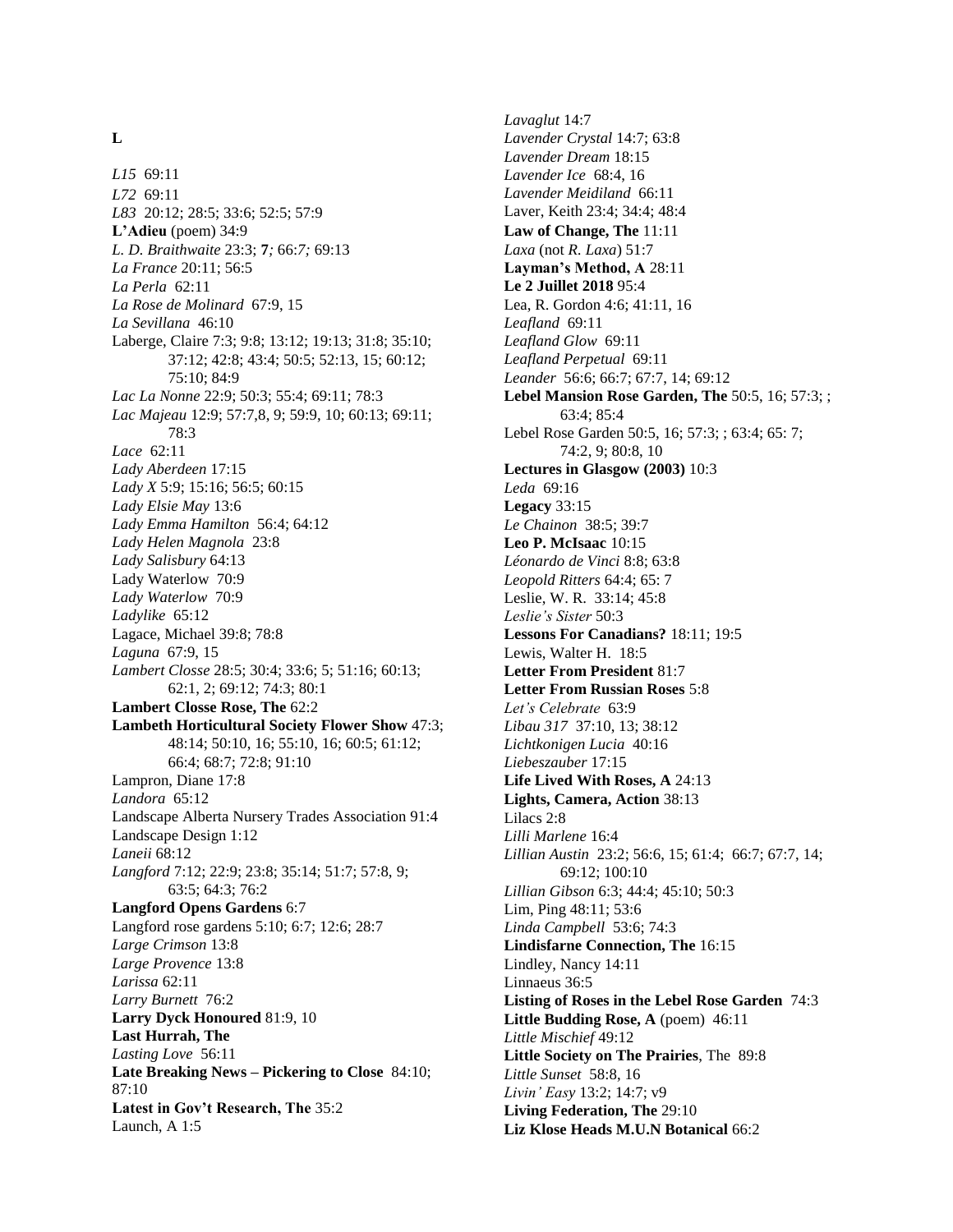**Ljubljana, Slovenia** 95:9 Lloydminster, AB/SK 9:13 *Loch Lomond* 52:10; 76:2 **Lois Hole 1930-2005** 17:14 **Lone Pine Advances Roses** 5:11 Lone Pine publishers 5:11 Long, Kenneth 84:9; 91:10 *Longueuil* 38:5; 39:7 *Loria* 14:7 *Lorice Wojciechowski* 51:11; 63:9 **Lost Roses of John Dunlap, The** 23:8 Louvette, Ivan 27:9 Lougheed, Larry 5:2,3,4; 6:6; 20:7; 56:5; 59:14 *Louise Bonaparte* 5:6 *Louis Jolliet* 3:6; 15:12; 58:5; 33:6; 39:16 57:8,9; 60:13; 69:12 *Louis Mon Ami* 27:9,10; **'Louis Riel'** 13:14 *Louis Riel* 13:14; 14:6; 28:16; 35:3; 37:1; 50:3; 61:4; 78:6; 80:1 *Louis van Till* 63:9 *Louise Bugnet* 17:8; 57:1,7,15; 59:9,10; 60:13; 69:11; 78:4,6 *Louise Estes* 2:7 *Louise Odier* 61:4 *Love* 63:13 *Love and Peace* 48:11 **Love of My Life, The** 40:15 Lovelock, Bill 25:16 *Loving memory* 39:2 *Loyalist* 44:9 **Loyalist Alias Banshee** 44:9; 45:10 *Loyalist Dream* 15:16; 41:14 **Loyalist Rose/Loyalist Dream** 41:14 42:10 **Lucy, Charlie & Humpty Dumpty** 14:2 *Lucy Irene* 53:6 Ludviksson, Vilhjalmur 83:3,9; 84:7; 93:6 *Lupo* 67:9,15 *Lynn Anderson* 9:3

## **M**

*Ma Perkins* 23:2; 43:9; 63:13; 67:7,14 MacKay, Norman/Dora 21:4; 28:10; 59:6,15 Macoun, W.T. 28:15; 35:14; 39:15; 61:7 *Macy's Prie* 49:13 *Madame A. Meilland* 86:1 *Madame Bovary* 51:13 *Madame Georges Bugnet* 57:7; 59:9; 73:5,6 *Madame Hardy* 61:4 *Madame Legras de St. Germain* 68:12 *Madame Marie Curie* 56:5 *Madame Plantier* 68:12 *Madame Zoetmans* 68:12 *Madeleine Bugnet* 57:6; 59:7,10; 74:6; 78:4 *Madeleine's Choice* 69:11 *Magma* 36:1; 58:6

*Magnifica* 43:15; 69:9,10 *Maiden* 28:6 *Maid of Honour* 72:2 *Maiden's Blush* 13:8; 41:14; 44:10; 45:9,10 76:2 **Maiden's Blush Alias Banshee?** 45:9 *Maid of Honor* 17:15 **Mail on Supreme Court** 5:7 **Mail Order Discontinued** 31:3 Mainau Island 69:3,4 **Malahide Castle** 12:10 **Malaise Abroad** 32:15 *Malden* 27:16 **Management of News** 89:7 *Mandarin Ice* 56:11 Mander, George 6:10; 8:2,3; 11:14; 12:7; 14:5,7; 21:5; 23:11; 27:8; 29:10; 30:10; 34:13 36:12; 38:6; 30:12; 44:16; 70:2; 80:5; 81:10; 85:6; 90:5; 92:9 *Mandy Freelander* 51:11 **Manhattan Lecture** 19:6; 20:12 *Manita* 62:11 *Manou Meilland* 51:11 **Many Guises of 'Evelyn', The** 35:9 Marchand, Blaine 84:7; 99:7 *Margaret Fleming* 5:8; 12:5 *Maria Stern* 23:5 *Marie Bugnet* 8:8; 14:11; 28:16; 57:6,8,9,15; 59:8,10; 60:14; 61:4; 70:4; 71:7; 72:6; 74:3; 76:2; 78:4; 79:5 *Marie de Blois* 68:12 *Marie Louise* 68:12 Marie-Victorin12:3; 28:5; 30:5; 60:13; 74:3 *Marie-Victorin* 15-12; 57:8,9 *Marilyn* 12:5 *Marilyn Munro* 14:7 *Marion Hess* 65:12 *Mario Lanza* 9:3 *Marjorie May* 9:4 Mark, Gergely 40:9 **Marking Isabella' Arrival** 63:4 *Marriotta* 63:9 Marshall, Henry 16:14; 22:8; 23:5; 28:15; 32:2; 34:15; 38:2,8; 39:6; 45:7; 50:3,4,15; 51:2; 62:13; 69:9; 75:3 *Marthe Beauchamp [Marthe Bugnet] [Martha Bugnet]* Martin, John 57:3 Martin, Serge 91:10 *Martin Frobisher* 25:6; 26:13; 31:4; 43:9; 54:3,10; 57:8,9; 60:13; 62:14; 83:5 *Martina Mondadori* 51:11 *Mary, Queen of Scots* 11:13; 37:6,16 *Mary Feming* 12:5 *Mary Rose* 46:4; 100:10 Masquelier, Odile 33:4,11 *Master David* 76:2 Mattock, John10:5 *Maverick* 48:4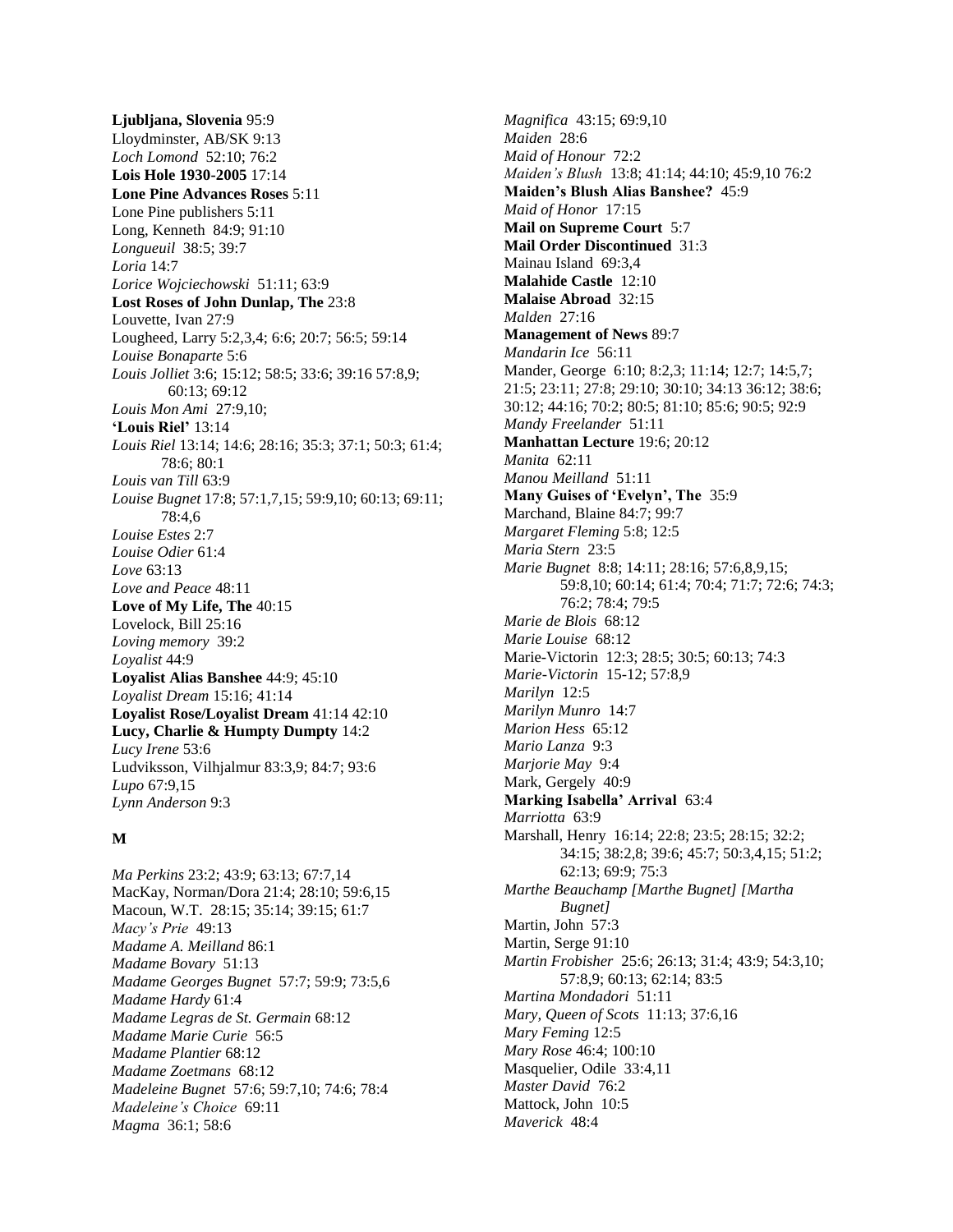*Max Graf* 12:6; 20:12; 38:4; 29:8; 72:4 **Mat Roses** 61:4 **Mayerthrope Delay** 29:13 **Mayerthorpe Memorial A Go** 25:11 **Mayerthorpe Update** 26:12; 36:2; 42:7 McAdams Leo 50:3 McConnel Nursery 38:12; 39:8,14 McFarland, J. Horace 41:3 McGee, Harry 1:8; 38:15; 40:2; 51:4,15 52:13, 14; 57:13; 67:3, 16; 71:8; 73:8; 74:2; 76:8; 80:3, 6 McGee, Joyce 48:7 McIntyre, Jack 52:2; 53:7, 8 McIsaac, Leo 1:7; 7:13; 10:15 McManus, Bill 12:12; 13:14 **Meditations** 35:9 *Medley Pink* 66:11 **Meet Google Book Search** 39:14 **Meeting A Canadian Rosemaker** 74:4 Megastigmus aculeatus 95:7,10 Meiklejohn, Audrey 14:13; 84:3 Meilland, Alain 43:4 Meilland, Francis 86:1 **Meet Ludmila Gombar** 8:7 **Meet With Roses** 60:2; 61:12 *Mein Schoner Garten* 40:16 *Mellow Yellow* 38:5; 39:7 **Members of the Federation** 31:9 *Mermaid* 19:15; 20:6; 40:9 *Merville* 79:6 *Memorial Day* 55:10 *Meryl Matthews* 80:6, 8 Merle Matthews Rose Garden 80:8 **Mes Rosiers de Rudolf Geschwind** 64:4 *Metis* 26:12; 28:16; 35:3, 7; 46:10; 50:3; 56:7; 61:4; 69:11; 70:4; 71:7, 8; 75:3 Meylan, Gerald 25:8 **Michael Kluckner Writes** 9:16 *Michael Leek* 12:5 *Mich(a?)el Trudeau* 36:13, 16; 74:3 **'Michael Trudeau' Rose, The** 36:13 *Michelle Wright* 14:7 *Michigan Rose* 13:9 Michurina, Ivan Vladimirovich 84:3,4 *Mikala Page* 9:3 Mildew 2:7; 3:7; 32:4; 33:3, 6; 34:7; 36:13; 41:6 **Milestones Passed and Ahead** 52:13 *Milicent* 52:10 Millar, Ruth 44:3 Millson, Nancy 84:9 Millson, Doug 84:9 *Minette* 1:10; 47:5; 50:3 **Minette alias Banshee** 47:5 *Minnie Pear* 68:16 *Mirandy* 63:13 **Miriam Wilkins** 46:14

**Misleading Speculation** 16:14 **Misrepresenting the Federation** 65:3 *Miss All American Beauty* 8:8; 56:5; 63:13 *Miss Canada* 4:11; 8:11; 52:3 *Miss Flippins* 9:3 **Misfortune in the Rose Patch** 13:14 **Mislabeling and the Birth of a Legend** 61:7 **Misrepresenting the Federation** 65:3 **Mississauga Rose** 34:13 **Mistaken ID or Identity Theft?** 4:11 *Mme Alfred Carrière* 8:1; 28:16 *Mme Butterfly* 67:14 *Mme Caroline Testout* 67:7, 14 *Mme Georges Bugnet - see Madame Georges Bugnet Mme Georges Bruant* 6:2; 8:8; 74:3 *Mme Hardy* 1:11; 26:13 *Mme Laffay* 5:6 *Mme Legras St. Germain* 67:14 *Mme Plantier* 6:2 *Mme Sancy de Parabere* 40:11 *Mohawk* 7:12; 58:3; 60:12; 63:5 *Moncton* 27:5; 76:2 *Mon Petit Chou* 51:11; 62:11 *Mondiale* 65:12; 87:10 *Monica* 51:6 *Monique* 67:7 *Mont Blanc* 15:12 *Monte Carlo Country Club* 63:9 **Montreal At 375** 89:8 Montreal Botanic Gardens/Rose Garden 8:7; 13:12; 16:4, 14; 37:11; 46:13; 50:4, 5; 62:14 *Moody Blue* 62:11 *Moonlight* 64:10 *Moonlight Serenade* 9:3 *Moonstone* 38:5; 39:7 Moore, Ralph 29:8; 30:11; 34:5; 53:6 Moose Jaw, Saskatchewan 5:13; 7:1; 15:8; 40:11 *Morden 6910* 69:11 (see also 7910 - error - 78:6); 79:11 *Morden Amorette* 3:6; 50:5; 60:13; 74:3 *Morden Belle* 29:2; 34:8; 35:3; 50:5; 63:4; 74:3 *Morden Blush* 3:6; 7:1; 16:1, 14; 17:4, 6, 15; 27:7; 29:2; 30:10; 39:3; 49:6; 50:5; 54:10; 56:6; 57:8, 9; 74:3; 80:1; 84:5 *Morden Cardinette* 50:5; 57:9; 60:13 *Morden Centennial* 3:6; 6:10; 15:7; 26:14; 35:3; 37:3; 49:6; 50:5; 56:6; 57:8; 60:13; 61:4; 62:13; 74:3; 75:5 *Morden Fireglow* 3:6; 7:1; 16:14; 27:7; 29:13; 35:12; 50:5; 57:8, 9; 60:13; 74:3 Morden Research Station 3:5; 28:14; 29:2; 33:14; 38:2, 7; 39:8; 43:7; 44:4; 47:14; 50:2, 3; 51:3; 54:3, 15 *Morden Ruby* 26:14; 27:7*;* 49:6*;* 50:5; 57:8, 9; 60:13; 62:16; 74:3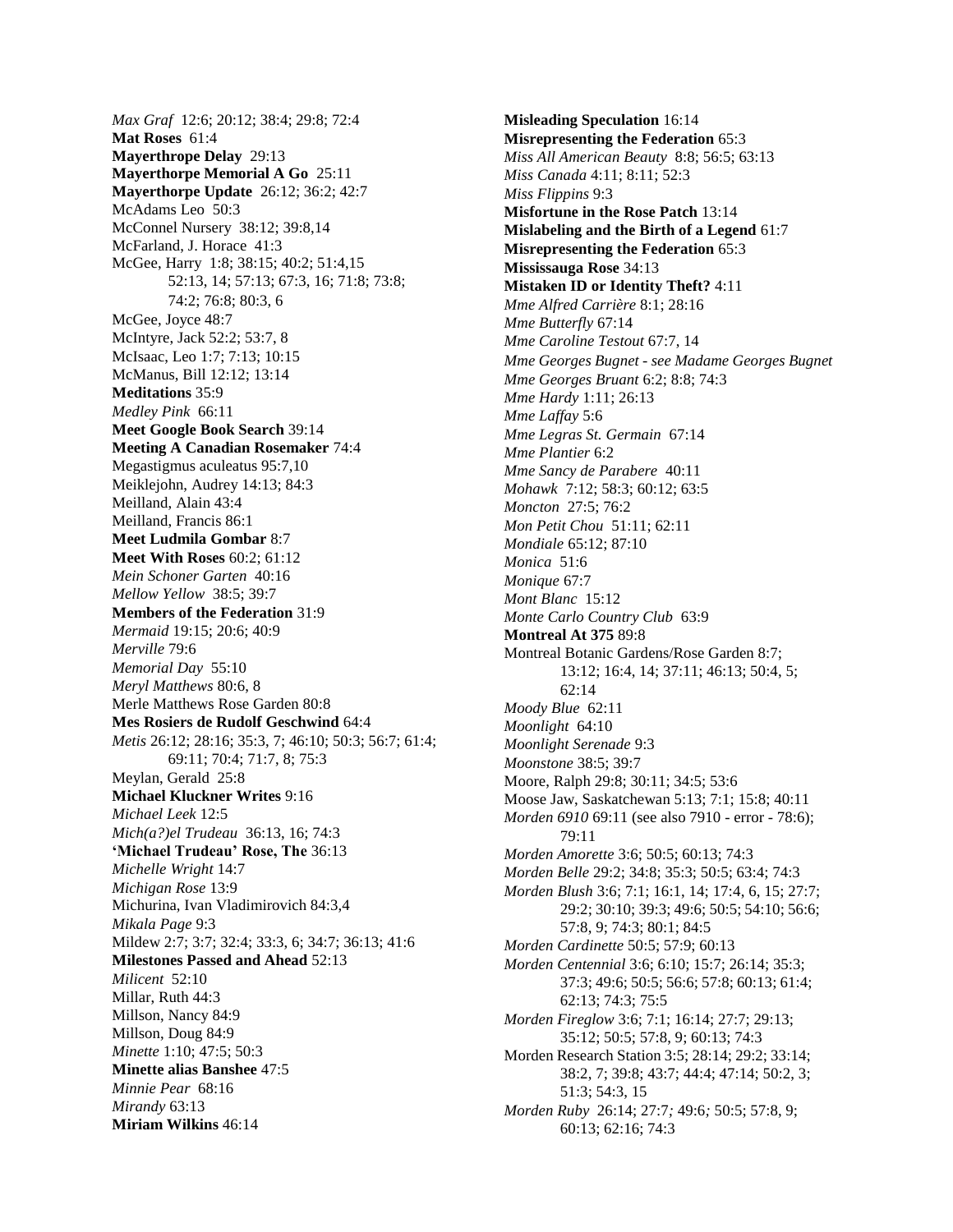*Morden Snowbeauty* 3:6; 26:14; 43:16; 50:5; 60:13; 61:4 *Morden Sunrise* 3:6; 7:1; 23:1; 26:14; 30:9, 12; 35:3; 39:3; 49:6; 50:5; 56:6, 16; 57:8, 9; 60:13; 69:12; 80:1 **More About the Banshee Rose** 1:10 **More About the 'Canadian Centennial' Rose** 53:7 **More About the 'James Galway' Rose** 58:11 **More Easy Elegance Roses** 49:12 **More On Artists** 20:11 **More on Plant Breeders' Rights** 34:3 **More On Rose Rosette** 9:7 **More on the WFRS and CRS** 95:8,9 *Moscow Morn* 53:12 *Moss Rose* 13:7 *Mossman* 69:11 *Mottled Rose* 13:8 Mouchotte, Jacques 8:1 *Mount Shasta* 15:16 *Mountie, The* 8:10 *Mr. Hero* 48:12 *Mr. Lincoln* 17:15; 55:9; 63:13 *Mrs Cocker* 9:3 *Mrs H. M. Eddie* 8:10 *Mrs Henry Winnett* 23:8; 29:12; 36:16 ; 43:8; 57:8, 9; 67:11, 13 *Mrs John Laing* 5:6 *Mrs John McNab* 26:12; 43:16; 69:11; 71:7 *Mrs Natalie Nypels* 23:8 *Mrs Oakley Fisher* 21:11; 26:10; 39:8 **M. Schowalter in Sangerhausen** 99:6 Mumurina, Elena 83:3; 84:5 Munton, Barbara 61:5, 15 *Mustead Wood* 56:4 *Muriel Pilgrim* 19:1 Murphy, Georgina 28:11 Mushroom Compost 14:5 *Musician* 69:11 **Musings on Old Roses** 21:11 *Muskoka Moonlight* 5:4; 6:6; 56:5; 62:12 Mycorrhizal fungi 15:4; 17:5, 12 "Mycorrhizas: Atatomy & Cell Biology" 17:5, 12 **My Country** 87:7 **My Friend Paul** 20:10 **My Rudolf Geschwind Roses** 65: 7 *My Girl* 49:13 **My Harry Wheatcroft Story** 5:12 **My Intro To Rose Breeding** 39:2 **My Love Affair With David Austin** 23:2 **My Memories of The Explorer Mother** 83:4 **My Neighbour's Roses** (poem) 34:3 **My Rose Adventure** 5:3 **My Ross Rambler Story** 7:2 **My Tribute to the Dean** 15:3 **My Tribute to Felicitas Svejda** 83:4 **My U-11 Becomes 'Felix Leclerc"**

**Mysterious Parentage of 'Therese Bugnet'** 55:3 **Mystery Rose** 47:11 *Mystic Fairy* 49:13 **Myth** 23:15

## **N**

*N.I. Kichunov*84:4 **N-R-C Federation Works on Problems** 91:8 **Nabonnand Roses** 70:9 Nakahara, Margaret 89:4 **Name of the Rose Is... , The** 13:11 *Nan McKibben* 43:1 *Nancy Hayward* 9:3 *Nascapee* 76:2 Nason, Robert/Mary 15:14; 79:4, 6; 90:8 *Nastarana* 43:15 *National Trust* 5:13 National-Roses-Canada 1:5, 6; 4:5; 5:1; 6:7; 7:13; 9:6, 11; 10:1; 11:2, 3, 11, 15; 12:13; 13:14; 14:4, 14; 16:2; 17:2, 11, 15; 18:6, 8; 20:2; 21:2; 22:2-4, 8-10, 13; 23:12; 24:6, 12; 27:8; 28:2, 11; 29:10; 30:12, 13; 31:9, 10; 33:14, 15; 35:12; 36:2; 37:3, 14; 40:2; 42:6; 43:9,11; 44:5; 48:2; 49:15; 52:14; 54:6, 8; 55:3; 57:13; 58:2; 62:2; 67:3; 70:5; 71:3; 73:2; 76:9; 77:8 **National-Roses-Canada Grows** 9:11 *Navy Lady* 47:9, 10; 48:13; 49:7 *Nearly Wild* 46:10 **Neglected Roses, The** 46:5 *Nemesis* 27:5 *Neptune* 38:5; 39:7; 60:10, 16 *Never Alone* 76:1; 80:1 **Never Alone** 76:1, 2 **Neville Arnold a la SRQRS** 30:6 **New Additions** 51:9; 56:10 **New Additions To the 2013-2014 Palatine Catalogue** 68:8 **New American Rose Trial Organization** 65:10 **New and Rare Roses at Corn Hill Nursery** 53:4 New Brunswick Botanical Garden 46:10, 16 **New Canadian Artist Series Rose, A** 58:10 *New Dawn* 15:12; 21:6; 51:16; 64:16 **New Developments for 2014 at Palatine Fruit & Roses** 69:13 **New Editor** 46:2 *New Europe* 53:11 **New Garden Perspectives** 1:12 **New Home By the Sea** 41:8 **New Home For My Canadian Heritage Roses** 69:10 **New Insect Threat** 70:11 **New Leader for Wm Saunders** 21:4 **New Octogenarian Award** 64:**4;** 84:6; 86:4 **New On Our Web** 25:12 **New President - National-Roses-Canada** 80:9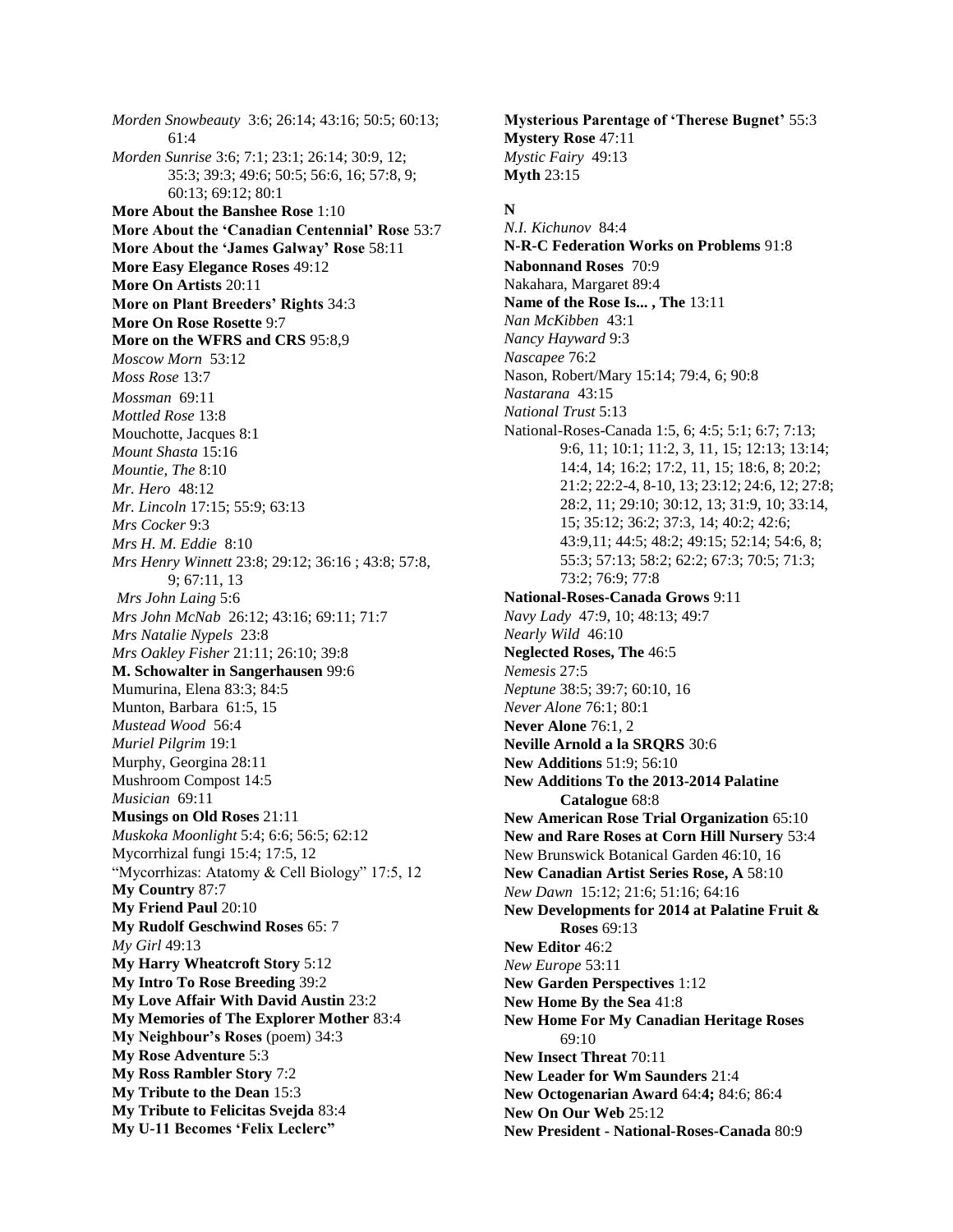**New President For WSRS Smile, A** 3:7 **New Publisher - New Look** 5:1 **New Rose Book** 48:5 **New Rose Garden for Calgary** 90:6 **New Rose Introduction [Navy Lady]** 47:10 **New Rose Selection: 'Sunshine Daydream'** 60:5 **New Treasurer** 57:3 **New Way With Roses, A** 38:3 **Newest Treasurer** 14:14 **Newfoundland Show Delayed** 38:6 **News at Fraser-Pacific** 94:8 **News from St. John's, NL News of Our Rose Friends In Russia** 88:7,8 Newson, Freeman 28:10; 41:12 **Niagara Goes To Malbaie** 26:12 Niagara Parks Rose Garden 19:14; 26:7, 12; 29:13 *Nicolas* 28:5; 30:4; 33:6; 43:15; 60:13; 61:1 **Nicolas Rose, The** 61:2 *Nicole* 58:8, 16 *Nicole Freelander* 51:11 *Night Owl* 72:10 *Nipsya* 55:4; 78:3 Nomenclature 9:2 **Nomenclature Gadfly, The** 6:10 **No More Prize Money?** 46:3 **"No Root - No Rose"** 77:2 *Nordlandrose* 64:5 **Norman A. MacKay** 59:6 **"North American Climbing & Rambling Roses 1800-1950"** 45:14 North By Northwest Rose Society 6:7; 11:2; 24:11; 36:3; 42:8; 43:11 *Northern Dancer* 4:11; 76:2 *Northern Encore* see: *Jeremiah;* also *Polar Joy Nostalgia* 65:12 **Nothing Has Changed** 54:8 **Nothing Like a Crucial Moment** 71:3 **Nouvelles de la SRQRS** 36:8 **Novel Events at Rosebank** 66:12 **Novel View of Roses, A** 49:2 **Novice's First Flower Show, A** 31:2 **Now Grow!** 18:6 **Now You Don't** 7:15 **N-R-C Fiscal 2012-13 Ends** 67:3 **N-R-C Trains New Judges** 25:2

#### **O**

*Nues Europe* 53:11

Obeda, John 1:11; 39:10; 54:13; 66:8; 72:7 **Observations From Doyenne** 22:7 **Observations Re: 'J' Beetles** 56:14; 57:13 *Octoberfest* 13:2 **Octogenarian Awards** 54:13 **Of Roses and Families** 75:6 **Of Roses and Things** 59:13

**Off To A Rosy Start** 36:7 **Officers of N-R-C, The** 1:7 *Ojibway* 76:2 *Old Blush* 27:5; 29:4 Old Garden Roses 9:14; 20:11; 21:11; 27:6; 33:4; 72:4, 6 **Old Garden Roses & Vintage Roses** 58:7 **Old News Re John Dunlop** 29:12 *Old Smoothie* 55:9 **Oldman Duo Does Well at Calgary R.S.** 81-7 **Oldman Growing & Creating** 45:3 **Oldman Marks Canada 150** 93:3 **Oldman News** 40:5 **Oldman on the Go** 99:3 **Oldman Rose Society, The** 30:2; 38:15; 71:8 **Oldman Rose Society Fall Activities** 63:4 **Oldman Rose Society Garden Project** 59:12 **Oldman Rose Society Grows** 32:5 Oldman Rose Society 30:2; 31:9; 32:5; 34:7; 36:3, 7; 40:5; ; 42:7; 43:11; 45:3; 48:3; 49:15; 50:5, 16; 54:7; 55:3; 57:2, 13, 15-16; 58:3; 59:12; 60:4; 62:3; 63:4, 11, 15, 16; 65:6, 16; 67:3; 69:12, 15; 70:4, 15, 16; 72:7; 73:3, 7, 10; 74:2, 5, 9; 75:7, 9; 76:6; 77:9; 78:6, 7, 9;79:4; 80:8, 9; 85:4; 88:10 **Oldman Rose Society Members Win** 63:11 **Oldman Rose Society Receives Funds From Shell & MD of Pincher Creek** 65:6 **Oldman Ten Years Old** 89:3 Olds College Centennial Rose (CA-31) 75:4 Olsen, Paul 10:2; 23:7; 24:6, 8; 26:5, 12; 27:7; 28:15; 29:8, 10; 34:5, 11; 37:3, 5, 8; 38:7, 10 *Olympiad* 13:2; 17:15; 63:4, 13; 68:16 **On David Austin "English Roses" in Canada** 66:6 **On the Trail** 19:14 **One Mighty Cold Winter** 73:3 *Only Lyon* 81:5 *Opening Act* 5:11, 12; 28:16; 41:12 *Orange Sensation* 56:6 *Orden* 64:5, 15; 65: 1, 16 *Oregold* 62:16; 63:13 **Origin of the 'Jim Lounsbery' Rose** 68:4 **Origins of the 'Navy Lady' Rose** 49:7 *Orinda* 7:12; 28:16; 31:11; 35:14; 43:15; 52:10; 58:3; 60:12, 14; 62:3; 63:5; 67:11 *Orpheline de Juillet* 68:13 Osborne, Robert 7:11; 35:10; 69:11,14; 74:9; 85:8,9,10 **`Oscar Comes` From `Frontenac`** 83:10 *Oscar Peterson* 83: 1, 10 **Oscar Petersen (1925-2007)** *Othello* 23:2 **Other Kirouac, The** 12:14 **"Otherwise Normal People"** 31:3 *Ottawa* 2:5; 6:9; 32:3; 39:10; 43:4; 50:3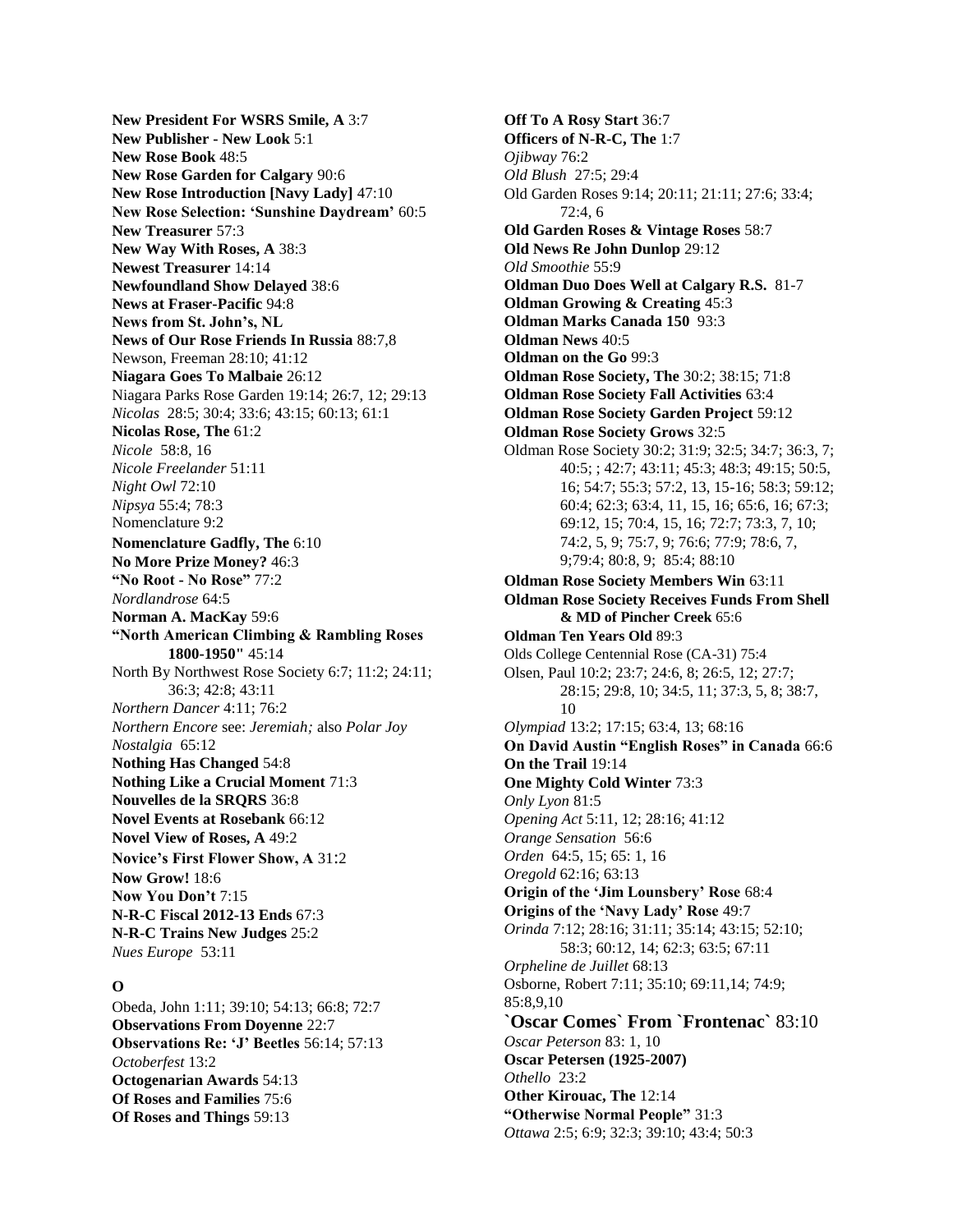Ouellette, Eileen Orchard 23:15 *Our Anniversary* 84:1 **Our Cover** 86:2,3; 87:2 **Our Cover and More** 99:2 **Our Red Roses Were There** 37:5 *Over the Moon* **12 Overview of N-R-C's Historic Rose Record** 22:8 Own-root roses 77:2 Ozog, Edward 31:13, 16; 32:13

#### **P**

**P.E.I. News** 7:13 **P.E.I. Rose History, A** 4:6 P.E.I. Rose Society 4:6; 14:6; 16:11; 30:2, 10; 32:11 **P.E.I. Rose Society 40th Anniversary** 32:11 **P.E.I. Rose Society Activities** 30:2 **P.E.I. Rose Society News** 16:11 *Paddy Stevens* 15:10 Paestum, Italy 40:10 Pagowski, George 12:16; 19:13; 23:2; 28:7; 42:9 83:3 *Paint the Town* 49:13 **Palatine Develops Kordes Line** 12:3 **Palatine Head Speaks to WSRS** 23:3 Palatine Roses 8:11; 19:15; 38:12; 39:10; 51:9; 58:6, 7; 68:5; 71:2 Pallek, Carl 8:11 *Papa Meilland* 17:15 Papineau, Sandra 82:10; 91:5 *Paprika* 54:10, 11, 16 *Parade* 67:7, 14 *Paradise* 8:8; 55:9; 63:13 *Parallel Dreams* 15:16 **Parallel Plant Society, A** 30:14 *Park Royal* 8:10 *Parkdirektor Riggers* 15:12 Park Belvedere 69:6 Parkland Series Roses 2:8; 3:6; 4:5; 8:8; 14:11; 17:7; 35:3; 46:10; 62:13; 72:4; 75:3 *Parky* 62:12 *Party Hardy* 74:3 *Pascali* 21:13; 63:4, 16 Pascoe, Michael 33:15; 93:9 *Pasquali* 69:13 **Passion For Hardy Roses, A** 26:11 **Pastel Garden, The** 15:15 *Pastella* 67:10, 16 *Pat Austin* 23:2; 56:4; 66:7; 69:12 *Patricia Macoun* 1:12; 7:11; 11:6; 19:14; 23:8; 28:16; 31:11; 35:14; 37:3; 44:12, 16; 50:3; 51:7, 14; 55:7. 13, 15; 56:8, 15; 57:8; 58:3; 60:12, 14; 62:3; 63:5, 11, 16; 66:3; 67:11; 70:4; 71:7; 72:4 **Patricia Macoun Rose, The** 44:12; 55:7; 56:8 **Patron For National, A** 22:4 Patterson Gardens, Saskatoon 44:2 *Patty* 1:12

*Paul Neyron* 15:16; 20:10; 28:16 **Paul Olsen Chosen** 34:5 **Paul Olsen Gets Hort Award** 26:5 *Paul Transon* 28:16; 51:14; 55:13 *Paula Smart* 51:11; 63:9 *Paula Vapelle* 27:9, 10 *Paul's Early Blush* 20:8 *Paul's Himalayan Musk* 21:11; 56:11 *Pax Amanda* 6:3 *Pax Apollo* 6:3; 69:11 *Pax Iola* 6:3 *Peace* 4:8; 10:5; 13:2; 23:5; 46:5; 53:12; 63:11, 13; 86:10 *Peachy Cream* 54:10, 11 *Pearl of the East* 13:9 **Pearl's Rose** 34:9; 35:10; 38:12; 48:8 Pearson, Hugh 23:5 *Peaudouce* 15:10 Peck, Ann 39:8; 44:13 **Pedigrees of David Austin Roses** 67:14 Pemberton, Joseph 35:15 Peninsular Rose Club of Victoria 15:7 *Pensioners Voice* 14:7 Peonies 1:6; 30:14 **Peony Collection, The** 1:6 **Percy Wright – Rosemaker** 94:3 *Perdita* 67:7, 14 *Perfect Moment* 2:7 **Performance Testing Of New Varieties of Roses in Germany** 65:11 **Perfume** 2:8 *Perfume Delight* 55:9 Perfume of roses 2:8; 6:9 **Perils of Judging, The** 47:11 Pernet-Ducher, Joseph 20:13; 61:14 *Persian Carpet* 20:7 *Persian Delight* 12:5 *Persian Yellow* 6:2; 20:7, 13; 30:8; 31:9; 34:12; 43:15; 61:14; 69:11 **Persian Yellow & Other Yellow Shrubs** 34:12 Pesticides & Regulations 4:12; 5:7; 33:13; 34:6; 41:5 Pests in roses 14:15; 41:5; 45:6; 50:12; 56:14 **Pet Roses** 32:15 **Peter Beales: The Old and the New** 64:6 Peters, Laura 5:11 *Petit de Holland* 43:16 **Petits Rappels Historiques 88:2** *Petrina* 76:2 Philips, Jan 23:7; 31:13; 64:3 *Philatelie* 63:9 Phillips, Roger 10:3; 22:11 **Photographing Roses** 50:8 Photographing Roses 50:8; 56:7 **Phylogenie et Taxonomie** 18:4 *Picadilly* 5:13 *Piccolo* 68:15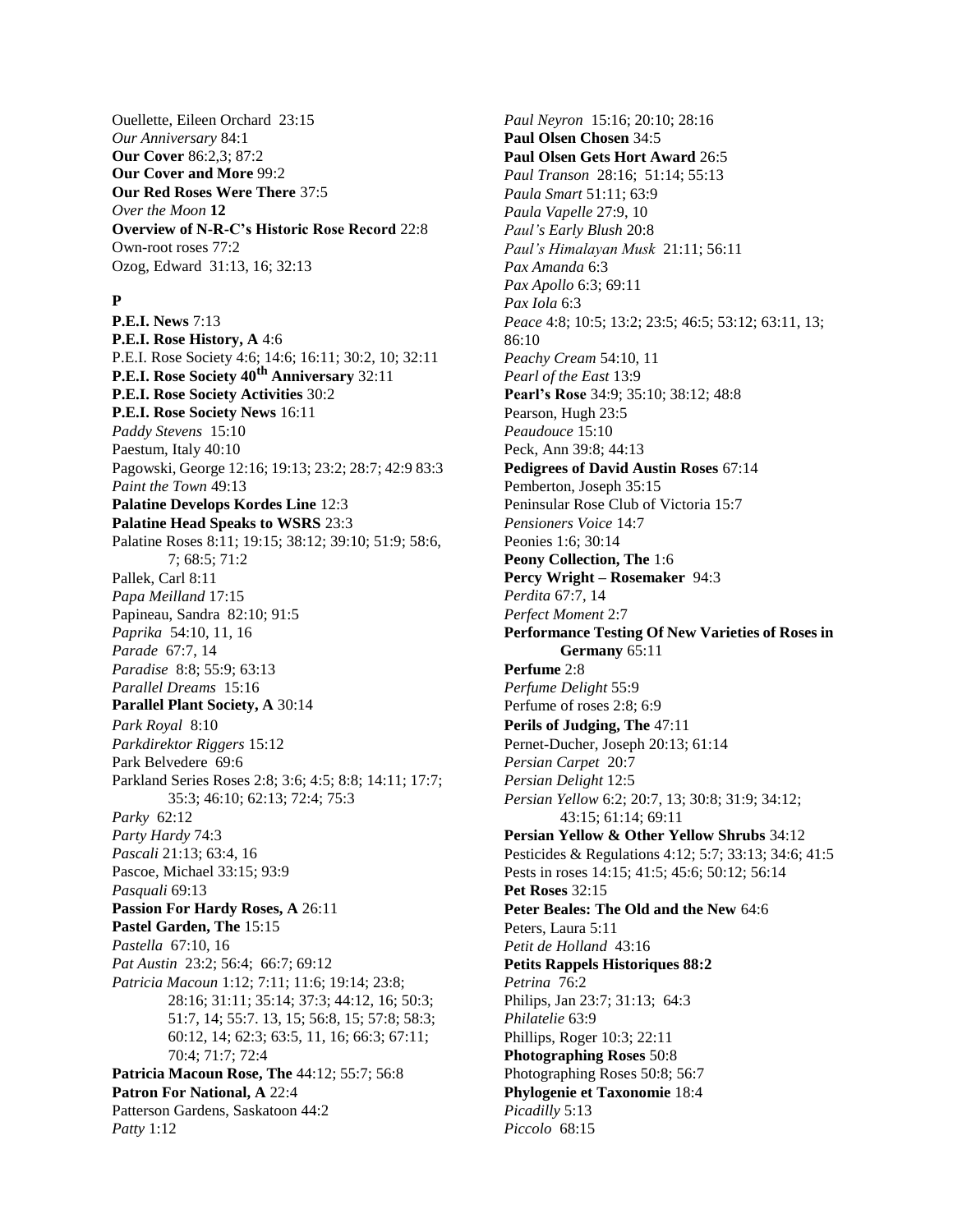Pickering Nurseries 8:13; 12:2; 19:13; 25:15; 54:14; 56:3; 59:14; 73:3; 74:9 **Pickering Stops Fall Orders** 8:13 *Picturesque* 8:10 *Pierreine* 68:16 *Pierette Pavement* 9:13; 12:9 *Pike's Peak* 35:7 Pilgrim, Charles 17:3; 34:4; 38:12; 41:13; 42:15, 16; 50:3 **Pilgrimage to the Prairies** 93:6; 94:3 *Pimpernell Rose* 52:9 *Pimpinell Rose* 52:9 Pinchbeck, Johannes 83:3 **Pincher Creek Harvest Festival** 69:12 *Pink Bouquet* 34:5 *Pink Flower Carpet* 26:15 *Pink Garland* 76:2 *Pink Grootendorst* 17:8 *Pink Knock Out* 54:1, 10, 11 *Pink Laxa* 69:11 *Pink Masquerade* 44:3; 64:7, 15; 69:11; 78:6 *Pink Panther* - see *Aachener Dom Pink Parfait* 8:8; 24:13; 56:5; 63:13 *Pink Peace* 8:8; 23:5 *Pink Pearls* 49:13 *Pink Punch* 74:3 *Pink Topaz* 21:5 *Pinocchio* 17:4 Piper, Timothy 84:9 **Pistil Neither Fish Nor Foul** 27:11 Pittao, Arnold 8:5; 9:12; 12:8, 12; 13:15; 21:7; 24:6, 8; 31:14; 38:13; 39:8; 43:8; 45:8; 51:2; 58:11; 59:4; 67:3; 72:7; 80:1 *Pixie Dust* 12:7, 8 Pizzi, Helene 10:7 Plant Breeders Right Act 33:6, 8; 34:3, 6-8 **Plant Breeders' Rights** 33:8 Planting Roses 38:7; 59:5, 16; 72:9; 73:8 *Playboy* 13:6 *Playboy x Frontenac* 44:6 **Ploidy Determination** 70:8 **Plus D'Explorateurs, Maid Des Artistes** 19:3 *Polar Joy* 26:15 *Polarstern* 2:7; 51:6 *Poliarchus* 52:10 Poliquin, André 1:5, 8; 5:1; 6:7; 29:11; 30:13 Pollen, Rose 76:6, 10 *Pollmeriana* 51:6 *Polstjarnen* 1:11; 12:9; 22:5; 35:11; 43:15 *Poly Prim* 8:10; 57:8, 10 *Polyana* 76:2 **Polyfoam Coats** 24:15 *Polywon* 44:3 *Pomponella* 33:3; 66:11 *Popcorn* 15:16 *Pope John Paul II* 63:9

Popillia japonica 86:6,7,8 *Poppius* 61:4 *Porta Nigra* 65:12 Porter, Bert 44:2 Porter, Brian 4:5; 11:4; 16:9; 28:9; 35:10; 40:11; 44:3; 94:4 *Porter's Double Altai* 69:11 *Portland Rose* 13:8 *Postillion* 63:10 **Postscript** 4:7 *Potluck Gold* 48:4 *Prairie* 26:8 *Prairie Celebration* 53:6 *Prairie Charm* 11:12; 45:7; 50:3; 69:11 *Prairie Dawn* 11:5, 11, 12; 14:12; 32:2; 45:7; 61:4 *Prairie Fire* 11:12 *Prairie Harvest* 11:12 *Prairie Joy* 3:6; 11:11, 12; 46:10; 50:5; 74:3 *Prairie Joy x Frontenac* 44:6 *Prairie Maid* 45:7; 50:3 **Prairie Member Opens Garden** 74:2 *Prairie Peace* 2:9; 6:3; 11:12; 20:7; 28:16; 30:9; 43:15; 46:6; 50:3; 61:4; 69:9, 10, 11; 70:4, 15; 71:7; 73:4; 81:2 *Prairie Pinkie* 11:12 *Prairie Princess* 11:12; 17:4; 23:5 *Prairie Sailor* 11:5, 12; 80:7 *Prairie Snowdrift* 74:3 *Prairie Star* 11:12 *Prairie Sunrise* 62:12; 74:3 *Prairie Sweetheart* 29:10; 69:11 *Prairie Wren* 11:12; 50:3; 69:11 *Prairie Youth* 11:4, 12; 23:8; 45:7; 50:3; 61:4; 69:11; 78:6 **Prairie's in June, The** 85:7,8 Praskac, Franz 40:9 **Preeminent Propagator Moving** 12:2 **Premier Resultat** 89:9 **Preparing For Snow** 63:14 **President's Message** 8:2; 85:3; 87:6; 91:2,3 93:2 Preston, Isabella 7:11; 9:13; 12:7; 22:8; 28:15; 32:2; 35:3, 13; 38:2; 52:10; 58:3; 60:12; 62:3, 15; 63:4, 11, 15; 64:3, 10, 14, 15; 67:11; 75:3; 79:4 *Pretty Lady* 9:3 *Pretty Sunrise* 67:10 *President de Seze* 73:4 **P(rince) E(dward) I(sland) Member Closes Down**  $45.5$ Prince Edward Island Rose Society 3:9; 4:6; 5:12; 6:7; 7:13; 11:2; 20:4; 29:11; 38:13, 14; 41:8, 11; 42:7; 43:11; 45:5; 47:3; 48:3; 56:5; 57:14 *Princess de Lamballe* 68:13 *Princess Marianna* 8:7 *Princess Royal* 15:10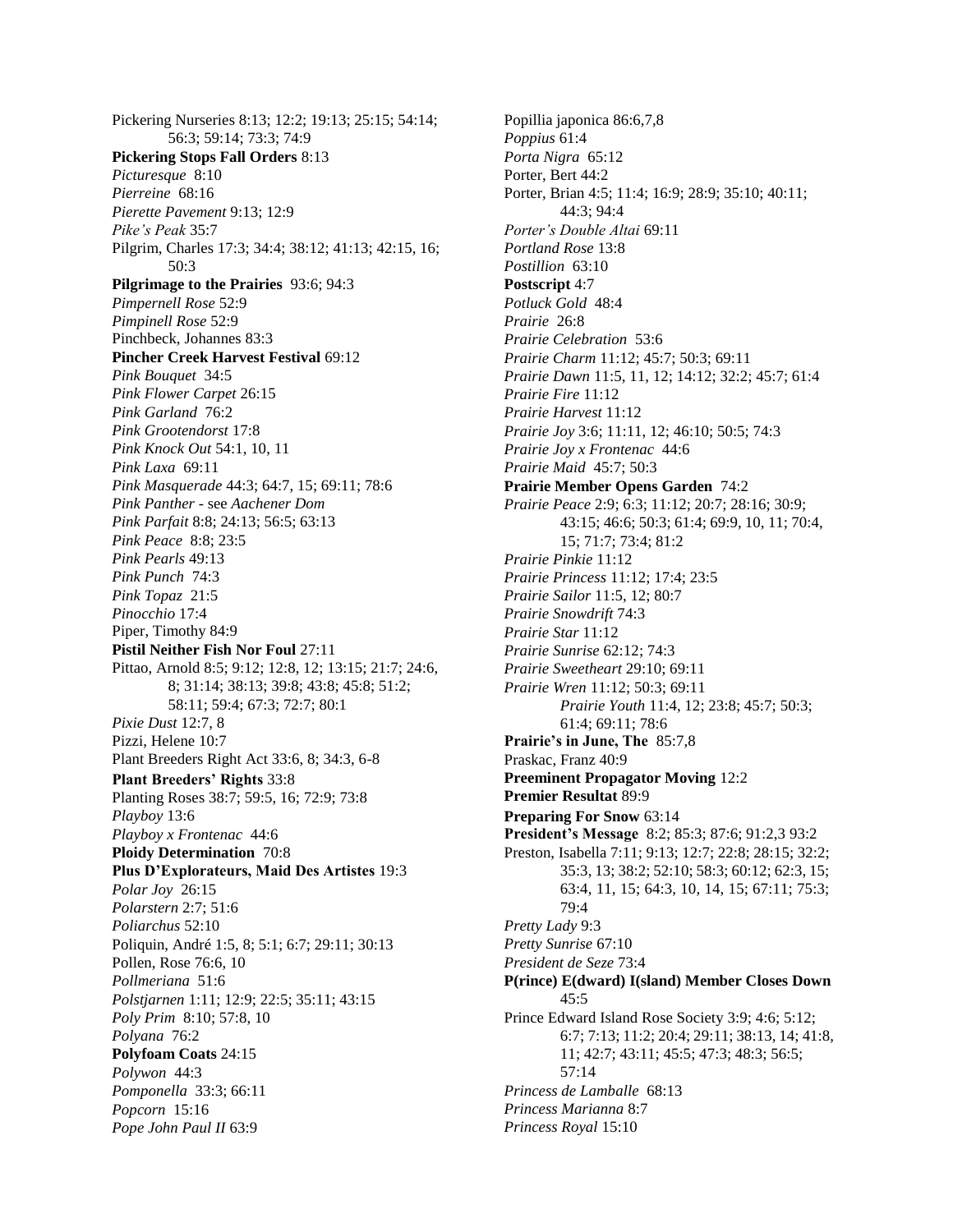*Prinz Hirzeprinzchen* 63:10; 64:4; 65: 7 **Profiling** 39:12 **Project to Propagate Canadian Heritage Roses and Other Roses of Interest** 69:11 Proll, Thomas 33:2; 43:4; 45:2, 16; 68:3 **Propagating From Softwood Cuttings** 13:3 Propagating roses 13:3; 14:7; 15:6; 21:8; 42:2 **Propagating Roses From Cuttings** 42:2 **Proposal For a Rose Show Schedule** 17:10 *Prospero* 44:12; 67:7, 14 Pruning 24:10; 26:11; 33:10; 38:9; 40:14; 41:6; 72:9 **Pruning Tools For Pruning Roses** 24:10 *Pumpkin Patch* 62:12 *Purple Rain* 56:11 *Purple Pavement* 74:3 *Purple Sunset* 60:10 Putland, Diann 44:3

## **Q**

*Quadra* 3:6; 7:1; 15:12; 28:5; 30:4; 39:3; 54:10; 55:1, 2; 57:8, 9; 60:13; 61:4; 72:10 **Quatre Vents, Les** 2:10 *Quebec* 38:5; 39:7 Quebec City and roses 35:4; 36:3 **Quebec Rose Society National Rosexpo 2010** 50:5, 15, 16; 60:4 *Queen Anne* 64:13 *Queen Charlotte* 56:12 *Queen Elizabeth* 2:7; 8:8; 11:15; 13:2; 16:4; 17:15; 23:5; 28:5; 56:6, 16; 63:13; 94:1 *Queen Neferiti* 23:2 *Queen of Hearts* 65:12 **Queen's Golden Jubilee Garden, The** 7:1 **Queen's Roses Blitzed** 11:15 **Quelques Mots de la SRQRS** 45:5 **Qui Est Claire Laberge?** 7:3

## **R**

*R15* 30:9 Radler, Jim 53:6 **Rae Chambers** 11:16 **Rain Water** 2:11 *Rainbow Knockout* 54:10, 11, 16 **Raising the Roof in Newfoundland** 32:7 **Ralph Moore** 29:8 Rambler roses 42:15; 51:13; 63:14 *Ramblin' Red* 53:6 *Rambling Rector* 37:15; 39:4 **Ramblings of a Rose Hybridizer** 12:7 **Rare Canadian Roses** 49:4 *Raubritter* 43:4 Rayment, Barbara 23:7; 24:6; 26:11; 29:10; 30:13; 31:13; 48:3; 49:14; 50:9 **RBG Future Brightens** 30:14 **RBG Library, The** 27:15 **Reader Response** 5:2; 6:6; 7:9; 8:5; 9:6; 10:2; 11:6;

12:10; 13:4; 14:4; 15:6; 16:10; 17:4; 18:8; 19:3; 20:6; 21:7; 22:4; 23:11; 24:7; 25:10; 26:6; 277; 28:7; 29:8; 30:11; 31:7; 32:12; 33:13; 34:5; 35:9; 36:12; 37:11; 38:10; 39:8; 40:11; 41:13; 42:8; 43:7; 44:12; 45:13; 48:13; 54:8; 55:11; 57:13; 58:11; 60:13; 61:12; ; 63:11; 64:9; 66:9; 72:7; 73:7; 74:9; 75:9; 76:7; 77:8; 78:8; 79:9; 80:9; 86:3; 87:2; 88:4; 94:4,5,6,7; 99:7; 100:8 **Readers' Winterizing Methods** 26:5 **Reader Questions** 82:4; 84:7; 86:4; 87:6 *Rebel* 65:12 **Recent Visit to the Morden Research Station** 50:2 **Recipients of Highest Honour Award** – RC 84:10 **Recovering Niels Hansen's Roses** 6:1 *Red Clusters* 64:8 *Red Damask* 13:8 *Red Dawn* 21:6; 22:10; 44:14; 51:7; 52:5; 56:5; 57:8, 9; 64:8 *Red Dawn x Suzanne* 19:3; 21:6; 22:7; 28:5; 64:9, 16; 69:11 *Red Flower Carpet* 20:7 *Red Hot* 19:7; 26:6 *Red Intuition* 61:6, 15 **'Red Intuition' Rose** 61:6 *Red Moss Provence* 5:6 *Red New Dawn* 21:6 *Red Pinocchio x Dr. F. L. Skinner* 64:9 *Red Provence Rose* 5:5 *Red Queen* 58:6 **Red Red Rose, A** (poem) 46:3 *Red Riding Hood Fairy Tale* 62:12 *Red Typhoon* 62:12 *Redoute* 66:7 Reid, William (Bill) 58:10 *Reine des Violettes* 27:6; 61:4 *Reine Victoria* 67:7, 14 **Regional News** 71:8; 72:9; 73:7; 74:8; 75:9; 76:6; 78:7; 79:9; 80:9; 82:7; 87:6,7 "Reliable Roses - Easy To Grow Roses That Won't Let You Down" 18:14 **Remarks For Rose Day Devonian Botanic Garden** 62:12 **Remember McConnell Nursery?** 38:12 **Rendez-Vous Horticole, Le** 13:12 *Rene Andre* 28:16; 51:14; 55:13 Rennie, Bruce 6:9; 16:11 Rennie Roses 6:9 Renovating RGG'S Rosse Garden 100;3 **Renovation of Rose Garden at RBG** 99:8 **Report For 2012 Fraser Pacific Rose Soc.** 61:3 **Report on Bio-Blitz** 21:12 **Report on Fraser Pacific Rose Society's 2013 Annual Rose Show** 68:4 **Report on 2014 Rose Show of the Fraser Pacific Rose Society** 74:7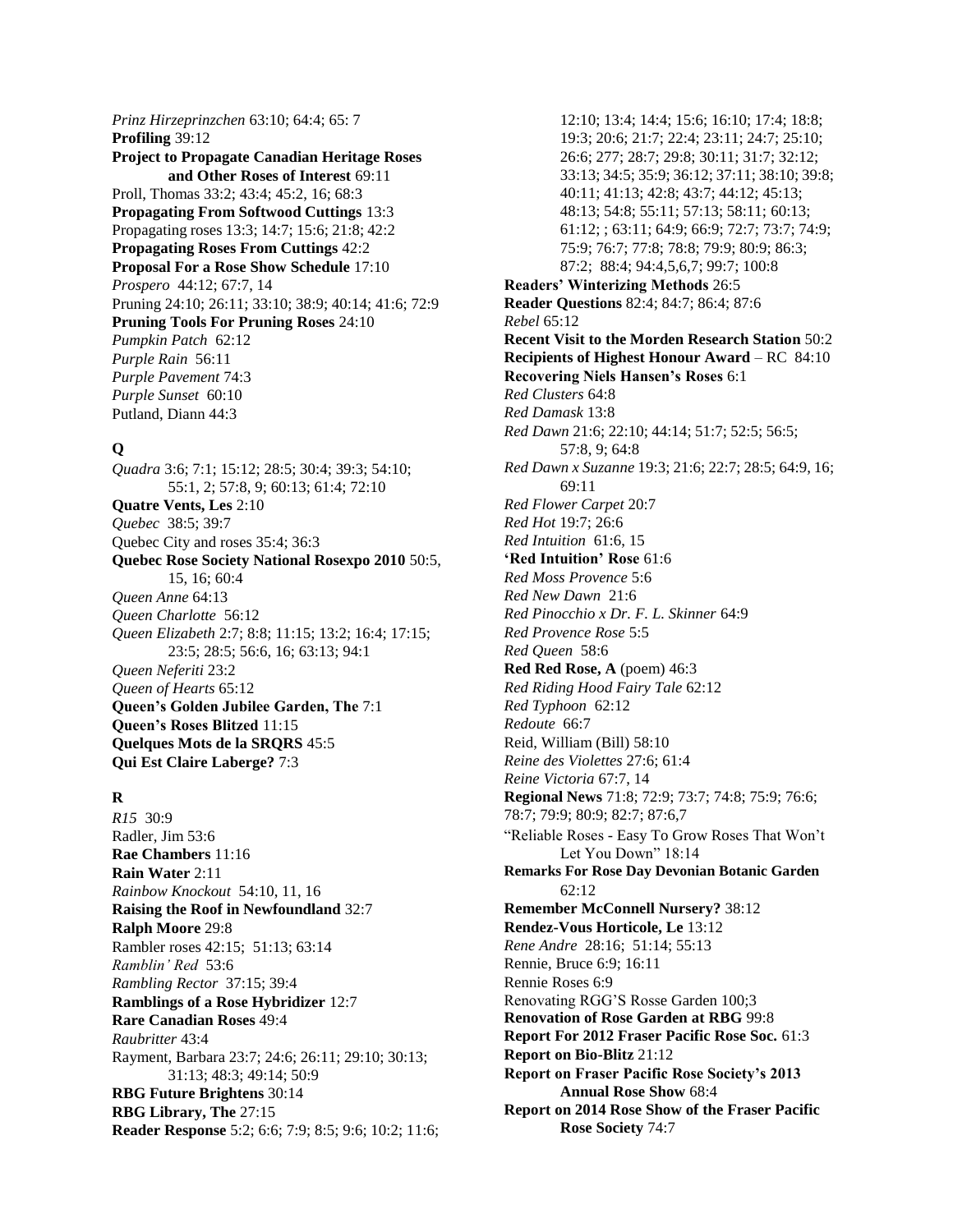**Report on Jubilee** 19:13 **Report on Osaka Rose Convention** 25:8 **Report on Roses** 42:15 **Request from Palatine Roses, A** 51:9 **Rescuing 'Red Dawn' Rose** 21:6 **Resistance to Black Spot Disease in Roses** 54:9 **Response to CRS, A** 22:15 Restaurant Rosengarten 69:7 **Restoration of St. Albert Roses** 17:6 **Review of Robert Simonet's Roses, A** 64:6 *Rhapsody in Blue* 8:2; 9:3; 60:6, 10; 69:13 Richer, Claude 32:2; 35:2; 40:5; 41:7; 47:14 *Riches* 69:11 Rideau Hall Rose Gardens 4:10; 22:4 **Right Vibes, The** 6:9 **Rights of Plant Breeders in Canada** 7:5 *Rio Samba* 63:13 *Rise 'n' Shine* 29:8; 30:11; 55:12, 16; 56:12 **Rising Above Climate Confabs** 28:15 *Rita Bugnet* 12:9; 44:3; 55:4; 57:7, 15; 59:9; 60:4, 13; 69:9, 10, 11; 73:4, 5; 78:4 *Riverdance* 9:3 *Rivers' King George IV* 5:5 *Rob Roy* 9:3 **Robert A. Fleming** 17:13 **Robert Erskine** 6:3; 81:2 *Roberta Bondar* 12:5; 19:6; 21:1; 22:6; 37:3; 38:16; 42:8; 44:16; 45:14; 50:16; 51:7; 57:9; 78:1, 9; 80:1; 81:10 *Robin Hood* 12:10; 35:15; 56:5 Robinson, Brenda 78:8 Robinson, Ed 29:10 *Robusta* 8:8; 15:10 **Rodale Book Review, A** 3:10 Rollin, Roch 23:7; 24:6; 31:8; 35:10; 80:3 Romke, Robert 47:3; 48:3 Ronald, Wilbert 29:2; 44:4; 54:15 Rootstock (rose) 11:4, 10, 13, 15; 14:7, 8; 23:3, 4; 33:3; 42:2; 73:3; 77:2 *Rosa acicularis* 2:9; 16:8, 10; 35:7; 36:6, 15; 41:4; 46:6; 55:4, 6, 13; 59:10, 15; 61:4; 81:2; 82:3 *Rosa alba* 6:2; 61:4; 81:6 *Rosa alpina* 27:7 *Rosa altaica grandiflora* 69:11 *Rosa amblyotis* 55:*5*; 59:10 *Rosa arkansana* 2:9; 27:7; 41:4, 69:9; 81:2 *Rosa banksiae* 40:9 *Rosa beggeriana* 11:4; 61:8, 9 *Rosa blanda* 6:2, 13; 18:5; 36:6, 15, 16; 41:4; 49:10; 55:5; 59:10, 15; 61:4 *Rosa bracteata* 16:7; 40:9 *Rosa brunonii* 21:11; 37:15 *Rosa canina* 33:3; 35:11; 43:3,10,15; 51:7; 77:2 *Rosa carolina* 23:5; 35:6, 8; 36:5; 37:10, 15; 41:4; 43:3

*Rosa centifolia* 5:5; 6:2; 13:8; 39:10*;* 40:12 *Rosa chinensis* 1:11; 27:3 *Rosa cinnamomea* 23:5; 35:10; 56:6, 16 *Rosa cinnamomea foecundissima* 34:9; 35:10; 38:12 *Rosa cordifolia* 46:10; 51:7 *Rosa damascena* 1:11; 6:2; 13:9 *Rosa ecae* 66:5 *Rosa* **Editor Retires** 15:14 *Rosa eglanteria* 17:15; 82:8 *Rosa fedschenkoana* 23:5; 35:3 *Rosa filipes* 43:4 *Rosa foetida* 12:6; 15:10; 20:13; 23:5; 28:16; 30:8; 34:12; 43:15; 46:6; 61:14; 70:2; 73:6 *Rosa foliolosa* 41:4; 69:11 *Rosa gallica* 5:5; 21:11; 24:2; 26:13; 28:1, 8, 9 *Rosa glauca* 8:12, 14; 9:8; 12:7, 9; 26:13; 35:3; 50:6; 56:6; 69:9, 10; 71:7; 72:6; 73:10 *Rosa Glauca* **The Red Leafed Rose** 8:12 *Rosa gymnocarpa* 41:4; 43:3 *Rosa harisonii* 52:10; 61:5 *Rosa helenae* 1:12; 11:7 *Rosa hugonis* 19:9; 34:12; 43:15; 46:5, 7; 59:11, 15; 60:4; 61:5 *Rosa hulthemia* 66:13; 66:13 *Rosa incarnata* 45:9 *Rosa Indica Rubra* 13:9 *Rosa kamtchatica* 59:11, 15 *Rosa kokanica* 20:13 **Rosa 'Knockout'** 18:2 *Rosa kordesii* 12:7; 15:12; 28:3; 29:8; 35:3; 40:9; 52:5 *Rosa koreana* 37:6, 16 *Rosa leutescens* 52:9 *Rosa laxa* 7:2; 11:4; 23:5; 44:3; 46:6, 10; 51:6, 9; 61:8, 9; 69:11 *Rosa longicuspis* 1:11 *Rosa macounii* See: *Rosa blanda Rosa majalis* 48:1,8-10 *Rosa moscata major* 68:13 *Rosa moyesii* 46:6; 56:6; 69:16 *Rosa mulliganii* 21:11; 43:4 *Rosa multiflora* 8:10, 15; 9:13; 11:10, 13, 15; 13:8, 9; 23:3, 4; 25:8; 33:3; 41:4; 43:4, 10; 46:10; 56:6; 73:3 *Rosa mundi* 9:14; 13:8; 21:11; 26:13; 62:16; 68:1, 3 **'Rosa mundi' Rose, The 68:3** *Rosa myriacantha* 52:9 *Rosa nitida* 6:2; 24:4; 32:8; 35:3, 6; 36:6, 16; 41:4; 43:10; 50:6, 7 *Rosa nutkana* 36:15 *Rosa palustris* 27:9; 35:6, 8; 36:6; 41:4 *Rosa pampanula* 52:9 *Rosa pendulina* 23:5; 99 :1,2 *Rosa persica* 66:13 *Rosa pimpinellifolia* 11:12; 12:11; 23:5; 46:6; 52:7, 9, 11; 56:6, 16; 59:11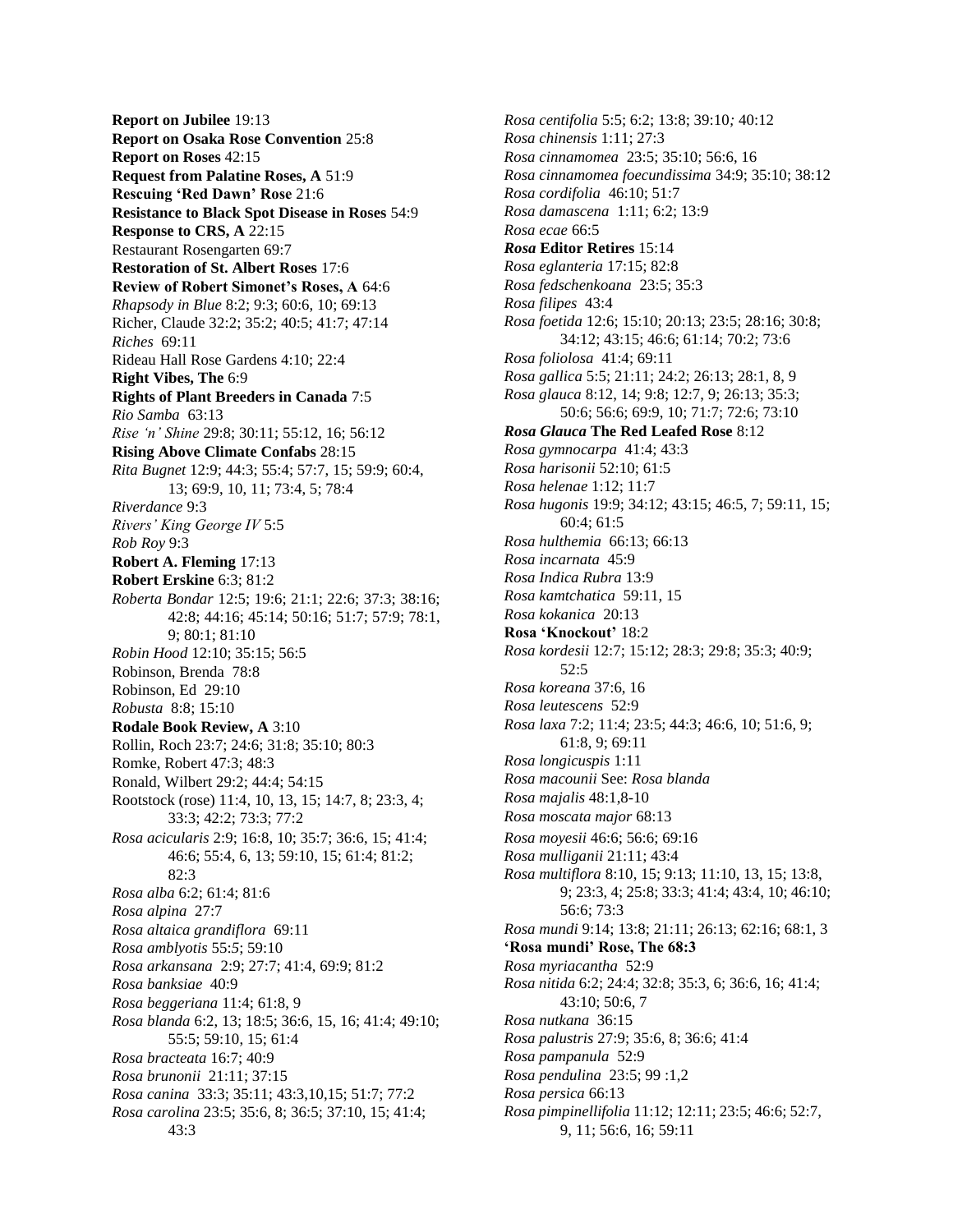*Rosa pisocarpa* 41:4 *Rosa pracecox spinosa* 52:9 *Rosa primula* 9:15; 26:10; 28:16; 34:12; 43:15; 46:5 *Rosa rapinii* 20:13 *Rosa roxburghii* 50:6, 7; 51:16; 56:6, 16 *Rosa rubella* 52:9 *Rosa rubiginosa* 46:10; 51:6, 8, 9; 74:3 *Rosa rubrifolia* 6:2 *Rosa Rubrifolia x Rosa woodsii* (Schowalter) 44:3; 73:10 *Rosa rugosa* 6:2; 12:6, 9; 17:7, 8; 24:2; 25:7, 8; 27:3; 40:9; 46:6; 55:5; 59:11, 15; 69:11 *Rosa rugosa x paulii* 75:*5, 6 Rosa rupincola* 52:9 *Rosa semperflorens, palida Odorata* 13:9 *Rosa setigera* 41:4 *Rosa spineola* 52:9 *Rosa spinosissima* 5:6; 11:12; 12:9; 17:7; 23:5; 30:8; 43:4; 52:9 *Rosa* **Up Front** 1:5 *Rosa virginiana* 24:4; 32:8; 35:6; 36:5; 41:4; 43:10; 46:10; 50:6, 7; 56:6; 75:5 *Rosa wichuraiana* 6:13; 12:6; 25:8, 13; 26:6 *Rosa wichurana* see: Rosa wichuraiana *Rosa woodsii* 2:9; 41:4; 43:3; 81:2; 82:3 *Rosa xanthina* 34:12; 43:15; 46:5 *Rosalee* 69:11 *Rosanna* 40:1; 45:14 *Rosarie de L'Hay* 72:3 Rosebank Letter, The 76:3 **Rosier Suprenant**, Un 69:8 *Rose a Parfum de l'Hay* 46:6; 72:3 **Rose - A True History, The** 52:7 Rose Beds 72:10 **Rose Canker** 56:9 **Rose Chauvinism** 39:4 **Rose Chauvinisme?** 99:7 Rose Classification 4:8; 5:6; 6:12; 7:9; 9:6; 11:3; 17:2; 18:10; 19:11; 20:6, 7, 13; 21:8; 22:4; 23:9; 24:14; 25:3; 38:6; 42:15 **Rose Classification** 4:8 **Rose Classification II** 5:6 **Rose Classification III** 6:12 **Rose Classification IV** 7:9; 9:6 **Rose D'Or a Montreal, Une** 16:12 **'Rose Day' at the Devonian Botanic Gardens** 59:4 *Rose de Meaux* 68:13 *Rose de Pompone* 13:9 *Rose de Rescht* 43:16 **Rose Effort Collapses** 32:2 **Rose Exhibition, A May** 79:**2 Rose From a Wheat Champion, A** 6:15 **Rose Gardening in Alberta** 50:13 **Rose Gardens in Austria** 40:6 **Rose Gardens in Italy** 70:9 **Rose Gardens Visited** 69:3

Rose grafting 23:3 **Rose Grower's Primer, A** (series) 37:14; 38:8; 39:11; 40:13; 41:5; 42:12 Rose Hips 14:9; 24:4; 74:6 **Rose Hips: Potential New Crop In Canada** 24:4 **Rose Hybridizers Assoc'n** 12:13; 32:13; 44:2 **Rose Judging** 61:5 **Rose Mail Order Sources** 29:13 *Rose Marie* 6:5 *Rose Marie* 6:5, 6 **Rose Men Honoured** 28:10 Rose Mosaic Virus 8:14; 41:7 **Rose Mountains** 43:15 **Rose Named Sue, A** 6:15 Rose News From Alberta 91:4,6 Rose nomenclature 6:10; 18:10; 25:12; 42:14 *Rose of Hope* 52:3, 4 *Rose of Sharon* 13:8 *Rose of Toronto* 22:9 **Rose Organization** 41:2; 42:4; 43:11; 44:5 **Rose Patron Accepts Hall Honour** 13:15 Rose registration (Canada) 11:3 **Rose Replant Disease** 71:6 **Rose report from Bernadette Vangool-Saskatoon, Saskatchewan** 94:7 **Rose Rosette Disease** 70:10 Rose Rosette disease 8:13; 9:6, 7; 29:9; 41:7; 70:10 **Rose Rosette Disease in Ontario** 8:13 Rose Seeds 18:3; 26:3 Rose Shows & Schedules 17:10, 11; 18:9; 22:13; 42:15; 46:4, 15; 47:11; 49:2; 51:12; 57:4 Rose Society of Finland 79:6, 7 Rose Society of Ontario 14:2; 41:3; 44:5; 65:4; 76:3 Rose Soil Sickness 71:6 Rose Stamps 6:9; 72:2 "Rose Story, The - A Review of the Early Years of the Prince Edward Island Rose Society" 4:6; 41:11 **Rose Symbiotique, La** 15:3 **Rose Ties Between Russia and Canada** 84:3 **Rosexpo 2016** 85:4 *Rosalee* 69:11 Rosarium Uetersen 69:8 Rosebank 14:15; 20:2, 15; 21:4, 15; 23:15; 27:15; 36:14; 45:15; 47:15; 48:14; 49:2, 14; 60:14; 61:14; 63:14; 64:14; 65:14; 68:14; 69:14; 70:5, 7 **Rosebank Comes to Rosebank** 27:15 **Rosebank Legend Grows, The** 20:15 **Rosedale Rose, The** 16:6; 19:8; 20:8 Rosexpo 2009 45:5 Rosexpo 2011 56:8 **Rosexpo 2012** 61:11, 16 Roxexpo 2014 71:8 **Rosexpo National 2010** 50:4 **Rosefest 2011** 58:7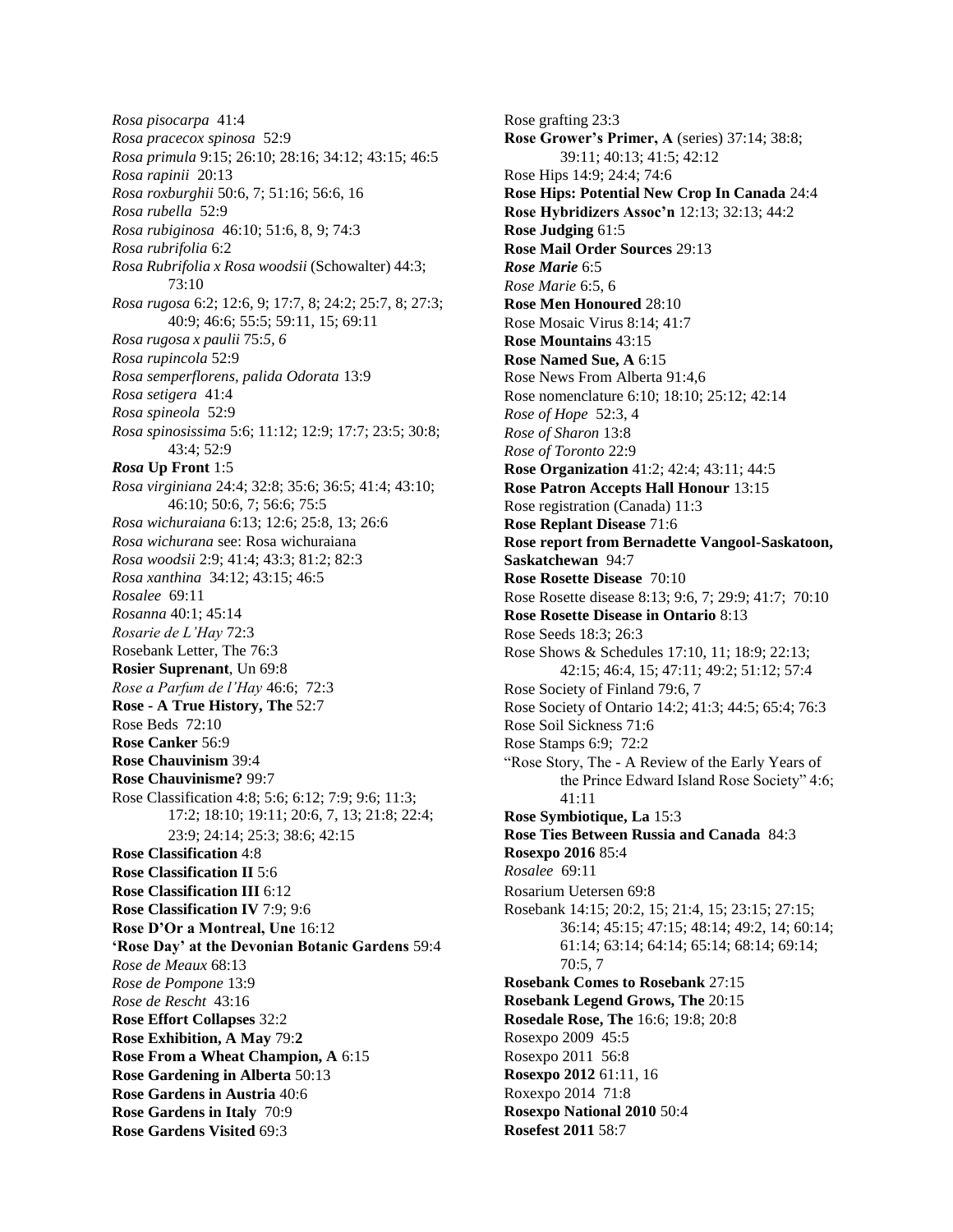**Rosefest 2012** 64:10 Rosehaven 39:8, 16 Roselink 5:13; 6:14; 12:15 **Roselink** 6:14; 12:15 **Roselink Consolidation and Updating** 5:13 **Rosemakers' Pages** 12:6 **'Rosemakers, The'** 48:2, 5; 62:13; 70:7; 93:9 **Roseman, The** 25:16 **Roseman & the Prime Minister, The** 52:2 *Rosemary Eddie* 8:10 *Rosemary Harkness* 65:12 *Roseraie de l'Hay* 12:9 **Roseraie du JBM, La** 8:7 Roseraie du Témiscouata 7:2; 14:9; 21:8; 32:14 **Rosier 'Dr Harry Upshall', Le** 87:3,4 **Roses** (poem) 46:8 **Roses A La FEC (ferme experimental centrale), Les** 43:6 **Roses All Winter** 21:15 **Roses and Expo '67** 53:8, 15, 16 **Roses and Philanthropy** 10:13 **Roses At the Central Experimental Farm** 70:3; 71:7; 72:3 *Roses Canada* **Editor Retiring** 69:2 *Roses Canada* **Hike** 35:16 **Roses Dans** *Contre Verres***, Les** 42:11 **Roses de The A Quebec, Des** 16:4 **Roses Du Haut-Canada, Des** 13:7 **Roses Et Ivan Louette, Les** 27:9 **Roses For Battleford** 7:14 "Roses For British Columbia" 5:11 "Roses For Ontario" 5:11 **Roses For Others** 10:14 "Roses For Washington and Oregon" 5:11 **Roses in Alberta** 56:7 **Roses in Decorative Art** 19:7 **Roses in the Community** 47:4 **Roses in the News** 78:7 **Roses Indoors Year Round** 10:9 **Roses North of Sixty** 9:12 **Roses of a Certain Age** 76:3 See also **Henry Bertram's Rose Care** 79:8 Roses of Austria 51:6 Roses of Australia 10:7 Roses of China 10:3 Roses of Germany 10:6 Roses of Ireland 15:9 Roses of Japan 25:8 Roses of Norway 10:7 Roses of the UK 10:6 *Rosier a Mille Epines* 52:9 Ross, Norman 45:8; 61:7 *Ross Rambler* 7:2; 8:15; 11:4; 12:8; 35:10; 44:3, 6; 45:7; 50:3; 57:9; 61:7, 9; 69:11; 95:5 **Ross Rambler Revisted** 11:4 *Rosy Crystal* 9:3

Roszko, Terry 38:11; 39:2, 5; 40:11, 12; 59:14; 62:13, 14; 82:1,10 *Rote Hannover* 66:11 *Rouletti* 29:8 **Routing Beetles** 84:3 *Roy Black* 65:12 Royal Botanical Gardens, Hamilton 12:16; 14:11; 27:15; 30:14 *Royal Canadian* 38:5; 39:7; 52:3, 4 *Royal City* 42:1; 51:11; v *Royal Edward* 28:5; 30:5; 33:6; 38:6; 39:7; 50:5; 60:13 *Royal Emblem* 9:3 *Royal Highness* 55:9 Royal National Rose Society 12:15; 13:4, 5; 15:7; 23:13; 32:15; 39:4; 41:3; ; 42:4; 43:11; 58:13; 65:4 **Royal National Rose Society Update** 58:13 *Royal Occasion* 15:15 *Royal Scarlet* 4:11; 23:8 *Royal Visit* 4:10; 8:10; 57:8 Royalties, rose 43:5 *RR1* (aka *Alberta Bouquet*) 28:11 *RR3* (aka *Walter Schowalter*) 28:11; 69:9, 10, 11 *RR14* 69:11 *Rubies 'n' Pearls* 21:5 *Ruselsburg* 68:13 *Rugelda* 56:12; 74:3 Rugosa Hybrid Roses 2:9 Rumen, Conev 78:9 *Russelliana* 72:10 **Russian Roses** 8:16 Russian Roses For the North 5:8; 8:16; 47:7 Rust 33:3 Ruston, David 43:5 *Ruth* 69:11; 78:6 *Ruth Alexander* 20:11 **Ruth Draper** 15:13

#### **S**

St. Albert Botanic Park, St. Albert, AB 17:6*; 64:4 St. Benedict* 30:1; 80:1 *St. Cecilia* 51:12; 52:16; 66:7 St. Jean-sur-Richelieu Research Station 50:2*;* 54:3 *St. Patrick* 9:3; 55:10; 63:13 *St. Swithin* 66:7 **St. Thomas Horticultural Society Flower Show** 47:2, 16; 48:14; 50:9; 51:12; 55:11; 60:13; 61:13, 16; 66:4; 67:5 Saint-Jean-Sure-Richelieu 38:2; 47:14; 51:3 Sagar, Larry Stuart 83:4; 84:3,7; 87:3,6 *Samba Freelander* 51:11 *Sandalwood* 5:12; 13:1 Sandhu, Dr. Parminderjit 91:4 *Sally Holmes* 39:9 Sangerhausen (Germany) see also: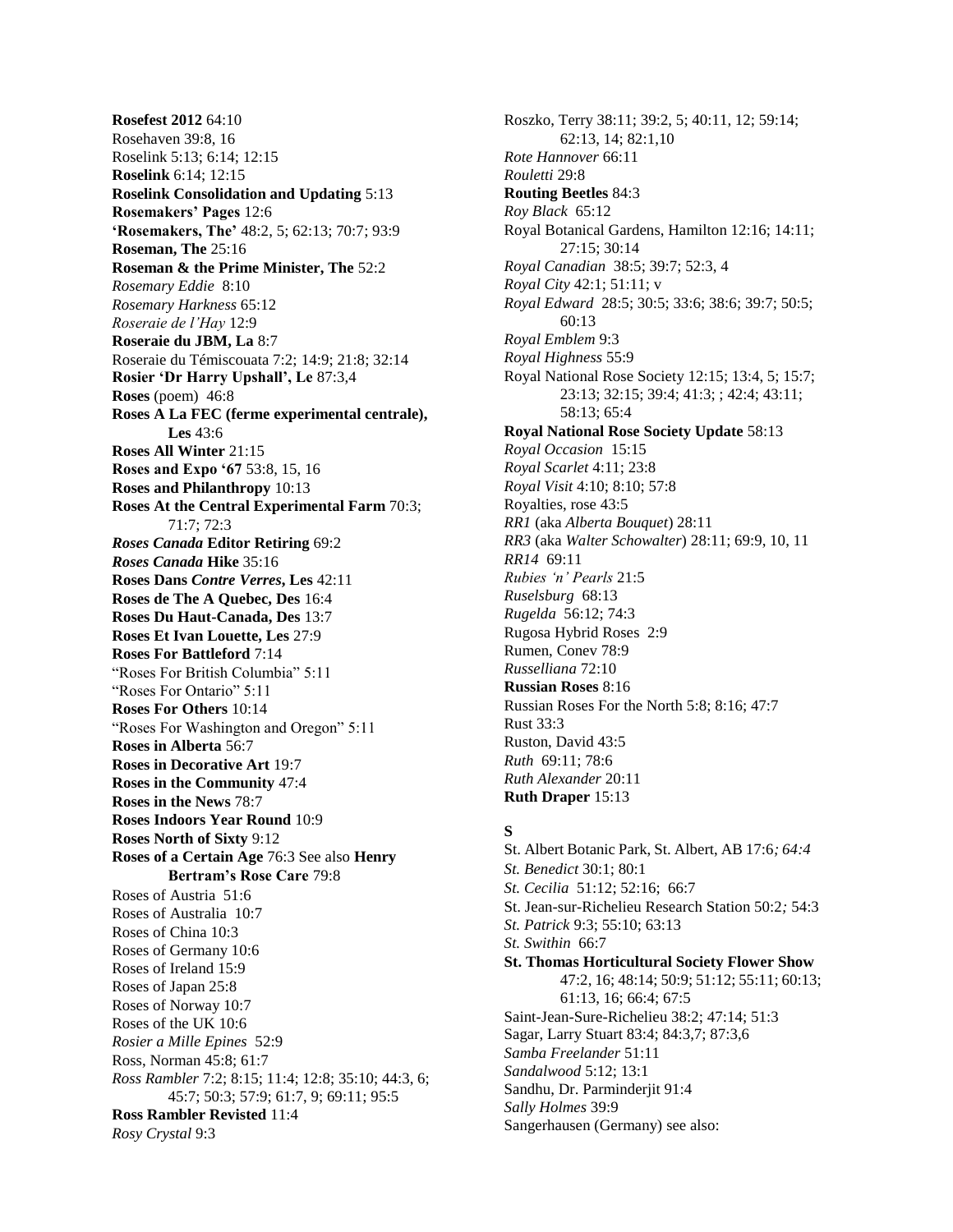Europa-Rosarium 9:1; 13:5; 25:9; 51:7; 57:8; 58:4; 66:5, 14, 15; 67:12; 69:3; 70:9; 99:6 Sanssoucie Gardens 69:7 Saskatchewan Perennial Society 2:9 Saskatchewan Rose Society 4:5; 6:7; 7:14; 8:5; 11:2; 28:7; 29:11 Saskatoon, SK 2:8; 16:9 **Saskatoon's Heritage Roses** 16:9 **Saskitoba Roundup, The** 44:2 *Satchmo* 15:10; 16:10 *Satin Haze* 67:10, 16 Saunders, Sir Charles 13:15; 33:12 Saunders, William 22:8; 28:14; 32:2; 33:12, 14; 38:2; 52:9; 61:8, 14; 66:8; 71:7; 75:3; 84:4 89:10 *Savannah* 69:13 **Saving Our Patrimony** 74:6 *Savoy Hotel* 50:1; 51:12, 13; 52:16; 65:12 *Scabrosa* 61:5 *Scarlet Knight* 2:7 *Scarlet Pavement* 9:13 *Scarlet Queen Elizabeth* 8:8 *Scarlet Ranger* 25:11; 44:3; 45:10; 50:3; 69:11 *Scentimental* 55:10 *Scepter'd Isle* 61:5; 66:7 Schmitz, Rene 23:3; 36:8; 39:10; 40:12; 45:2; 68:5; 71:2; 78:9 *Schneezwerg* 6:2; 16:7; 17:8; 24:2; 25:7; 45:13 *Schneewittchen* 40:16 Schneider, Gisela 20:10 Schneider, Peter 46:14 *Schön Ingeborg* 56:12 *Schonste* 64:4; 65:7 Schowalter, Margit 41:7; 42:8, 10; 45:8, 12, 14; 46:4, 9, 16; 47:13, 16; 49:2, 4, 9; 55:4; 57:5, 9; 60:12; 62:15; 69:10, 11; 72:6; 73:9; 74:9; 79:7, 10; 80:9, 10; 84:4; 90:5,6; 94:7 Schowalter, Walter 7:2; 8:15; 11:5; 28:10; 32:13; 41:8; 73:9 Schraven, Joel 19:13; 25:15; 56:3; 74:9; 84:10 Schraven, Joseph 12:2; 25:15; 54:14; 73:3; 74:9; 84:10 *Scotch Briar* 52:9 *Scotch Rose* 52:*9 Scotch Yellow* 69:11 **Scottish Rose, The** 52:9 **Scotts Rose, The** 11:12 Scran, Bunny 12:13 *Sea Foam* 72:3 *Seager Wheeler* 6:14, 15; 7:9; 8:6; 17:10; 61:5; 69:11 **Seager Wheeler Not a Hybridizer** 17:9 *Seagull* 8:8; 15:12; 21:11 **Search for Preston Roses: Update 2003, The** 7:11 **Searching For 'Prairie Sailor'** 80:7 **Searching For Rose 'Martha Bugnet'** 78:3 *Sebastian Kneipp* 65:12

**Seed Production** 18:3 *Seiryu* 9:3 Select Roses 3:12; 5:11; 14:4, 7; 31:3 **Select Roses News Flash** 3:12 **Selection of Lavender-Mauve Roses, A** 60:7 *Selfridges* see *Berolina* **Sensuality of the Rose, The** 36:8 **September Cover** 38:15 **Sept Membres De La SRQRS À Lyon Sequoia Closes** 34:5 **Sesquecentennial** 91:3 *Seven Sisters* 22:5 **Seventh Sense, A** 7:15 **Sexuality of the Rose, The** 26:9; 27:11 *Sexy Rexy* 13:2; 62:16; 69:12 *Shannon* 53:12 *Sharifa Asma* 1:11; 41:10; 66:7 *Sheer Bliss* 8:8 *Sheila Fleming* 12:6; 39:3 *Sheila's Perfume* 5:12; 9:3 Sherk, Larry 19:13 **Sherry Parks Sunrise** 46:3 *Sherry Parks Sunrise* 46:1 Shewchuk, George 28:6; 39:2; 13 **Shirley E. Cummings** 59:3 *Shirley's Choice* 9:3 *Shropshire Lass* 67:14 Sicile, Marie Caroline de Bourbon 70:9 *Sidney* 76:2 *Sila* 65:12 *Silken Laumann* 34:5 *Silvander* 52:10 *Silver Anniversary* 9:3 **Silver Anniversary of Roses** 85:6 *Silver Jubilee* 2:7; 8:1 *Silver Spoon* 51:13 Silver Springs Botanical Park 69:10,15; 99:3 *Simon Fraser* 27:7; 30:3; 55:15; 57:8, 9; ; 60:13 *Simonet Double Red* 64:9 Simonet, Robert 22:7, 9; 28:3, 15; 46:8; 62:13; 64:6, 14; 67:3; 79:4; 81:4 *Sinea* 66:12 *Single White Rose* 13:9 *Sioux Beauty* 6:4 *Sir Thomas Lipton* 6:2; 43:15; 61:5; 74:3 *Sir Walter Raleigh* 23:2 *Sitka Rose* 24:3 Sitra, Francis 84:9 *Skinner's Burnet* 69:11 Skinner, Frank 11:4; 20:3, 9; 21:7; 23:12; 28:15; 34:15; 44:4; 46:6, 8; 49:5; 52:10; 61:10; 71:7; 81:4 Skinner, Helen 46:8 Skinner, Hugh 44:4 *Skinner's Rambler* 75:2; 76:2 *Skinner's Red* 28:16; 44:3; 69:11; 99:6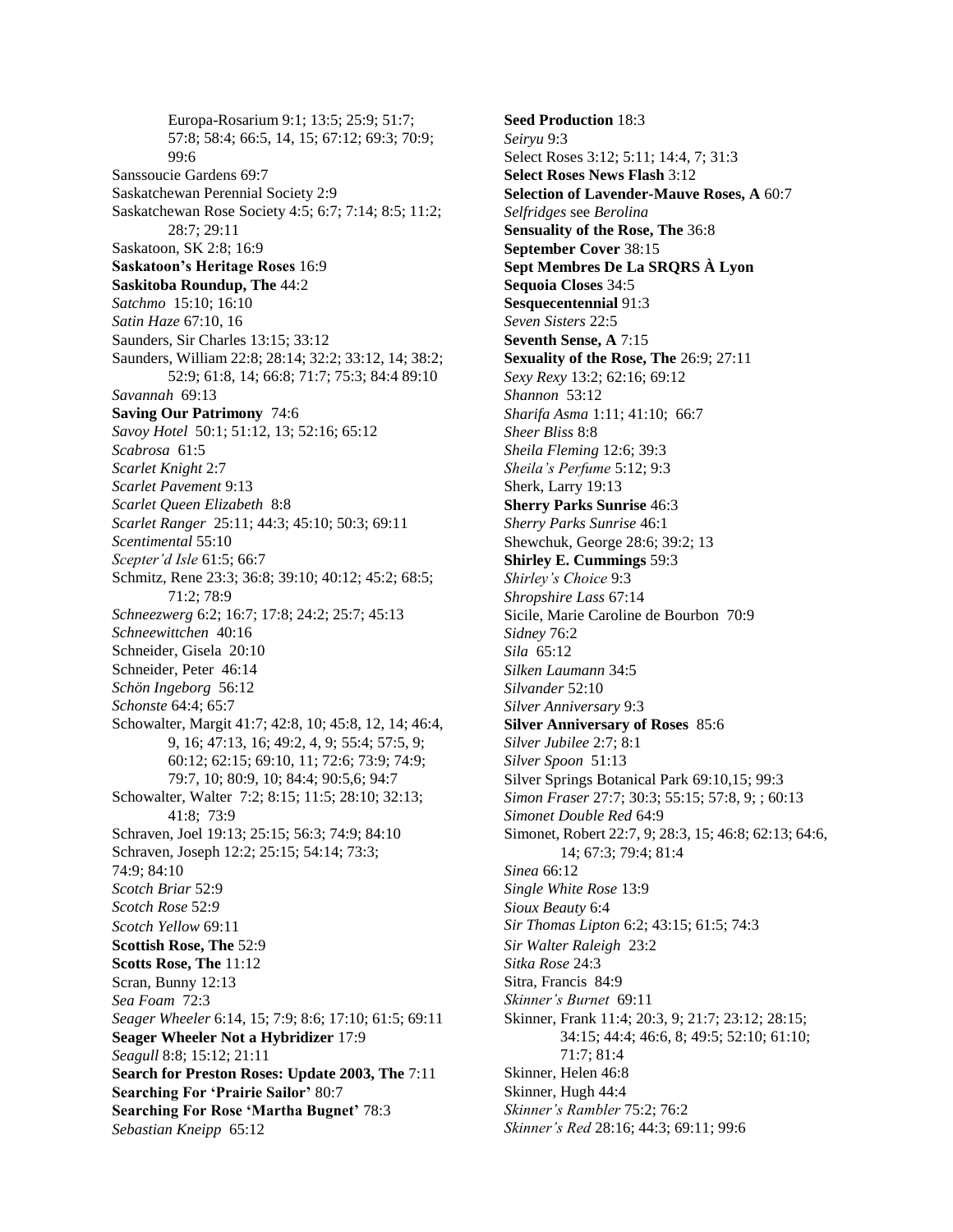Skirko, Lydia 41:16 **Smart Labels** 24:3 **Smile, A** 3:7 Smith, Frank 67:3; 72:7; 79:9; 81:1; 82:2,4; 83:2; 84:6; 87:2,10; 90:2,6,10; 92:9; 93:2 Smith, George 73:9, 10 Smith, John F. A. 12:13 *Snow Pavement* 9:13; 12:9 *Snowbeauty* 74:3 *Snowdrift* 8:13; 49:14 **Société des roses du Québec Rose Society 57:11** Société des roses du Québec Rose Society 1:5; 6:7; 7:3; 8:9; 11:2; 15:14; 18:11; 29:11; 31:8; 36:3; 42:7; 43:11; 46:13; 48:3,13; 54:7; 55:3; 56:7; 61:11; 3; 66:9; 67:3, 6; 68:7; 71:8; 72:9; 73:2; 78:7; 86:10; 87:7; 91:7 **Société des roses du Québec Rose Society Cancels Annual Rose Show** 66:9 **Soft Roses in a Hard Climate** 32:5 Soil for roses 2:6; 14:5; 18:6; 19:3; 26:11; 29:9; 38:8; 41:15; 66:13; 68:14; 72:10; 77:6 **Soil Sickness** 41:15; 42:9 Solberg, Rein Lae 10:7 *Soleil d'Or* 20:13; 61:14 **Solving the Ross Rambler Mystery** 45:7 **Some Scented, Healthy Roses** 91:3 *Sophie's Rose* 56:6; 66:7; 69:12, 16 *Soroptimist International* 51:11 *Sorrento* 66:12 *South Africa* 88:1 *Souvenir de Baden Baden* 56:12 *Souvenir de Brod* 64:15 *Souvenir de la Malmaison* 15:10, 16 *Souvenir de Philémon Cochet* 8:8; 25:6 *Souvenir de St. Anne's* 15:10 *Souvenir du Docteur Jamain* 56:6,15; ; 61:5 **Souvenir of Dublin, A** 15:9 **Spark That Started the Explosion, The** 85:4 *Special Occasion* 58:9 Species Roses 41:4; 46:5; 72:4, 6 **Species Roses Used By Georges Bugnet** 59:10 *Spencer* 56:5 *Spicy* 82:10 Spider Mites 32:3, 4; 41:7 *Spirit of Canada* 12:6; 20:12; 22:4; 23:9; 24:7; 74:3 *Spirit of Freedom* 41:10 Spriggs, Ian 10:7 *Spring Hill's Freedom* 37:7 *Springwood Purple* 48:4 **SRQRS Anniversary** 46:13 Sridharan, Lakshimi 19:14 *Stadt Rom* 67:10, 16 *Stainless Steel* 38:16; 60:10, 16 **Stakes In Roses, The** 22:10 Stanger-Dutt, Hilda, Dr. 95:2,10 **Stanwell Perpetual Rose, The** 52:7

*Stanwell Perpetual* 23:2; 26:13; 52:1, 7; 61:5 *Stanwelliana* 52:7 **Star of the East** 23:13 *Starina* 74:3 *Starry Eyed* 9:3 *Starry Eyes* 26:2 **State of the Federation** 6:7; 18:6; 24:12; 30:13; 36:2; 42:6; 48:2 *Stephen's Big Purple* 68:16 *Sterling Silver* 60:6, 11 Stevens, David 10:8 Stokes Seeds 19:15 *Stolen Moments* 9:3 **Storing Pollen** 76:6 *Strike It Rich* 55:10 *Striped Monthly* 13:9 **Subscriber of the Year** 36:14 **Such Potential** 16:7 Sudden Oak Death Disease 23:8 **Summary of Lectures** (of the WFRS, Sangerhausen 2013) 70:8 **Summer Visitors** 31:16 *Sun Flare* 13:2 *Sunlight Romantica* 51:13 *Sunny Knock Out* 54:10 *Sunny Sky* 56:12 *Sunrise 2005* 35:1 *Sunrise Sunset Easy Elegance* 48:12; 63:4 *Sunseeker* 56:5 *Sunset Celebration* 13:2; 10 *Sunshine Daydream* 60:5 *Sunsplash* 9:3 *Sunsprite* 17:15; 69:12; 75:6 *Sunstar* 67:10, 16 *Super Star* 53:12 **Supreme Court Gives Green Light** 4:12 **Supreme Rose, A** 69:9 **Survey of a Survey** 17:14 *Survivor* 44:4; 45:10, 12; 55:6; 57:8, 9 *Susan Williams-Ellis* 66:7 **Suspended Animation** 43:10 *Sutter's Gold* 63:13 *Suzanne* 6:15, 16; 20:7; 21:6; 28:16; 43:15; 46:6, 8; 50:3; 56:5; 61:5; 69:11; 74:6; 79:3 *Suzanne x Red Dawn* 64:9 *Suzette* 6:15, 16 *Suzon* 6:15, 16 *Suzy* 6:15, 16 **Suzy, Suzette, Suzon, Ou Suzanne?** 6:16 Svejda, Felicitas 2:5; 4:5; 9:13; 13:2; 14:5; 19:2, 9; 20:12; 21:6; 22:7; 23:5; 24:2, 4, 10; 27:8; 28:15; 29:8; 31:16; 32:2; 33:5; 34:8, 15; 35:2; 37:11; 38:6; 39:7; 40:5, 9; 41:7; 42:10; 43:4,7,9; 44:7, 14; 45:12; 50:3-5; 51:2, 4, 15; 52:13, 15; 54:3; 55:2, 6, 15; 58:1, 4, 15; 59:4; 61:2; 62:14; 70:7; 71:7;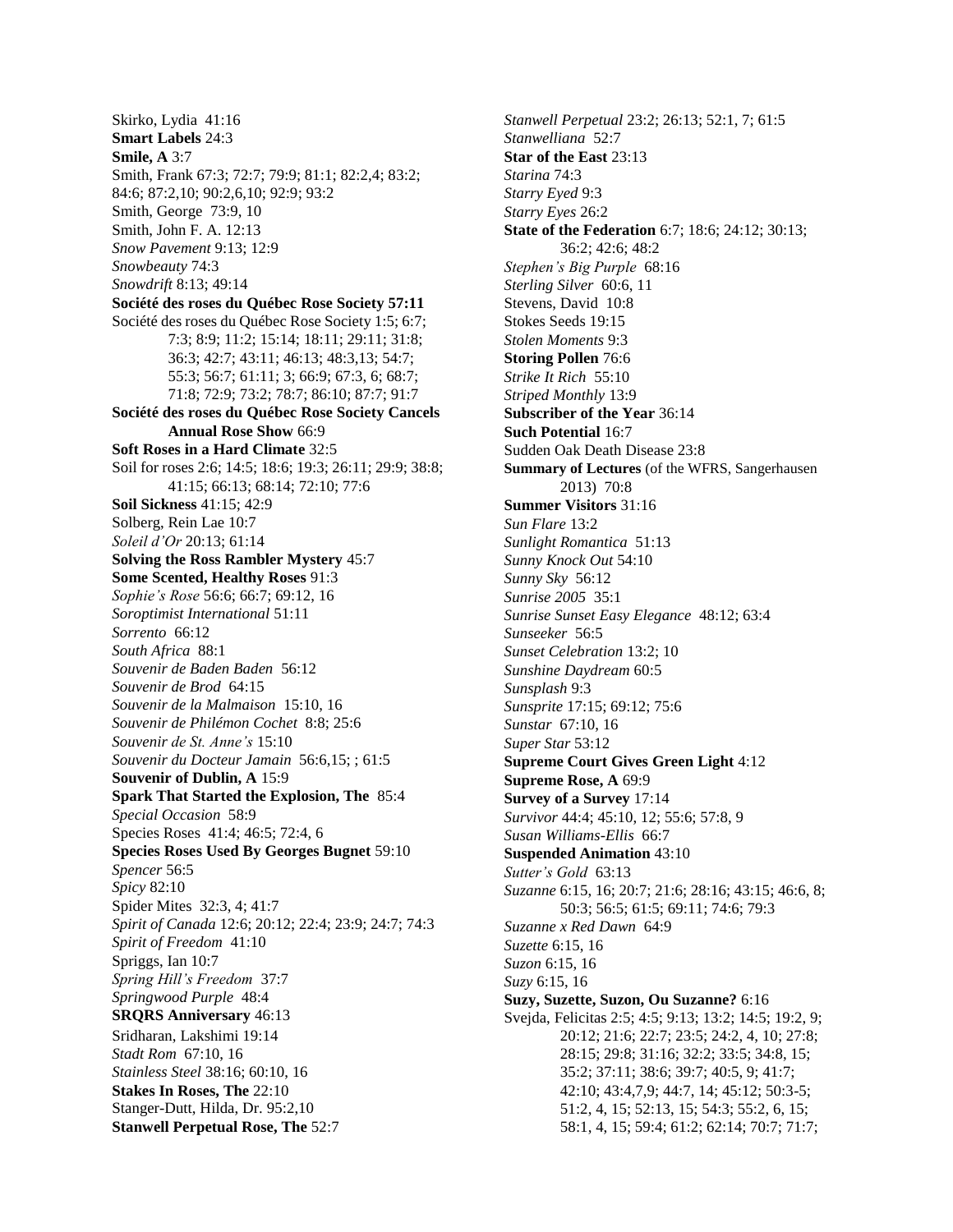### 75:10; 83:2-10; 84:7,8,9 *SWALK* 9:3 *Swany* 8:7 **Swedish Reader's Doctoral Thesis** 6:8 *Sweet Adeline* 28:16 *Sweet Beauty* 56:12 *Sweet Briar Rose* 13:9 *Sweet Jane* 69:13 *Sweet Surrender* 55:9 *Sweet Victoria* 68:5 *Sydney* 27:5 Symbiosis 15:4; 16:11 **Symbiotic Rose, The** 15:3 *Sympathie* 8:8 **Symphonie des Sols** 77:**6** Syringa vulgaris 2:8

#### **T**

T & T Seeds 10:13; 37:7 **Taking on the Challenge of Plant Breeding** 54:3; 55:11 Talbot, Thomas 5:5 *Tall Poppy* 53:6 **Tallest Climber Ever Seen** 37:15 Talon, Zoe-Victoire 70:9 *Tamora* 41:10; 67:7, 14 **Tangle of Prairie Roses** 11:11 Tantau Roses 67:2; 68:3 *Tarda Gris* 51:11 Taylor, Vera 84:9 *Te Puke* 9:3 *Teasing Georgia* 56:6; 61:5; 66:7; 69:12 Temiscouata, Rose Garden of 14:9; 15:10 **Ten Years Old** 20:2 Test gardens (rose) 11:3 Tetteroo, Laurentius 21:9; 33:16 *Tetonkaha* 6:4; 24:2 **That Colour Cover** 11:2 **That Time of Year** 18:15 **That Yellow Rose** 9:15 *The Alexandra Rose* 66:7; 69:12 *The Colour Purple* 11:1; 12:10 *The Dark Lady* 66:7 *The Fairy* 10:10; 17:14; 26:14; 35:15; 39:1; 51:12, 13; 52:16; 72:4 *The Friar* 67:6, 14 *The Ingenious Mr. Fairchild* 41:10 *The Knight* 67:7, 14 *The Lady's Blush* 64:13 *The McCartney Rose* 85:1 **The McCartney Rose** 85:3 *The Mayflower* 66:7 *The Miller* 67:7, 14 *The Portland Rose* 27:6 *The Prioress* 67:7, 14 *The Prince* 41:10, 16; 56:4; 58:9; 66:7; 100:10

*The Prioress* 66:6; 67:14 *The Reeve* 67:7 *The Squire* 67:7, 14 *The Wife of Bath* 67:7, 14 *The Yeoman* 67:7, 14 *Thérèse Bugnet* 2:1.8; 5:2; 9:13; 12:9; 14:11; 23:8; 24:2; 26:14; 28:7; 35:11; 36:15; 37:3; 43:15; 50:5; 51:16; 55:3; 57:5, 8; 59:8, 10; 61:5; 69:12; 70:4; 71:7; 74:3; 75:5, 6; 76:2; 78:3 **Thirteenth Annual General Meeting** 79:3 **This Anniversary Issue** 80:2 Thomas, Graham 6:10 **Thomas "Tom" Thomson** 65:8, 16 **Thomas Proll Comes to Canada** 33:2 **Thomas Proll Speaks In London** 45:2 Thompson Rivers Rose Society 48:3; 54:7; 55:3; 62:3; 67:3; 73:2; 79:4; 80:8 *Thornless Rose* 13:8 Thorpe, John 81:10 **Those Austin Roses and Other Varieties** 46:4 **Those Detestable J Beetles** 50:13 **Thoughts (Rosebank Letter)** 57:13 **Thoughts on Hybridizing** 12:6 **Thoughts in Newfoundland** 32:16 **Three Lectures in Glasgow** 9:2 **Ties to the Past** 53:13 *Tiffany* 13:2; 17:15; 63:13 *Tigris* 9:3; 66:13 **Time of Roses** (poem) 47:8 **Time To Take a Stand** 15:14 **Time to Prune** 84:3 *Tineke* 56:13 **Tissue Culture** 30:6 **To Be Or Not To Be** 70:5 **To Russia With Love** 23:8 **To Shakespeare With Love** 3:11 *Tolman Ferry* 76:2 *Tom Foster* 9:3 Thompson, Tom see: Thomas Thomson *Topaz Jewel* 74:3 *Toscana Freelander* 51:11 *Touch of Class* 8:8; 63:13 Touchette, Michel 51:3 Tour du Jardin, Le 80:4 *Tournament of Roses* 63:13 **Toute Premiere, La** 37:6 **Toward A New Way To Do Roses** 17:2; 18:10; 19:10; 20:13; 21:13; 24:14 *Tradescant* 44:12; 56:6, 16; 66:7 *Traumerei* 53:3 Traverse, Ross 32:9; 33:10; 34:14 Training Roses 14:9 *Traviata* 51:11 Trends In the Rose Industry 77:3 Tretiakov, Ewa 83:3 **Tribute From Iceland to Dr. Svejda**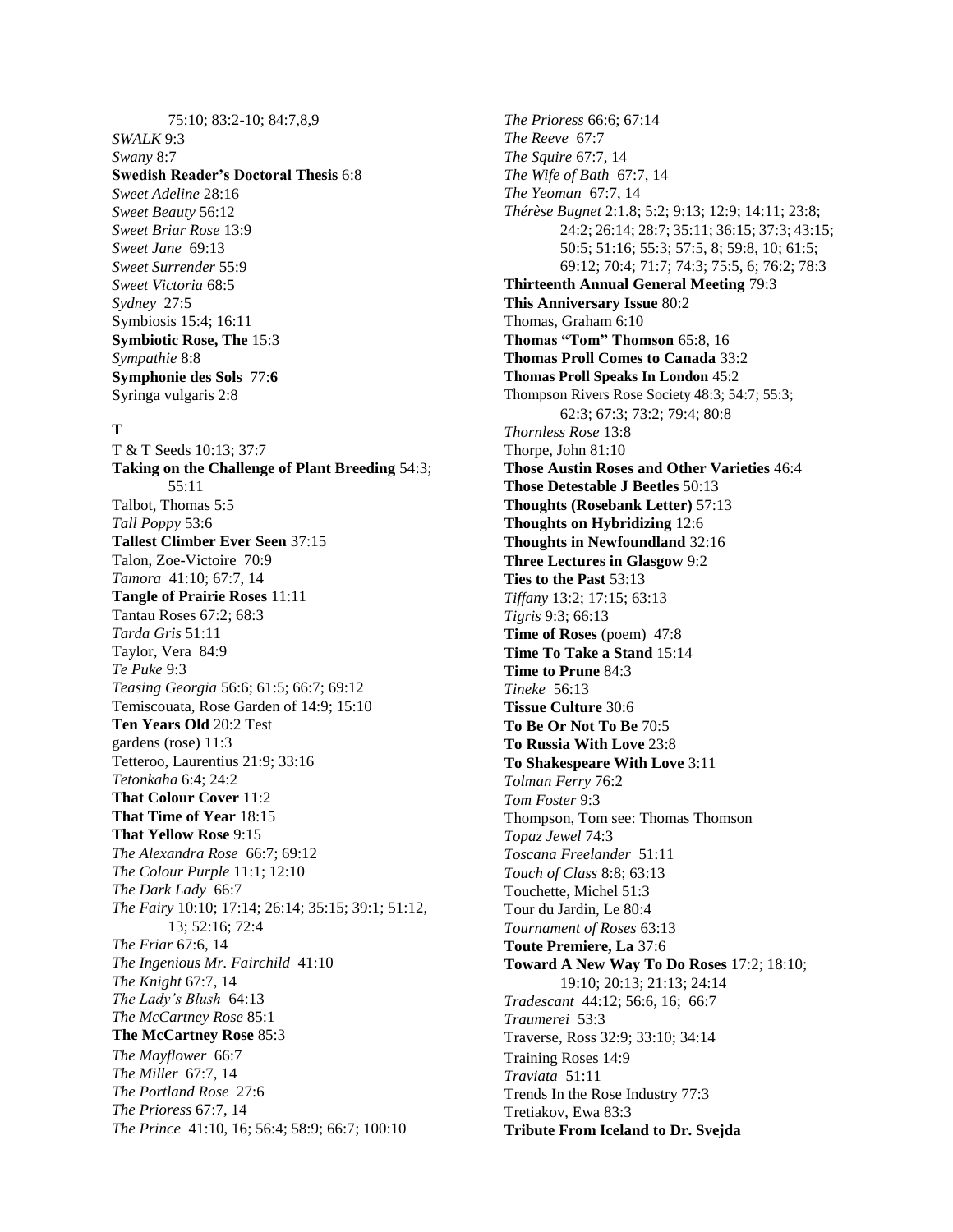*Trier* 35:15 Trimper, Eric L. 32:14; 34:9 *Tropicana* 2:7; 13:2; 53:12; 56:6; 63:13; 68:4 **Trouble on the Rose Horizon** 10:14 *Trumpeter* 13:2; 15:10 *Tupite* 9:3 *Turbo* 74:3 *Turke's Rugosa Samling* 45:7 Turner, Joyce & George 33:11; 34:6 **Turning 180 Degrees** 31:10 *Tuscany* 5:7; 21:11; 61:5; 67:6, 14 Tuscany Roses 43:4 *Tuscany Superb* 26:13 **Twenty Year Ride, A** 19:12 **Twenty Years of Publication** 80:3 **Two Leading German Rose Breeders** 68:3 **Two Little Letters** 25:13 Twomey, Jerry 10:13; 16:7; 26:7; 37:6; 39:8; 40:13; 59:13; 82:8

#### **U**

*U11* 53:**5 U of Guelph Rose Breeding Program** 23:4**;** 24:8 **Un Des Joyaux De La Republique du Madawaska** 46:10 **Uncertain Future for Roses at Morden** 50:3 *Uncle Sven* 23:5 **Une Belle Surprise!** 52:5 **Une Exclusivite** 73:4 **Une Nouvelle Saison Debut** 89:8 **Une Saison Prometteuse** 78:4 *Unique White Provence* 13:9 *Unity* 5:2; 6:6 University of Guelph 79:4 **Unknown Old Garden Rose** 44:15 Unmuth, Erich 40:6; 44:14; 51:2, 6; 55:15; 57:9; 58:4, 15; 60:12; 63:11; 64:10 83:3; 84:7,9 "Unter Den Rosen" 78:7 **Usual Message, The** 94:2 **Unusual Departure** 24:13

**Unusually Warm May, An** 43:9 *U.P. Hedrick* 19:8; 63:5 Upshall, Harry 23:13 **U.S. Trade Barriers Errected** 65:13 *Utro Moskvy* 53:12

## **V**

*Valencia* 2:6 *Vancouver Belle* 22:11 **Vancouver Rose Conveention** 43:3 Vancouver Rose Society 5:11, 16; 8:4; 14:7; 16:14; 40:13; 41:4; 43:12; 44:7; 49:15 Vangool, Bernadette 79:9, 95:7 *Veilchenblau* 5:9; 28:16; 51:14; 72:10

**Veilchenblau - Ein Kleines Haus** 18:15 Verres, C. Cornelius 42:11 Verschuren, Jim 14:7, 8 *Veteran's Honour* 68:16 *Victory Year* 25:11 *Vienna Charm* 53:9 Vigneault, Diane 67:3; 1:8; 82:2; 84:9; 91:9; 94:5 Vigorosa rose series 50:9 Vineland Station 51:3; 54:4; 62:14; 74:4; 75:4; 77:3, 4, 8; 80:9 Vineland Research and Innovation Centre 91:4 **Vineland Station Is 100** 23:13 *Vineyard Song* 40:12 *Viola Lougheed* 5:2, 3, 4; 6:6; 37:3; 43:11; 59:14 *Violet Simpson* 57:8, 10 *Violina* 65:13 *Virginia Goyryluk* 18:1; 34:4; 35:9; 80:1 *Vision* 8:8 **Visit de Jardin** 86:9 **Visit to Cornhill, N.B., A** 85:8 **Visit to Great Lakes Roses** 5:9 **Visit With B.C. Rose Men** 14:6 *Vogelpark Walsrode* 40:16 *Vogue* 63:13 Vorauer, George 8:7; 11:7; 36:12; 37:9; 39:15 **VRS Seeks World Show** 5:16

#### **W**

**Waiting For Spring** 41:14 *Waldfee* 5:6; 7:10 Walker, Anne 82:10; 93:3 Wall, David 32:2 Wallace, John 22:8; 28:15; 35:15; 71:7; 73:6; 80:3 **Walter Schowalter** 28:10 *Walter Schowalter* see: *RR3 Warm Welcome* 1:11 **War with Japanese Beetles, The** 91:9 *Warm Wishes* 2:6; 17:15; 55:16 *Wasagaming* 17:8; 24:2; 26:12; 35:7; 46:6, 9; 71:7; 74:3; 78:6 *Water Lily* 5:12; 15:16 Watering Roses 2:11; 40:13 *Wedding Bells* 56:13 *Wedding Day* 12:15; 37:15 *Wee Cracker* 9:5 **We Had a Dream** 70:4; 72:7 Weeks Roses 55:8, 9 Weigel, Bernd 10:6 Weigelas 34:15 Weir, Kay 81:10; 87:6; 93:3 **Welcoming Change** 45:15 *Well Being* 41:10 Welsh, Barbara 64:9; 67:3; 68:6 Welsh, Beverly 80:5; 82:7; 83:2; 84:7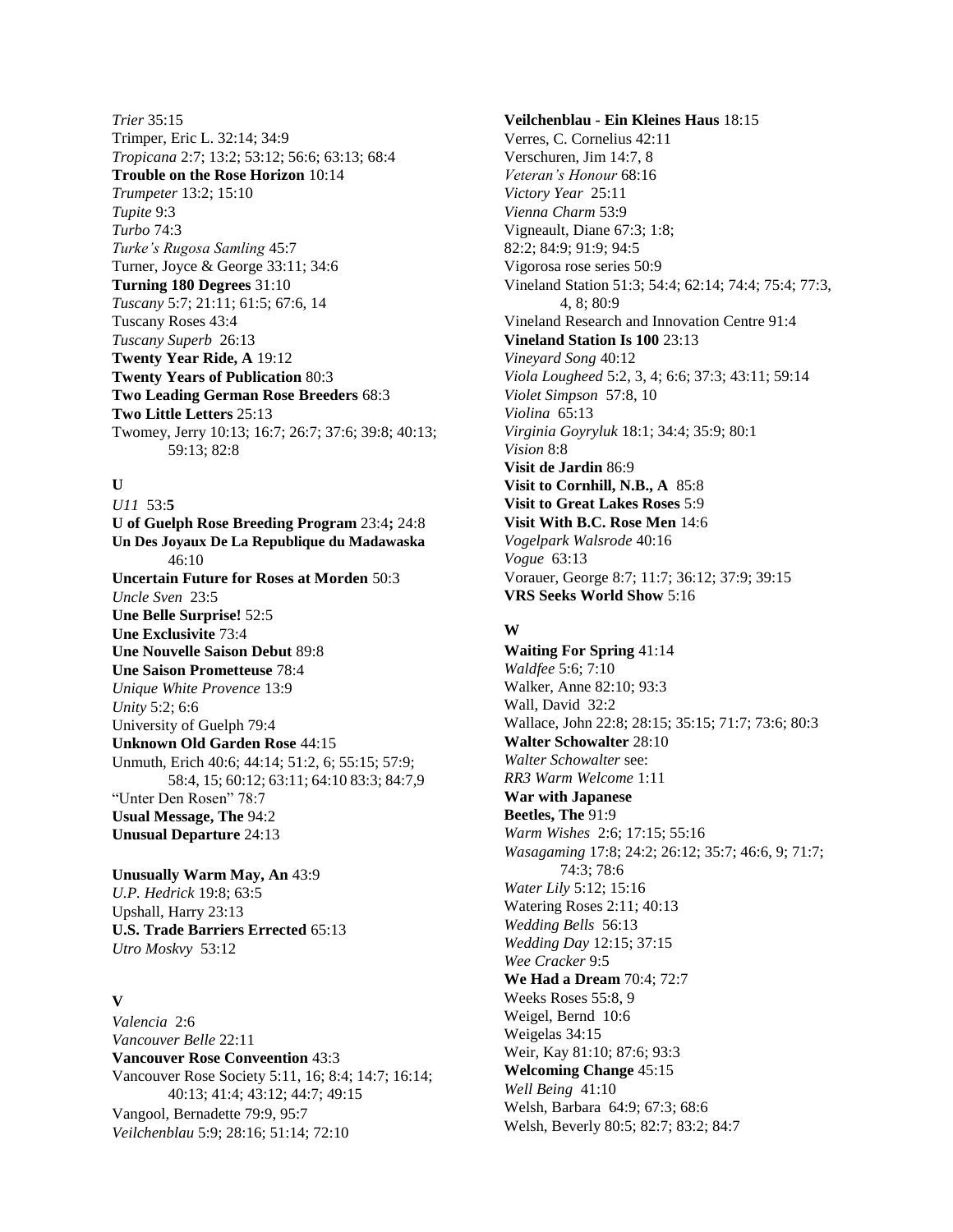**Wendy's Rose Petal Jam** 13:11 *Westerland* 17:15; 45:2; 69:12 *Westzeit* 67:11 **Wetched Wabbits** 14:15 *What a Peach* 40:12 **What A Ride It's Been** 76:7 **What Comes After Funginex?** 33:15 **What Got Into Canada Post?** 68:8 **What Is a CA Rose?** 75:3 **What Is It?** 27:6 **What is the Vector?** 99:6 **What Is Unique About N-R-C?** 28:11 **What Makes a Rose Portrait?** 82:4 **What Makes A Rose Society Tick?** 35:12 **What They Won't Tell You** 11:13 **What's In A Name?** 33:12 **What is a Heritage Rose?** 88:8,9 Wheatcroft, Harry 5:12 Wheeler, Seager 6:14, 15; 8:6; 14:6; 17:9 **Where Are the Roses?** 2:8 **Where Have All the Roses Gone?** 25:11 *White Bouquet* 17:4; 30:9 *White Cockade* 9:3 *White Flower Carpet* 26:15 White, George 13:15 *White Gold* 9:5 *White Monthly* 13:8 *White Mountains* 69:11 White, Patrick 43:4 *White Provence Rose Unique* 5:5 **White Rose Cluster in the Sky, The** 81:6 Whitfield, Alan 24:13; 39:9 **Whither the Rose?** 39:3 Whittamore, Gilbert 22:7; 24:7; 28:9; 54:13; 80:3 **Who Created the Rosedale Rose?** 19:8 **Who Won the Race?** 61:14 **Why? An Editorial** 73:8 **Why Rose Shows?** 18:14 **Why We Aim to Grow** 94:7,8 *Wilbur* 69:11 *Wife of Bath* 66:6 *Wild Blue Yonder* 55:10 *Wild Irish Rose* 52:9 Wild Roses 36:15 Wilde, Barbara 3:10 Wilcox, Lindsay 44:12; 86:3; 87:3 Wilkins, Miriam 46:14 *Will Alderman* 17:8; 24:2; 35:7; 46:8; 48:16; ; 61:5; 69:11; 76:2 **Will Alderman Rose** 46:8 *William III* 11:13 *William IV* 5:5 *William Baffin* 15:12; 22:7; 26:13; 28:5; 29:5; 33:6; 35:11; 43:15; 49:6; 54:10; ; 57:8, 9 *William Booth* 15:12; 28:5, 16; 30:5; 51:15; 57:8, 9; 69:11

**William Intven** 2:12 *William Morris* 51:13 **William Saunders Rosefest** 45:4, 9 William Saunders Rose Society 1:12; 3:7, 11; 6:7; 11:2; 12:13; 13:15; 14:11; 19:14; 21:4; 24:7; 25:11; 33:12; 36:3, 9; 38:3, 16; 42:7; 43:11; 44:15; 45:2, 4, 16; 46:2, 4; 48:3; 49:2,9; 51:12; 54:7, 16; 57:5; 61:15; 62:3; 66:3,7,16; 67:3; 71:8; 72:9; 73:2; 74:6,8; 75:8; 78:6; 79:2; 80:9; 82:10; 85:2; 87:7; 90:8,9 *William Shakespeare 2000* 23:2; 41:10; 44:12; 61:5; 63:4,16 Williams, Robin T. 10:8 *William's Double Yellow* 26:7; 69:11 Williams, Sara 25:10 Wilson, Rae 67:3; 80:6 *Winchester Cathedral* 46:4; 66:7 Winnipeg Art Gallery 10:13 *Winnipeg Parks* 3:6; 7:1; 15:7; 16:15; 39:3; 48:6; 50:5; 57:8,9; 60:13; 61:5; 74:3 **Winter of 2016-17, The** 90:4,5 *Winter Sun* 56:13 **Wintering Container Roses** 6:11 Wintering Roses 2:6,9; 5:2,10; 6:8,10; 9:12; 13:13; 14:6; 15:11; 16:5; 21:10,15; 24:9,14,15; 26:5; 29:9; 32:5; 33:5,10; 39:2,11; 51:13; 63:14; 72:9; 73:8 Winter Hardiness of Roses 33:5 **Winter Injury** 86:8,9 **Winter Kill** 13:13 **Winterizing the Roses** 93:2 **Witches' Broom** 70:11 **Witches Broom Disease** 8:13 *Wollterton Old Hall* 64:13 Wood, Janet 39:8,13 *Woodrow* 12:7; 28:9 **Word From The Patron, A** 33:2 **World Fed Delivers** 94:9,10 World Federation of Rose Societies 13:5,12; 19:12; 23:4; 25:8; 26:2; 41:4; 42:4; 43:2,3,12; 44:8; 65:4; 70:8; 76:7; 94:9,10 **World of Roses, The** 91:7 **World Rose Convention – Glascow – 2003** 8:1; 9:2; 10:2,3:11:6; 13:5; 18:10 **World Rose Convention – Vancouver** 43:2,12 **Writing on the Wall, The** 38:7 Wright, Percy 2:9; 7:2; 8:15; 11:4,5; 25:11; 28:15; 30:8; 32:5; 44:3,13; 45:7; 49:5; 52:10; 53:14; 61:7; 64:5; 71:7; 81:2,4; 95:3,4,6

## **Y**

*Yatkan* 6:3; 69:11 *Yakusima Baru* 45:12 *Year 2000* 5:12; 32:1 **Year-End Wrap-up At Oldman** 94:9